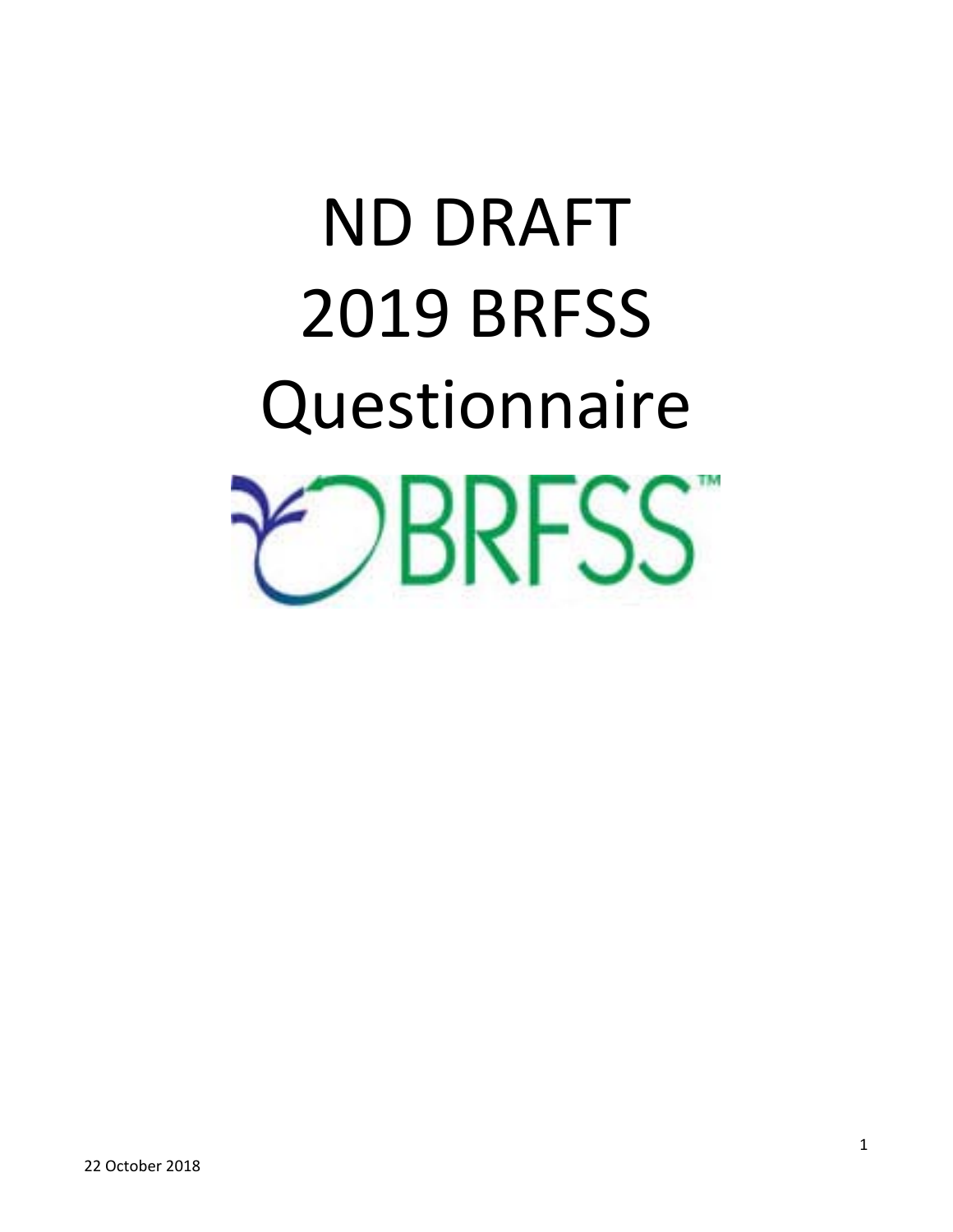## Table of Contents

| $\mathcal{D}$ |
|---------------|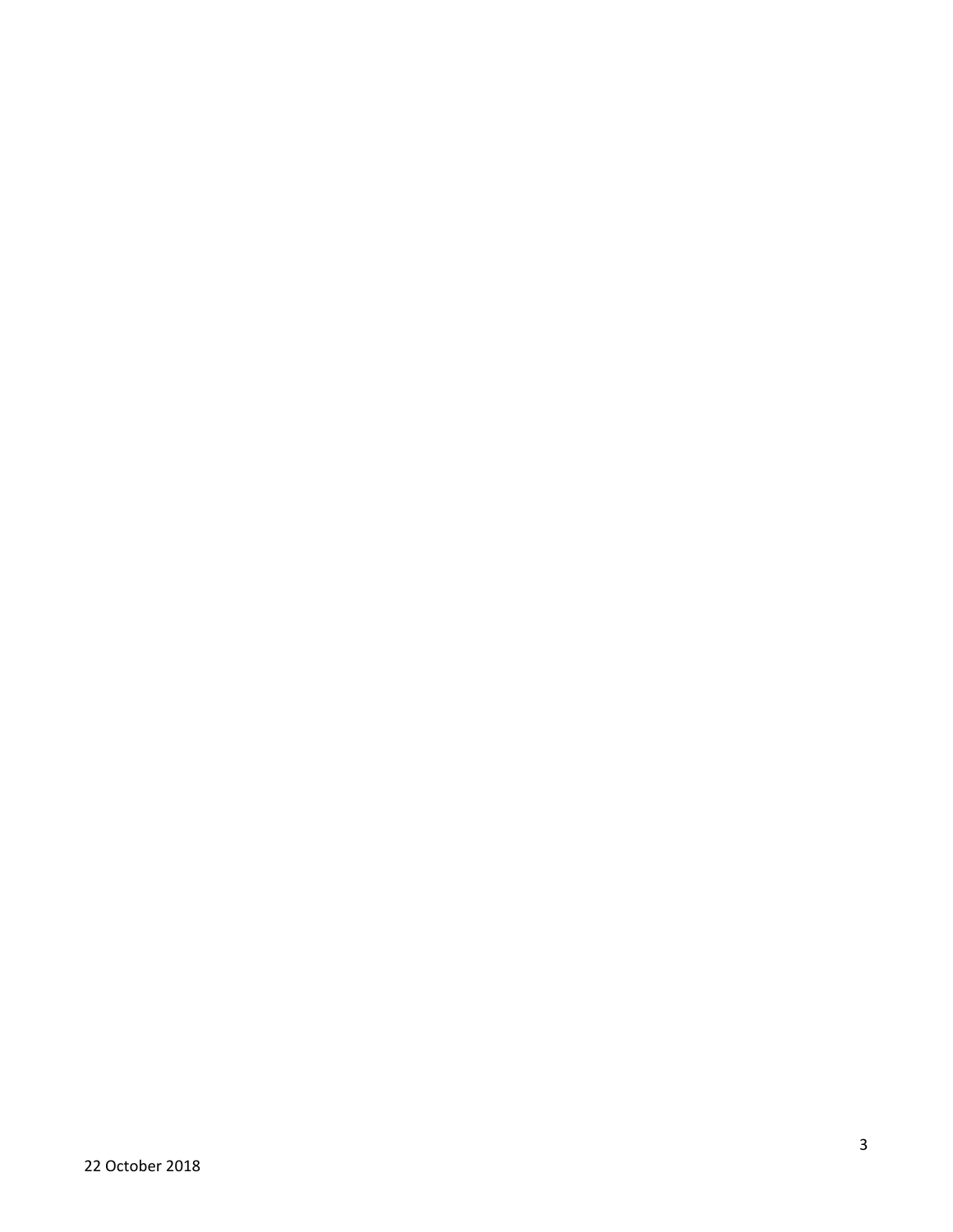# OMB Header and Introductory Text

| <b>Read if necessary</b>               | <b>Read</b>                        | <b>Interviewer instructions</b>           |
|----------------------------------------|------------------------------------|-------------------------------------------|
|                                        |                                    | (not read)                                |
| Public reporting burden of this        |                                    | Form Approved                             |
| collection of information is           |                                    | OMB No. 0920-1061                         |
| estimated to average 27 minutes        |                                    | Exp. Date 3/31/2018                       |
| per response, including the time       |                                    |                                           |
| for reviewing instructions,            |                                    | Interviewers do not need to read any      |
| searching existing data sources,       |                                    | part of the burden estimate nor provide   |
| gathering and maintaining the          |                                    | the OMB number unless asked by the        |
| data needed, and completing and        |                                    | respondent for specific information. If a |
| reviewing the collection of            |                                    | respondent asks for the length of time of |
| information. An agency may not         |                                    | the interview provide the most accurate   |
| conduct or sponsor, and a person       |                                    | information based on the version of the   |
| is not required to respond to a        |                                    | questionnaire that will be administered   |
| collection of information unless it    |                                    | to that respondent. If the interviewer is |
| displays a currently valid OMB         |                                    | not sure, provide the average time as     |
| control number. Send comments          |                                    | indicated in the burden statement. If     |
| regarding this burden estimate or      |                                    | data collectors have questions            |
| any other aspect of this collection    |                                    | concerning the BRFSS OMB process,         |
| of information, including              |                                    | please contact Carol Pierannunzi at       |
| suggestions for reducing this          |                                    | ivk7@cdc.gov.                             |
| burden to CDC/ATSDR Reports            |                                    |                                           |
| <b>Clearance Officer; 1600 Clifton</b> |                                    |                                           |
| Road NE, MS D-74, Atlanta,             |                                    |                                           |
| Georgia 30333; ATTN: PRA (0920-        |                                    |                                           |
| 1061).                                 |                                    |                                           |
|                                        | HELLO, I am calling for the        |                                           |
|                                        | (health department). My name is    |                                           |
|                                        | (name). We are gathering           |                                           |
|                                        | information about the health of    |                                           |
|                                        | (state) residents. This project is |                                           |
|                                        | conducted by the health            |                                           |
|                                        | department with assistance from    |                                           |
|                                        | the Centers for Disease Control    |                                           |
|                                        | and Prevention. Your telephone     |                                           |
|                                        | number has been chosen             |                                           |
|                                        | randomly, and I would like to ask  |                                           |
|                                        | some questions about health and    |                                           |
|                                        | health practices.                  |                                           |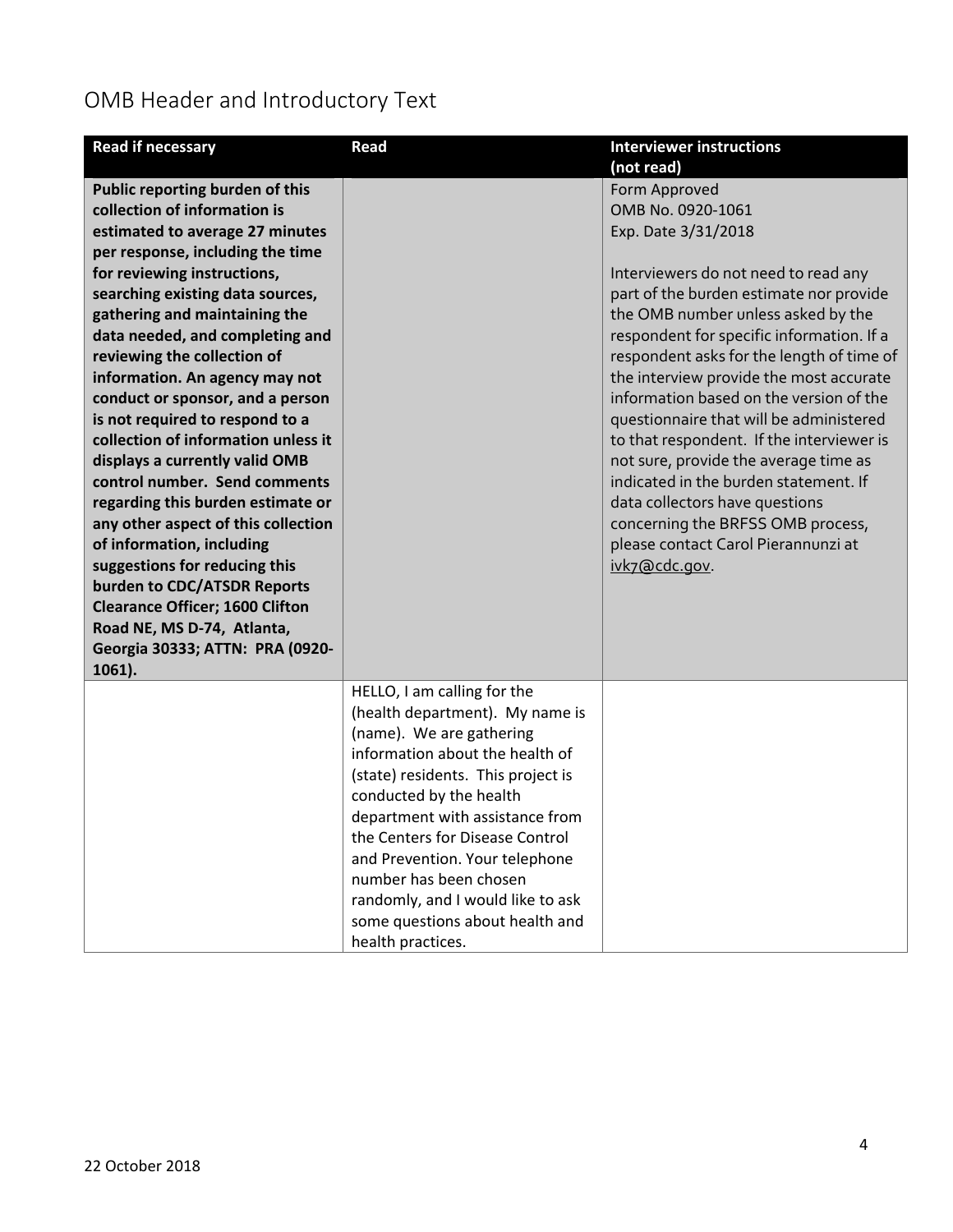#### Landline Introduction

| <b>Question</b><br><b>Number</b> | <b>Question text</b>               | Variable<br>names | <b>Responses</b><br><b>(DO NOT</b><br><b>READ</b><br><b>UNLESS</b> | <b>SKIP INFO/</b><br><b>CATI Note</b> | <b>Interviewer</b><br>Note (s)                                                                                                                                                                                                                                                                                                                                   | Column(s) |
|----------------------------------|------------------------------------|-------------------|--------------------------------------------------------------------|---------------------------------------|------------------------------------------------------------------------------------------------------------------------------------------------------------------------------------------------------------------------------------------------------------------------------------------------------------------------------------------------------------------|-----------|
|                                  |                                    |                   | <b>OTHERWISE</b><br><b>NOTED)</b>                                  |                                       |                                                                                                                                                                                                                                                                                                                                                                  |           |
| LL01.                            | Is this [PHONE<br>NUMBER]?         | CTELENM1          | 1 Yes<br>2 No                                                      | Go to LL02<br><b>TERMINATE</b>        |                                                                                                                                                                                                                                                                                                                                                                  | 63        |
| LL02.                            | Is this a private<br>residence?    | PVTRESD1          | 1 Yes                                                              | Go to LL04                            | Read if<br>necessary: By<br>private<br>residence we<br>mean<br>someplace like a<br>house or<br>apartment.<br>Do not read:<br>Private<br>residence<br>includes any<br>home where the<br>respondent<br>spends at least<br>30 days<br>including<br>vacation homes,<br>RVs or other<br>locations in<br>which the<br>respondent lives<br>for portions of<br>the year. | 64        |
|                                  |                                    |                   | 2 No                                                               | Go to LL03                            |                                                                                                                                                                                                                                                                                                                                                                  |           |
|                                  |                                    |                   | 3 No, this is<br>a business                                        |                                       | Read: Thank you<br>very much but<br>we are only<br>interviewing<br>persons on<br>residential<br>phones at this<br>time.                                                                                                                                                                                                                                          |           |
| LL03.                            | Do you live in<br>college housing? | <b>COLGHOUS</b>   | 1 Yes                                                              | Go to LL04                            | Read if<br>necessary: By<br>college housing<br>we mean<br>dormitory,                                                                                                                                                                                                                                                                                             | 65        |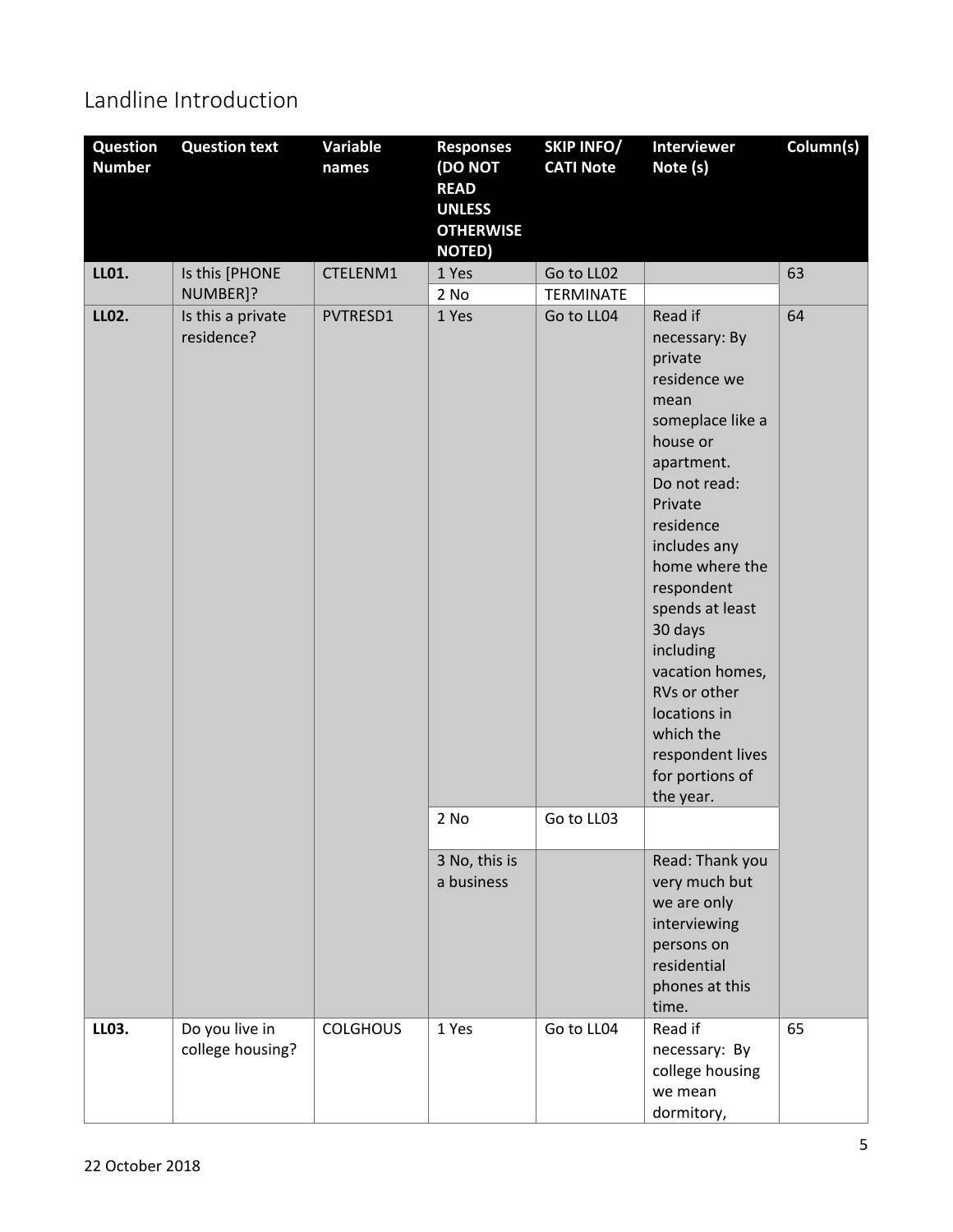|       |                                  |          |                              |                  | graduate<br>student or<br>visiting faculty<br>housing, or<br>other housing<br>arrangement<br>provided by a<br>college or<br>university.                                                                              |    |
|-------|----------------------------------|----------|------------------------------|------------------|----------------------------------------------------------------------------------------------------------------------------------------------------------------------------------------------------------------------|----|
|       |                                  |          | 2 No                         | <b>TERMINATE</b> | Read: Thank you<br>very much, but<br>we are only<br>interviewing<br>persons who live<br>in private<br>residences or<br>college housing<br>at this time.                                                              |    |
| LL04. | Do you currently                 | STATERE1 | 1 Yes                        | Go to LL05       |                                                                                                                                                                                                                      | 66 |
|       | live<br>$in_{\text{I}}(state)$ . |          | 2 No                         | <b>TERMINATE</b> | Thank you very<br>much but we are<br>only<br>interviewing<br>persons who live<br>in [STATE] at this<br>time.                                                                                                         |    |
| LL05. | Is this a cell<br>phone?         | CELLFON4 | 1 Yes, it is a<br>cell phone | <b>TERMINATE</b> | Read: Thank you<br>very much but<br>we are only<br>interviewing by<br>landline<br>telephones in<br>private<br>residences or<br>college housing<br>at this time.                                                      |    |
|       |                                  |          | 2 Not a cell<br>phone        | Go to LL06       | Read if<br>necessary: By<br>cell phone we<br>mean a<br>telephone that<br>is mobile and<br>usable outside<br>your<br>neighborhood.<br>Do not read:<br>Telephone<br>service over the<br>internet counts<br>as landline |    |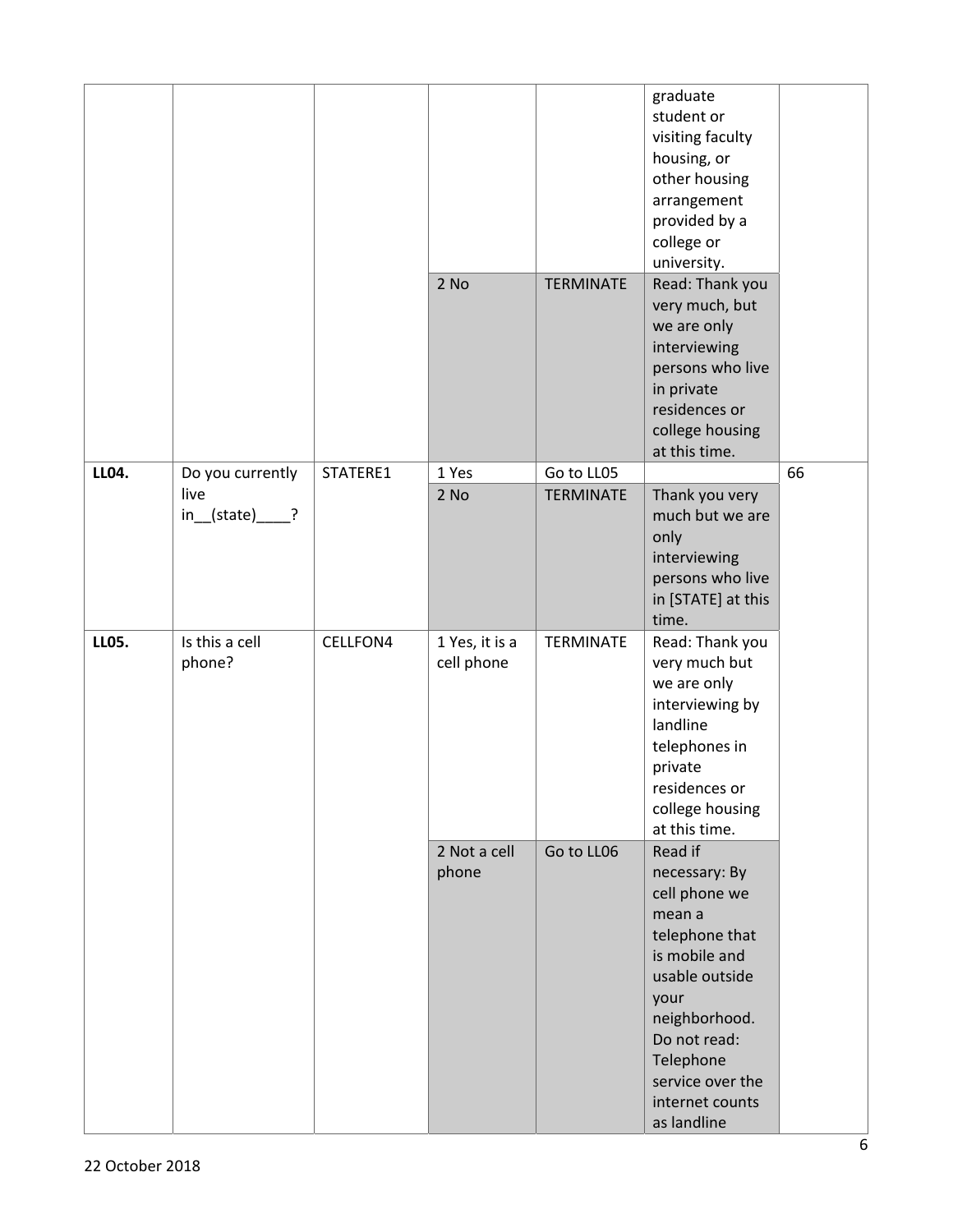| LL06.        | Are you 18 years<br>of age or older?                                                                                                                                                                                                                                                                         | <b>LADULT</b>   | 1 Yes, male<br>respondent<br>$2$ Yes,<br>female<br>respondent  | [CATI NOTE:<br>IF COLLEGE<br>$HOUSING =$<br>"YES,"<br>CONTINUE;<br><b>OTHERWISE</b><br>GO TO<br><b>ADULT</b><br>RANDOM | service (includes<br>Vonage, Magic<br>Jack and other<br>home-based<br>phone services).<br>Do not read: Sex<br>will be asked<br>again in<br>demographics<br>section. | 68    |
|--------------|--------------------------------------------------------------------------------------------------------------------------------------------------------------------------------------------------------------------------------------------------------------------------------------------------------------|-----------------|----------------------------------------------------------------|------------------------------------------------------------------------------------------------------------------------|---------------------------------------------------------------------------------------------------------------------------------------------------------------------|-------|
|              |                                                                                                                                                                                                                                                                                                              |                 | $2$ No                                                         | SELECTION]<br><b>TERMINATE</b>                                                                                         | Read: Thank you<br>very much but<br>we are only<br>interviewing<br>persons aged 18<br>or older at this<br>time.                                                     |       |
| LL07.        | Format 1:<br>Are you male or<br>female?<br>Format 2:<br>What was your<br>sex at birth? Was<br>it male or<br>female?                                                                                                                                                                                          | <b>SEX</b>      | 1 Male<br>2 Female<br>7 Don't<br>know/Not<br>sure<br>9 Refused |                                                                                                                        | If state is using<br>Format 1 and<br>respondent<br>indicates "don't<br>know/not sure"<br>ask Format 2<br>version of<br>question.                                    |       |
| <b>LL08.</b> | I need to<br>randomly select<br>one adult who<br>lives in your<br>household to be<br>interviewed.<br><b>Excluding adults</b><br>living away from<br>home, such as<br>students away at<br>college, how<br>many members<br>of your<br>household,<br>including<br>yourself, are 18<br>years of age or<br>older? | <b>NUMADULT</b> | $\mathbf{1}$<br>2-6 or more                                    | Go to<br><b>Transition to</b><br>Section 1.<br>Go to LL08.                                                             | Read: Are you<br>that adult? Then<br>you are the<br>person I need to<br>speak with.                                                                                 | 69-70 |

 $\overline{\phantom{a}}$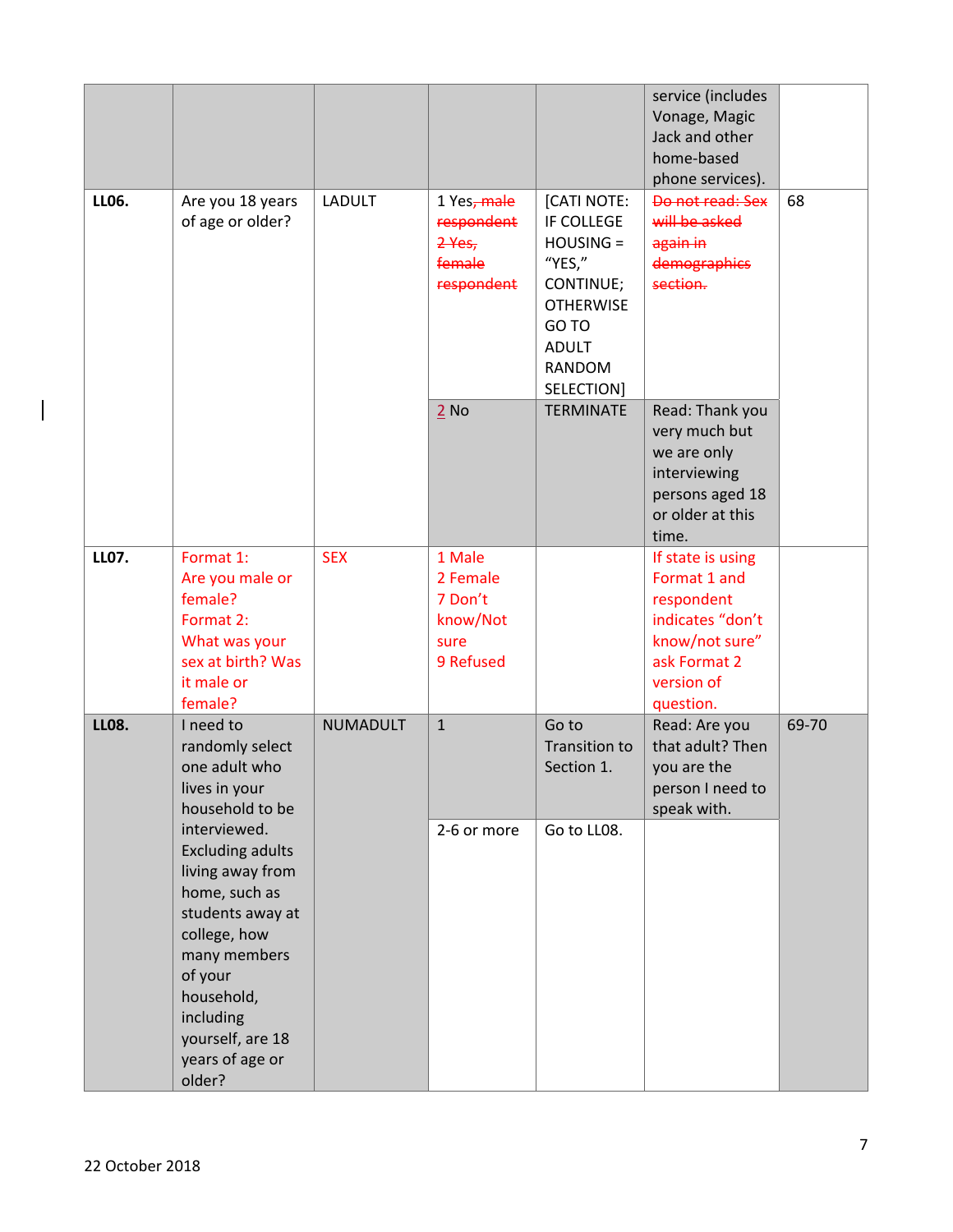| LL09.                                 | How many of<br>these adults are<br>men?                                   | <b>NUMMEN</b>   | Number<br>77 Don't<br>know/Not<br>sure                                                                                                                                                                                                                                                                                                                                                                                                     |                                                                                                                                                                                                                                                                                                                                                                                                                    | $71 - 72$ |
|---------------------------------------|---------------------------------------------------------------------------|-----------------|--------------------------------------------------------------------------------------------------------------------------------------------------------------------------------------------------------------------------------------------------------------------------------------------------------------------------------------------------------------------------------------------------------------------------------------------|--------------------------------------------------------------------------------------------------------------------------------------------------------------------------------------------------------------------------------------------------------------------------------------------------------------------------------------------------------------------------------------------------------------------|-----------|
|                                       |                                                                           |                 | 99 Refused                                                                                                                                                                                                                                                                                                                                                                                                                                 |                                                                                                                                                                                                                                                                                                                                                                                                                    |           |
| LL010.                                | So the number of<br>women in the<br>household is [X].<br>Is that correct? | <b>NUMWOMEN</b> |                                                                                                                                                                                                                                                                                                                                                                                                                                            | Do not read:<br>Confirm the<br>number of adult<br>women or clarify<br>the total<br>number of<br>adults in the<br>household.<br>Read: The<br>persons in your<br>household that I<br>need to speak<br>with is [XXX].                                                                                                                                                                                                 | 73-74     |
| <b>Transition</b><br>to Section<br>1. |                                                                           |                 | I will not ask<br>for your last<br>name,<br>address, or<br>other<br>personal<br>information<br>that can<br>identify you.<br>You do not<br>have to<br>answer any<br>question you<br>do not want<br>to, and you<br>can end the<br>interview at<br>any time.<br>Any<br>information<br>you give me<br>will not be<br>connected<br>to any<br>personal<br>information.<br>If you have<br>any<br>questions<br>about the<br>survey,<br>please call | Do not read:<br>Introductory<br>text may be<br>reread when<br>selected<br>respondent is<br>reached.<br>Do not read: The<br>sentence "Any<br>information you<br>give me will not<br>be connected to<br>any personal<br>information"<br>may be replaced<br>by "Any<br>personal<br>information that<br>you provide will<br>not be used to<br>identify you." If<br>the state<br>coordinator<br>approves the<br>change. |           |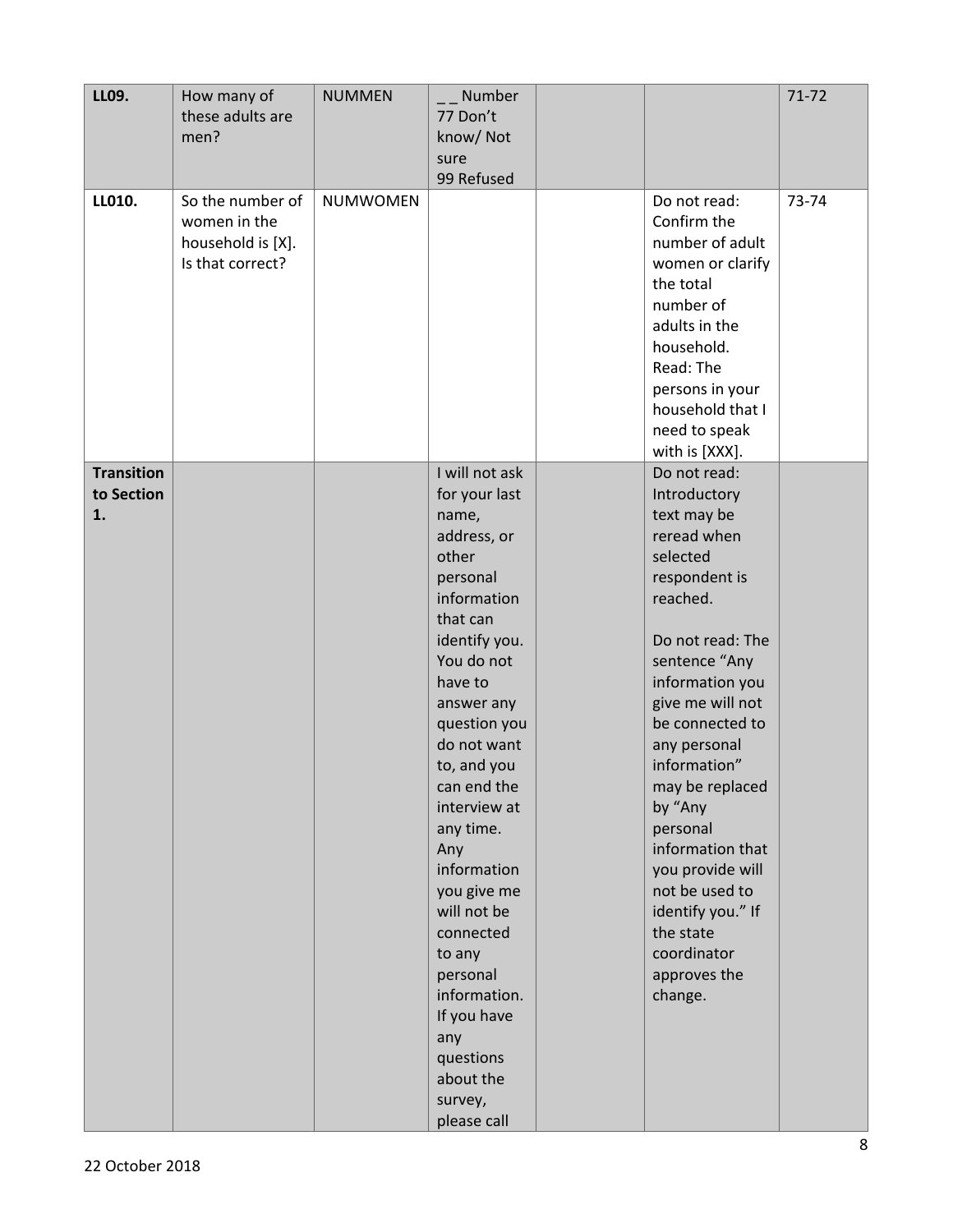|  | (give<br>appropriate |  |  |
|--|----------------------|--|--|
|  | state                |  |  |
|  | telephone            |  |  |
|  | number).             |  |  |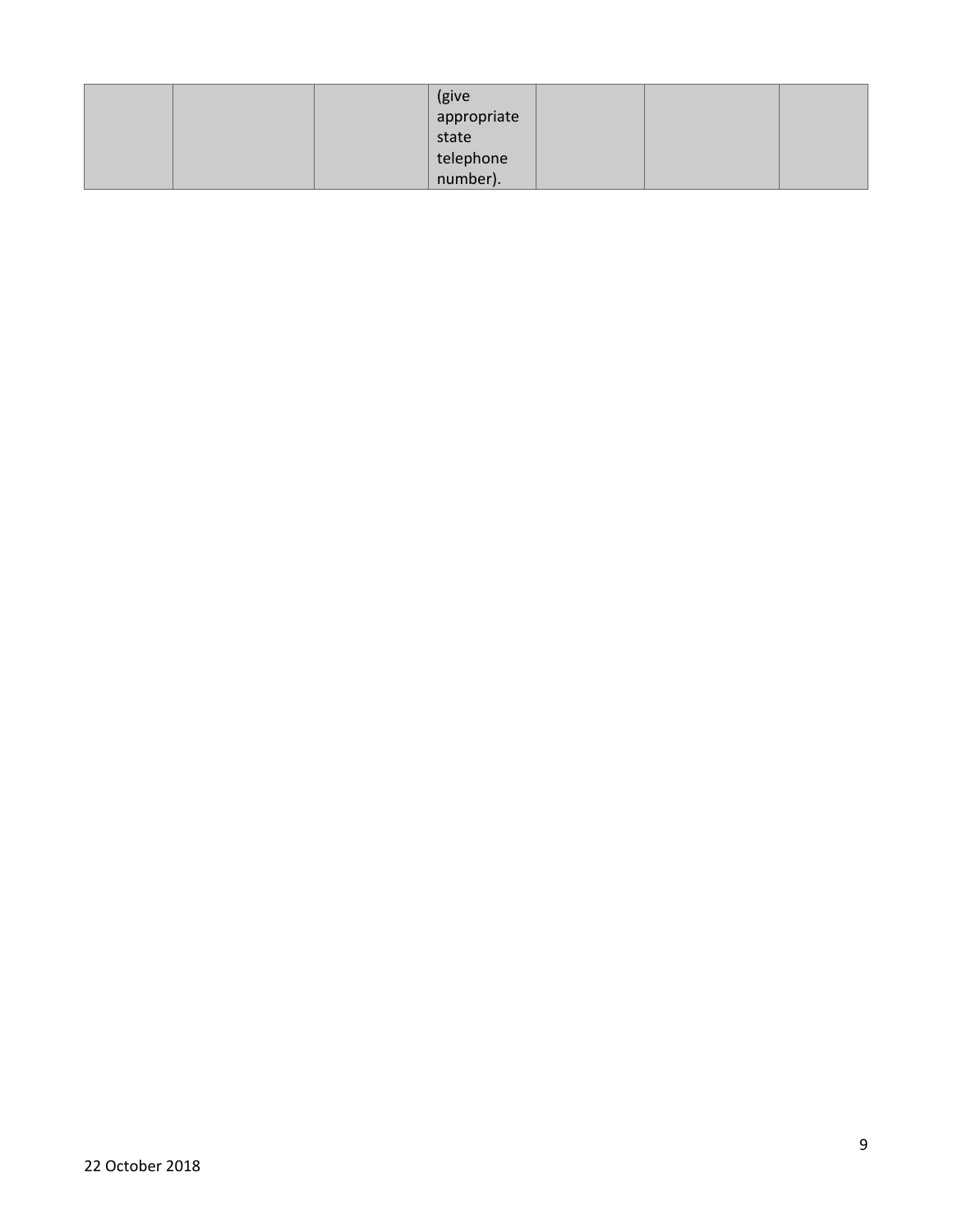## Cell Phone Introduction

| <b>Question</b><br><b>Number</b> | <b>Question text</b>                                                                                             | Variable<br>names | <b>Responses</b><br><b>(DO NOT</b><br><b>READ UNLESS</b><br><b>OTHERWISE</b><br><b>NOTED)</b> | <b>SKIP INFO/</b><br><b>CATI Note</b>               | <b>Interviewer</b><br>Note (s)                                                                                                         | Column(s) |
|----------------------------------|------------------------------------------------------------------------------------------------------------------|-------------------|-----------------------------------------------------------------------------------------------|-----------------------------------------------------|----------------------------------------------------------------------------------------------------------------------------------------|-----------|
|                                  |                                                                                                                  |                   |                                                                                               |                                                     |                                                                                                                                        |           |
| CP01.                            | Is this a safe time                                                                                              | SAFETIME          | 1 Yes                                                                                         | Go to CP02                                          |                                                                                                                                        | 75        |
|                                  | to talk with you?                                                                                                |                   | 2 No                                                                                          | ([set<br>appointment<br>if possible])<br>TERMINATE] | Thank you very<br>much. We will<br>call you back at<br>a more<br>convenient<br>time.                                                   |           |
| CP02.                            | Is this [PHONE                                                                                                   | CTELNUM1          | 1 Yes                                                                                         | Go to CP03                                          |                                                                                                                                        | 76        |
|                                  | NUMBER]?                                                                                                         |                   | 2 No                                                                                          | <b>TERMINATE</b>                                    |                                                                                                                                        |           |
| CP03.                            | Is this a cell<br>phone?                                                                                         | <b>CELLFON5</b>   | 1 Yes<br>$2$ No                                                                               | Go to CADULT<br><b>TERMINATE</b>                    | Read: Thank<br>you very much<br>but we are<br>only<br>interviewing<br>persons aged<br>18 or older at<br>this time.                     | 77        |
| CP04.                            | Are you 18 years<br>of age or older?                                                                             | <b>CADULT</b>     | 1 Yes, male<br>respondent<br>2 Yes, female<br>respondent<br>$2$ No                            | <b>TERMINATE</b>                                    | Read: Thank<br>you very much<br>but we are<br>only<br>interviewing<br>persons aged<br>18 or older at<br>this time.                     | 78        |
| <b>CP05.</b>                     | Format 1:<br>Are you male or<br>female?<br>Format 2:<br>What was your<br>sex at birth? Was<br>it male or female? | <b>SEX</b>        | 1 Male<br>2 Female<br>7 Don't Know/<br>Not sure<br>9 Refused                                  |                                                     | If state is using<br>Format 1 and<br>respondent<br>indicates<br>"don't<br>know/not<br>sure" ask<br>Format 2<br>version of<br>question. |           |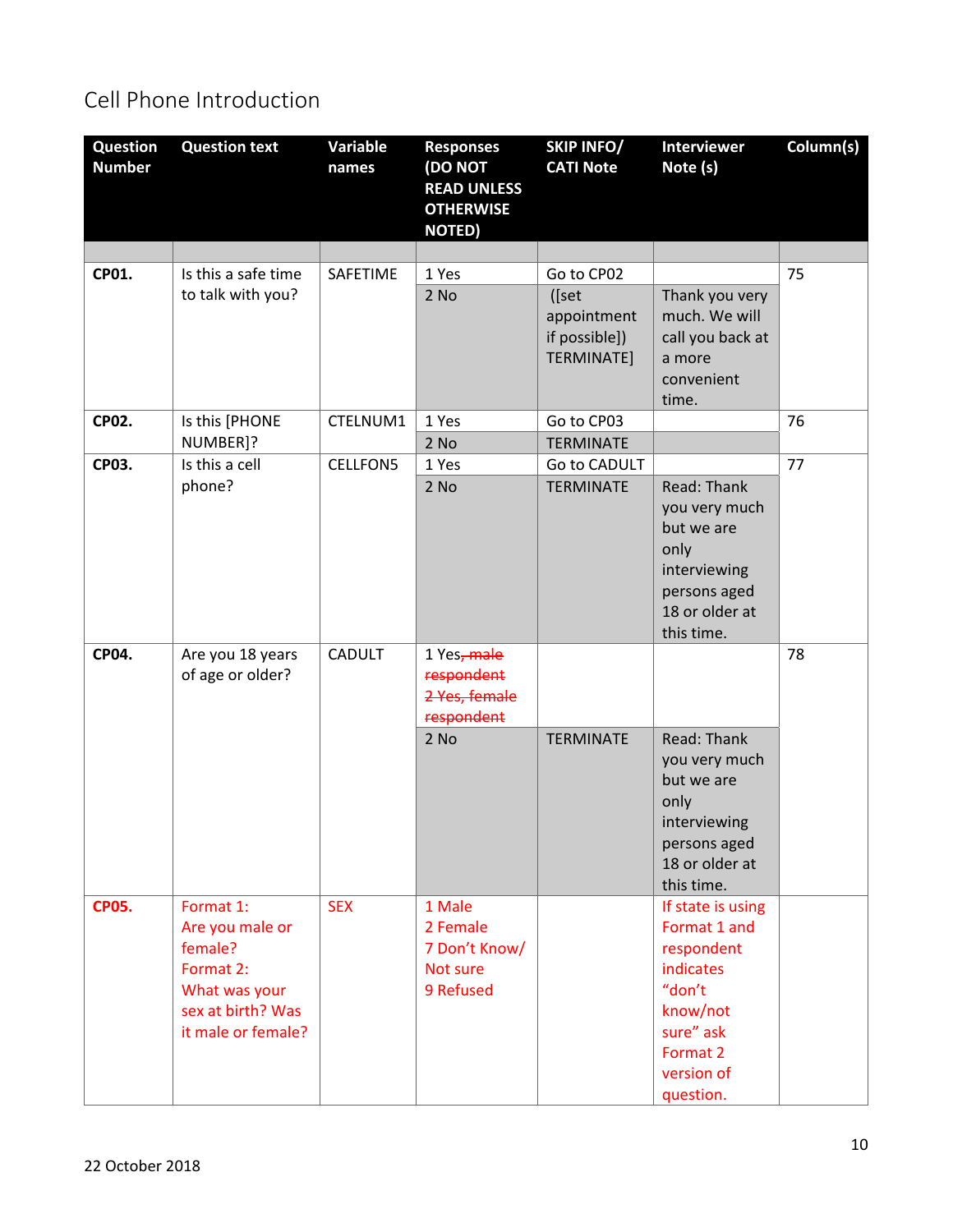| <b>CP06.</b> | Do you live in a<br>private residence? | PVTRESD3        | 1 Yes | Go to CP07       | Read if<br>necessary: By<br>private<br>residence we<br>mean<br>someplace like<br>a house or<br>apartment<br>Do not read:<br>Private<br>residence<br>includes any<br>home where<br>the respondent                | 79 |
|--------------|----------------------------------------|-----------------|-------|------------------|-----------------------------------------------------------------------------------------------------------------------------------------------------------------------------------------------------------------|----|
|              |                                        |                 | 2 No  | Go to CP06       | spends at least<br>30 days<br>including<br>vacation<br>homes, RVs or<br>other locations<br>in which the<br>respondent<br>lives for<br>portions of the<br>year.                                                  |    |
| CP07.        | Do you live in<br>college housing?     | <b>CCLGHOUS</b> | 1 Yes | Go to CP07       | Read if<br>necessary: By<br>college housing<br>we mean<br>dormitory,<br>graduate<br>student or<br>visiting faculty<br>housing, or<br>other housing<br>arrangement<br>provided by a<br>college or<br>university. | 80 |
|              |                                        |                 | 2 No  | <b>TERMINATE</b> | Read: Thank<br>you very much,<br>but we are<br>only<br>interviewing<br>persons who<br>live in private<br>residences or<br>college housing<br>at this time.                                                      |    |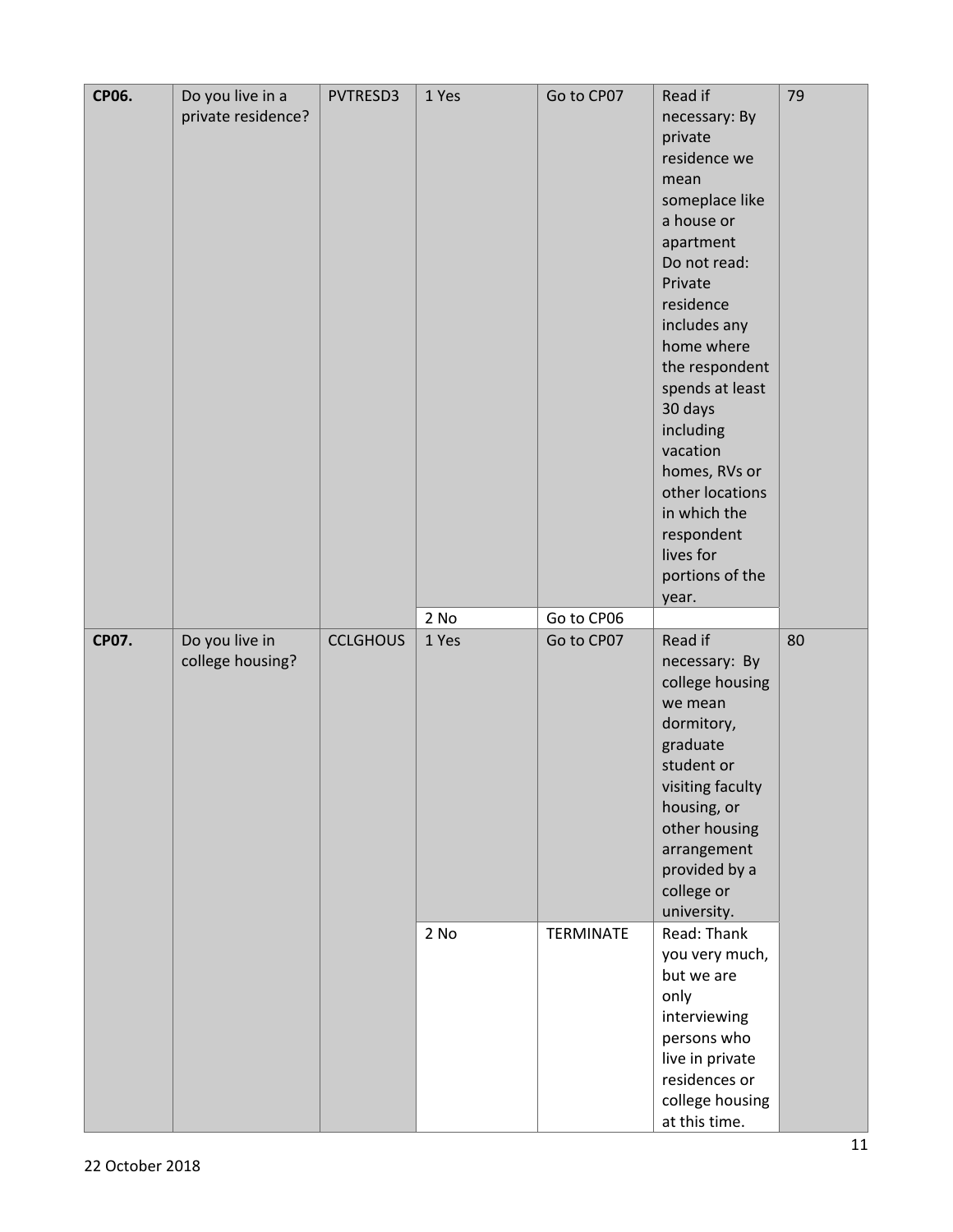| <b>CP08.</b> | Do you currently                    | CSTATE1  | 1 Yes                         | Go to CP09 | 81    |
|--------------|-------------------------------------|----------|-------------------------------|------------|-------|
|              | live                                |          | 2 No                          | Go to CP08 |       |
|              | (state)<br>$\overline{\cdot}$<br>in |          |                               |            |       |
| CP09.        | In what state do                    | RSPSTAT1 | 1 Alabama                     |            | 82-83 |
|              | you currently live?                 |          | 2 Alaska                      |            |       |
|              |                                     |          | 4 Arizona                     |            |       |
|              |                                     |          | 5 Arkansas                    |            |       |
|              |                                     |          | 6 California                  |            |       |
|              |                                     |          | 8 Colorado                    |            |       |
|              |                                     |          | 9 Connecticut                 |            |       |
|              |                                     |          | 10 Delaware                   |            |       |
|              |                                     |          | 11 District of                |            |       |
|              |                                     |          | Columbia                      |            |       |
|              |                                     |          | 12 Florida                    |            |       |
|              |                                     |          | 13 Georgia                    |            |       |
|              |                                     |          | 15 Hawaii                     |            |       |
|              |                                     |          | 16 Idaho                      |            |       |
|              |                                     |          | 17 Illinois                   |            |       |
|              |                                     |          | 18 Indiana                    |            |       |
|              |                                     |          | 19 Iowa                       |            |       |
|              |                                     |          | 20 Kansas                     |            |       |
|              |                                     |          | 21 Kentucky                   |            |       |
|              |                                     |          | 22 Louisiana                  |            |       |
|              |                                     |          | 23 Maine                      |            |       |
|              |                                     |          | 24 Maryland                   |            |       |
|              |                                     |          | 25                            |            |       |
|              |                                     |          | Massachusetts                 |            |       |
|              |                                     |          | 26 Michigan                   |            |       |
|              |                                     |          | 27 Minnesota                  |            |       |
|              |                                     |          | 28 Mississippi<br>29 Missouri |            |       |
|              |                                     |          |                               |            |       |
|              |                                     |          | 30 Montana<br>31 Nebraska     |            |       |
|              |                                     |          | 32 Nevada                     |            |       |
|              |                                     |          | 33 New                        |            |       |
|              |                                     |          | Hampshire                     |            |       |
|              |                                     |          | 34 New Jersey                 |            |       |
|              |                                     |          | 35 New                        |            |       |
|              |                                     |          | Mexico                        |            |       |
|              |                                     |          | 36 New York                   |            |       |
|              |                                     |          | 37 North                      |            |       |
|              |                                     |          | Carolina                      |            |       |
|              |                                     |          | 38 North                      |            |       |
|              |                                     |          | Dakota                        |            |       |
|              |                                     |          | 39 Ohio                       |            |       |
|              |                                     |          | 40 Oklahoma                   |            |       |
|              |                                     |          | 41 Oregon                     |            |       |
|              |                                     |          | 42                            |            |       |
|              |                                     |          | Pennsylvania                  |            |       |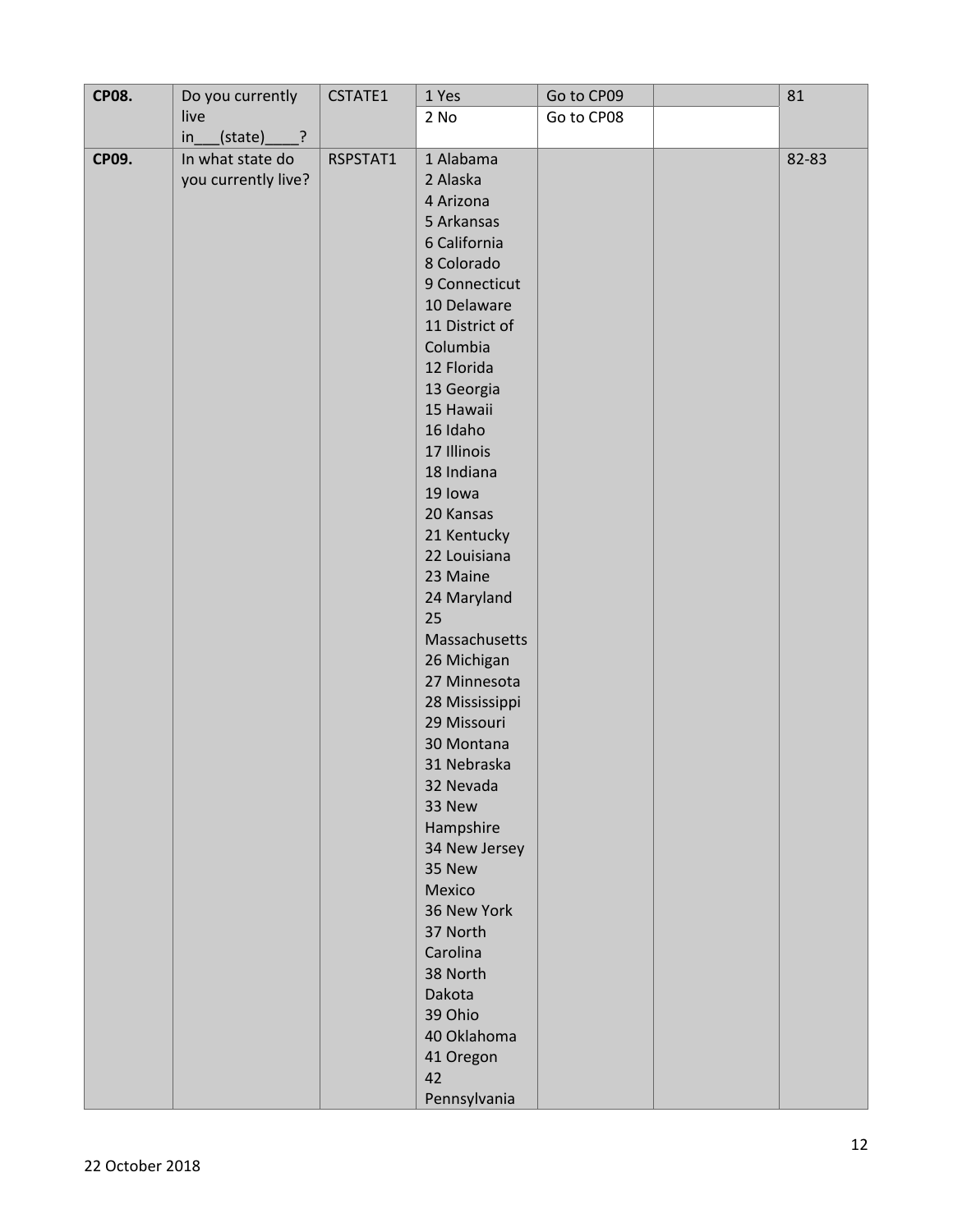|                                       |                                                                                                           |                | 44 Rhode<br>Island<br>45 South<br>Carolina<br>46 South<br>Dakota<br>47 Tennessee<br>48 Texas<br>49 Utah<br>50 Vermont<br>51 Virginia<br>53<br>Washington<br>54 West<br>Virginia<br>55 Wisconsin<br>56 Wyoming<br>66 Guam<br>72 Puerto Rico<br>78 Virgin<br>Islands<br>99 Refused |                                                                             |                                                                                                                                                                                                                                                     |       |
|---------------------------------------|-----------------------------------------------------------------------------------------------------------|----------------|----------------------------------------------------------------------------------------------------------------------------------------------------------------------------------------------------------------------------------------------------------------------------------|-----------------------------------------------------------------------------|-----------------------------------------------------------------------------------------------------------------------------------------------------------------------------------------------------------------------------------------------------|-------|
| CP10.                                 | Do you also have<br>a landline<br>telephone in your<br>home that is used<br>to make and<br>receive calls? | LANDLINE       | 1 Yes<br>2 No<br>7 Don't know/<br>Not sure<br>9 Refused                                                                                                                                                                                                                          |                                                                             | Read if<br>necessary: By<br>landline<br>telephone, we<br>mean a regular<br>telephone in<br>your home<br>that is used for<br>making or<br>receiving calls.<br>Please include<br>landline<br>phones used<br>for both<br>business and<br>personal use. | 84    |
| CP11.                                 | How many<br>members of your<br>household,<br>including yourself,<br>are 18 years of<br>age or older?      | <b>HHADULT</b> | Number<br>77 Don't<br>know/Not<br>sure<br>99 Refused                                                                                                                                                                                                                             | If $CPO6 = yes$<br>then number<br>of adults is<br>automatically<br>set to 1 |                                                                                                                                                                                                                                                     | 85-86 |
| <b>Transition</b><br>to section<br>1. |                                                                                                           |                | I will not ask<br>for your last<br>name,<br>address, or<br>other personal<br>information                                                                                                                                                                                         |                                                                             |                                                                                                                                                                                                                                                     |       |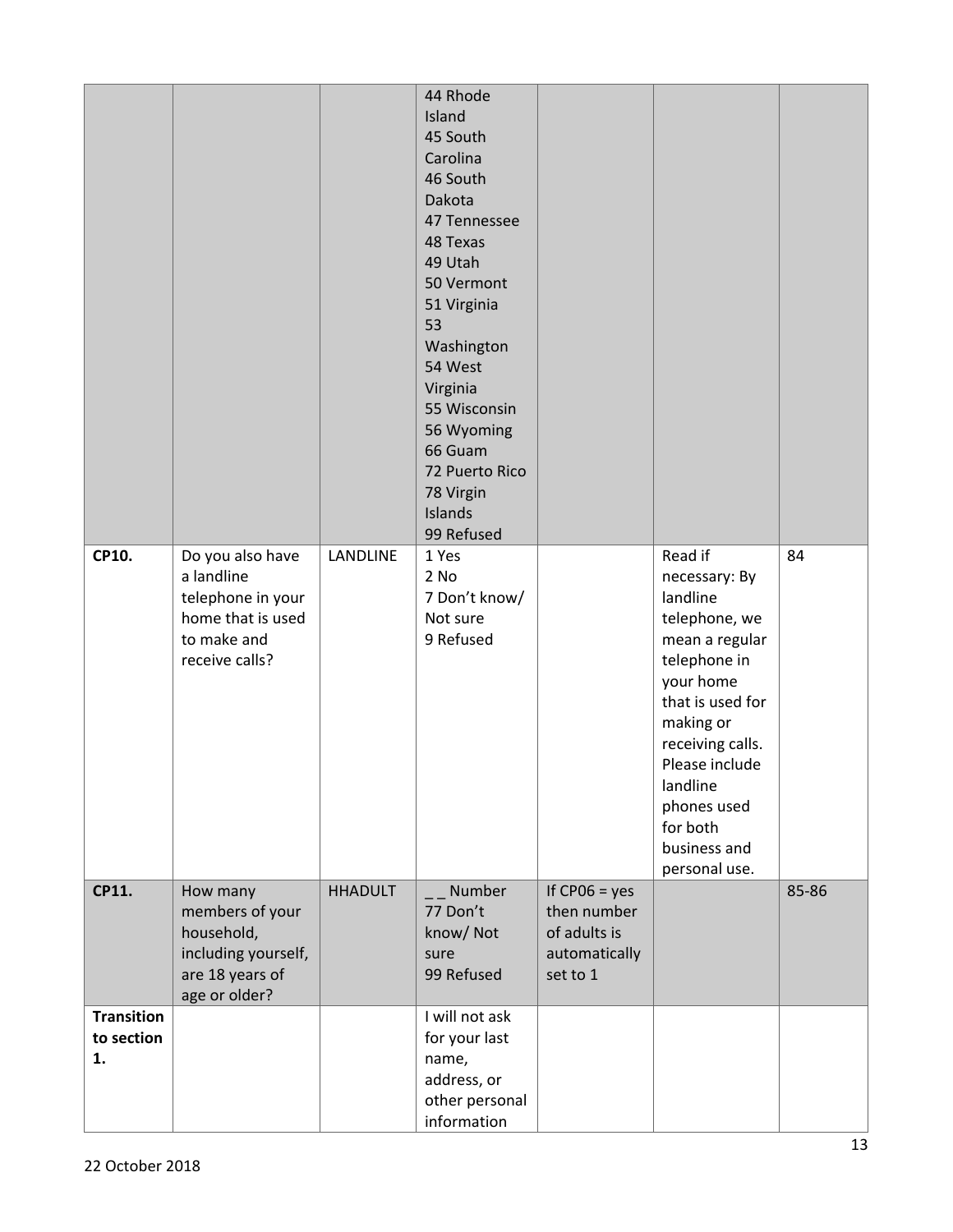|  | that can        |  |  |
|--|-----------------|--|--|
|  | identify you.   |  |  |
|  | You do not      |  |  |
|  | have to         |  |  |
|  | answer any      |  |  |
|  | question you    |  |  |
|  | do not want     |  |  |
|  | to, and you     |  |  |
|  | can end the     |  |  |
|  | interview at    |  |  |
|  | any time. Any   |  |  |
|  | information     |  |  |
|  | you give me     |  |  |
|  | will not be     |  |  |
|  | connected to    |  |  |
|  | any personal    |  |  |
|  | information. If |  |  |
|  | you have any    |  |  |
|  | questions       |  |  |
|  | about the       |  |  |
|  | survey, please  |  |  |
|  | call (give      |  |  |
|  | appropriate     |  |  |
|  | state           |  |  |
|  | telephone       |  |  |
|  | number).        |  |  |
|  |                 |  |  |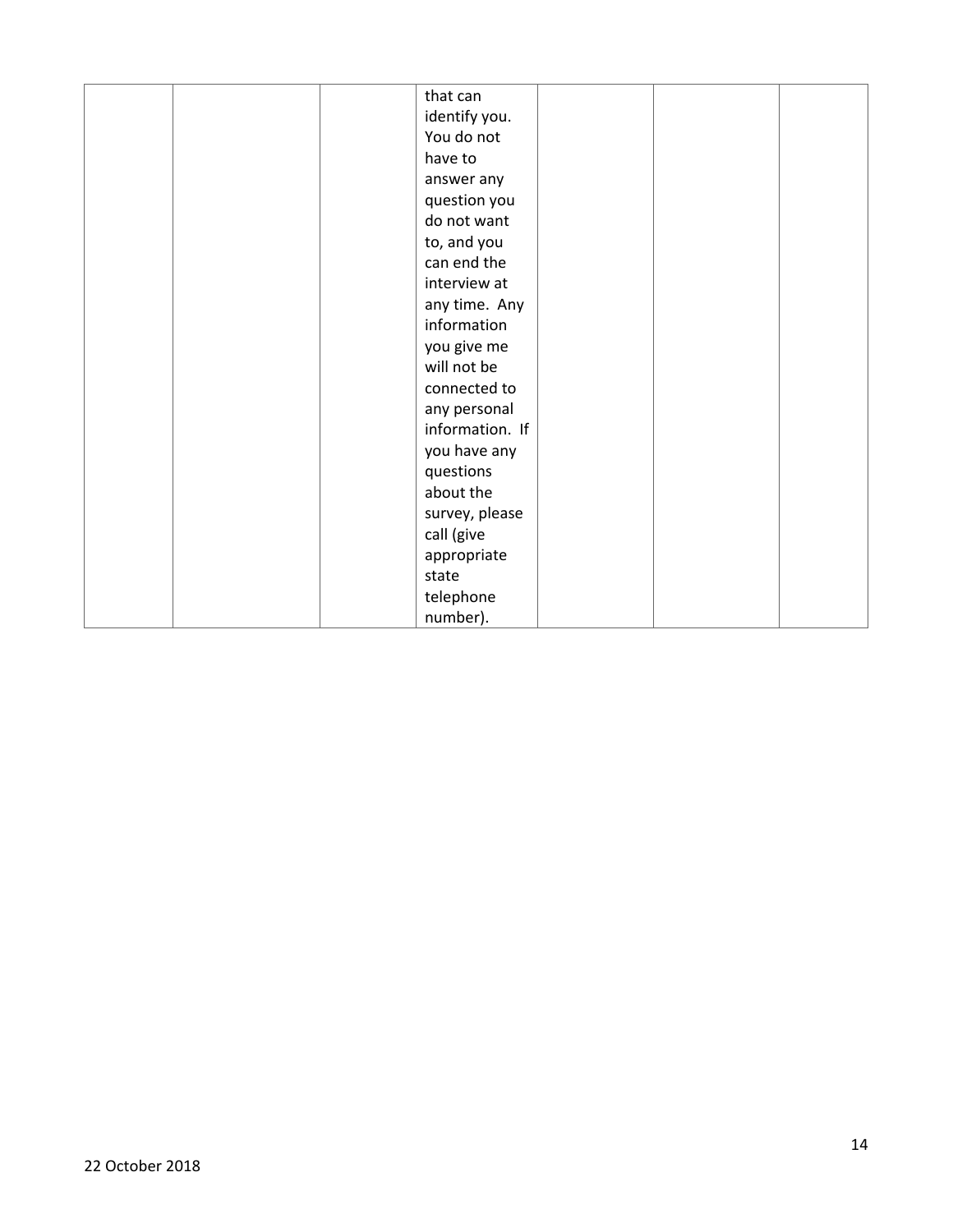#### Core Section 1: Health Status

| <b>Question</b><br><b>Number</b> | <b>Question text</b>                                     | Variable<br>names | <b>Responses</b><br>(DO NOT<br><b>READ UNLESS</b><br><b>OTHERWISE</b><br><b>NOTED)</b>                                        | <b>SKIP INFO/</b><br><b>CATI Note</b> | <b>Interviewer Note (s)</b> | Column(s) |
|----------------------------------|----------------------------------------------------------|-------------------|-------------------------------------------------------------------------------------------------------------------------------|---------------------------------------|-----------------------------|-----------|
| C01.01                           | Would you say<br>that in general<br>your health<br>$is-$ | <b>GENHLTH</b>    | Read:<br>1 Excellent<br>2 Very Good<br>3 Good<br>4 Fair<br>5 Poor<br>Do not read:<br>7 Don't<br>know/Not<br>sure<br>9 Refused |                                       |                             | 90        |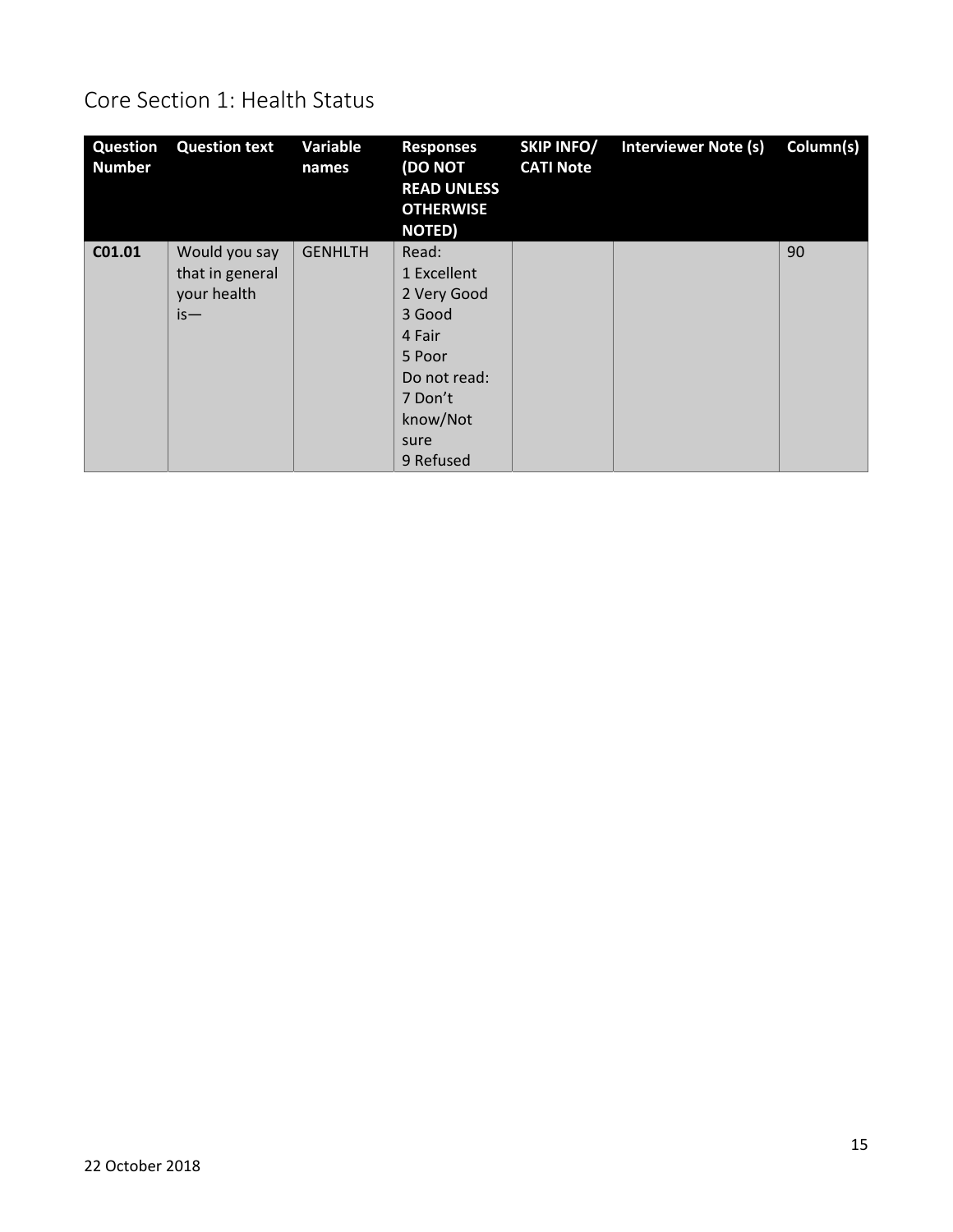# Core Section 2: Healthy Days

| <b>Question</b><br><b>Number</b> | <b>Question text</b>                                                                                                                                                                                                    | Variable<br>names | <b>Responses</b><br>(DO NOT<br><b>READ</b><br><b>UNLESS</b><br><b>OTHERWISE</b><br><b>NOTED)</b> | <b>SKIP INFO/</b><br><b>CATI Note</b>                                   | <b>Interviewer Note</b><br>(s) | Column(s) |
|----------------------------------|-------------------------------------------------------------------------------------------------------------------------------------------------------------------------------------------------------------------------|-------------------|--------------------------------------------------------------------------------------------------|-------------------------------------------------------------------------|--------------------------------|-----------|
| C02.01                           | Now thinking<br>about your<br>physical health,<br>which includes<br>physical illness<br>and injury, for<br>how many days<br>during the past<br>30 days was<br>your physical<br>health not<br>good?                      | <b>PHYSHLTH</b>   | Number<br>of days (01-<br>30)<br>88 None<br>77 Don't<br>know/not<br>sure<br>99 Refused           |                                                                         |                                | 91-92     |
| C02.02                           | Now thinking<br>about your<br>mental health,<br>which includes<br>stress,<br>depression,<br>and problems<br>with emotions,<br>for how many<br>days during the<br>past 30 days<br>was your<br>mental health<br>not good? | <b>MENTHLTH</b>   | Number<br>of days (01-<br>30)<br>88 None<br>77 Don't<br>know/not<br>sure<br>99 Refused           |                                                                         |                                | 93-94     |
| C02.03                           | During the past<br>30 days, for<br>about how<br>many days did<br>poor physical<br>or mental<br>health keep<br>you from doing<br>your usual<br>activities, such<br>as self-care,<br>work, or<br>recreation?              | <b>POORHLTH</b>   | Number<br>of days (01-<br>30)<br>88 None<br>77 Don't<br>know/not<br>sure<br>99 Refused           | Skip if C02.01,<br>PHYSHLTH, is<br>88 and C02.02,<br>MENTHLTH, is<br>88 |                                | 95-96     |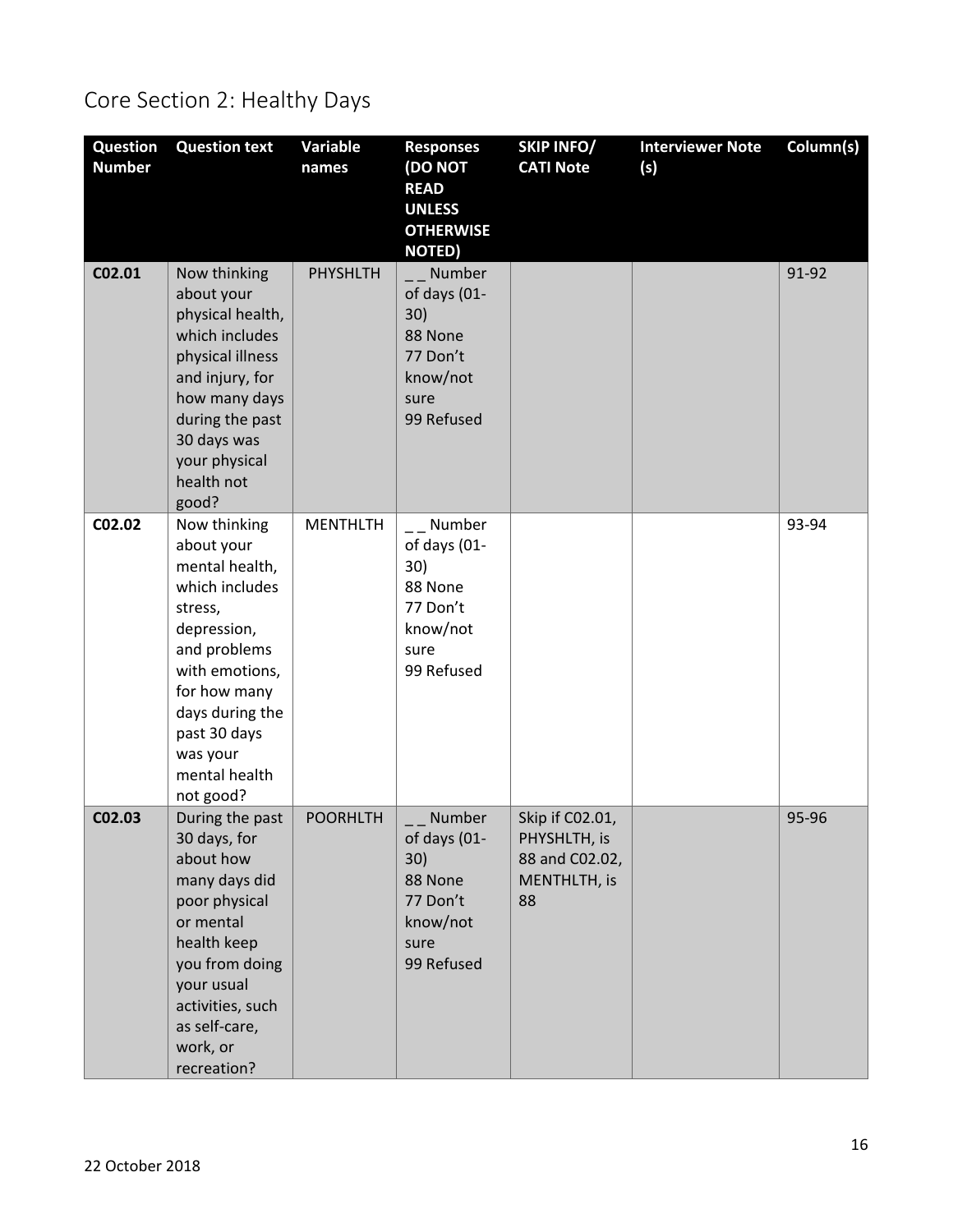#### Core Section 3: Healthcare Access

| <b>Question</b><br><b>Number</b> | <b>Question text</b>                                                                                                          | Variable<br>names | <b>Responses</b><br>(DO NOT<br><b>READ UNLESS</b><br><b>OTHERWISE</b>                                                                                                     | <b>SKIP INFO/</b><br><b>CATI Note</b>                                              | <b>Interviewer Note</b><br>(s)                                                                                                                    | Column(s) |
|----------------------------------|-------------------------------------------------------------------------------------------------------------------------------|-------------------|---------------------------------------------------------------------------------------------------------------------------------------------------------------------------|------------------------------------------------------------------------------------|---------------------------------------------------------------------------------------------------------------------------------------------------|-----------|
| C03.01                           | Do you have<br>any kind of<br>health care<br>coverage,<br>including health<br>insurance,<br>prepaid plans                     | HLTHPLN1          | <b>NOTED)</b><br>1 Yes<br>2 No                                                                                                                                            | If using<br>Healthcare<br>Access (HCA)<br>Module go to<br>HCA.01, else<br>continue |                                                                                                                                                   | 97        |
|                                  | such as HMOs,<br>or government<br>plans such as<br>Medicare, or<br><b>Indian Health</b><br>Service?                           |                   | 7 Don't<br>know/Not<br>Sure<br>9 Refused                                                                                                                                  |                                                                                    |                                                                                                                                                   |           |
| C03.02                           | Do you have<br>one person you<br>think of as your<br>personal doctor<br>or health care<br>provider?                           | PERSDOC2          | 1 Yes, only<br>one<br>2 More than<br>one<br>3 No<br>7 Don't know<br>/ Not sure<br>9 Refused                                                                               |                                                                                    | If No, read: Is<br>there more than<br>one, or is there no<br>person who you<br>think of as your<br>personal doctor or<br>health care<br>provider? | 98        |
| C03.03                           | Was there a<br>time in the past<br>12 months<br>when you<br>needed to see a<br>doctor but<br>could not<br>because of<br>cost? | <b>MEDCOST</b>    | 1 Yes<br>2 No<br>7 Don't know<br>/ Not sure<br>9 Refused                                                                                                                  |                                                                                    |                                                                                                                                                   | 99        |
| C03.04                           | About how long<br>has it been<br>since you last<br>visited a doctor<br>for a routine<br>checkup?                              | CHECKUP1          | Read if<br>necessary:<br>1 Within the<br>past year<br>(anytime less<br>than 12<br>months ago)<br>2 Within the<br>past 2 years<br>(1 year but<br>less than 2<br>years ago) |                                                                                    | Read if necessary:<br>A routine checkup<br>is a general<br>physical exam, not<br>an exam for a<br>specific injury,<br>illness, or<br>condition.   | 100       |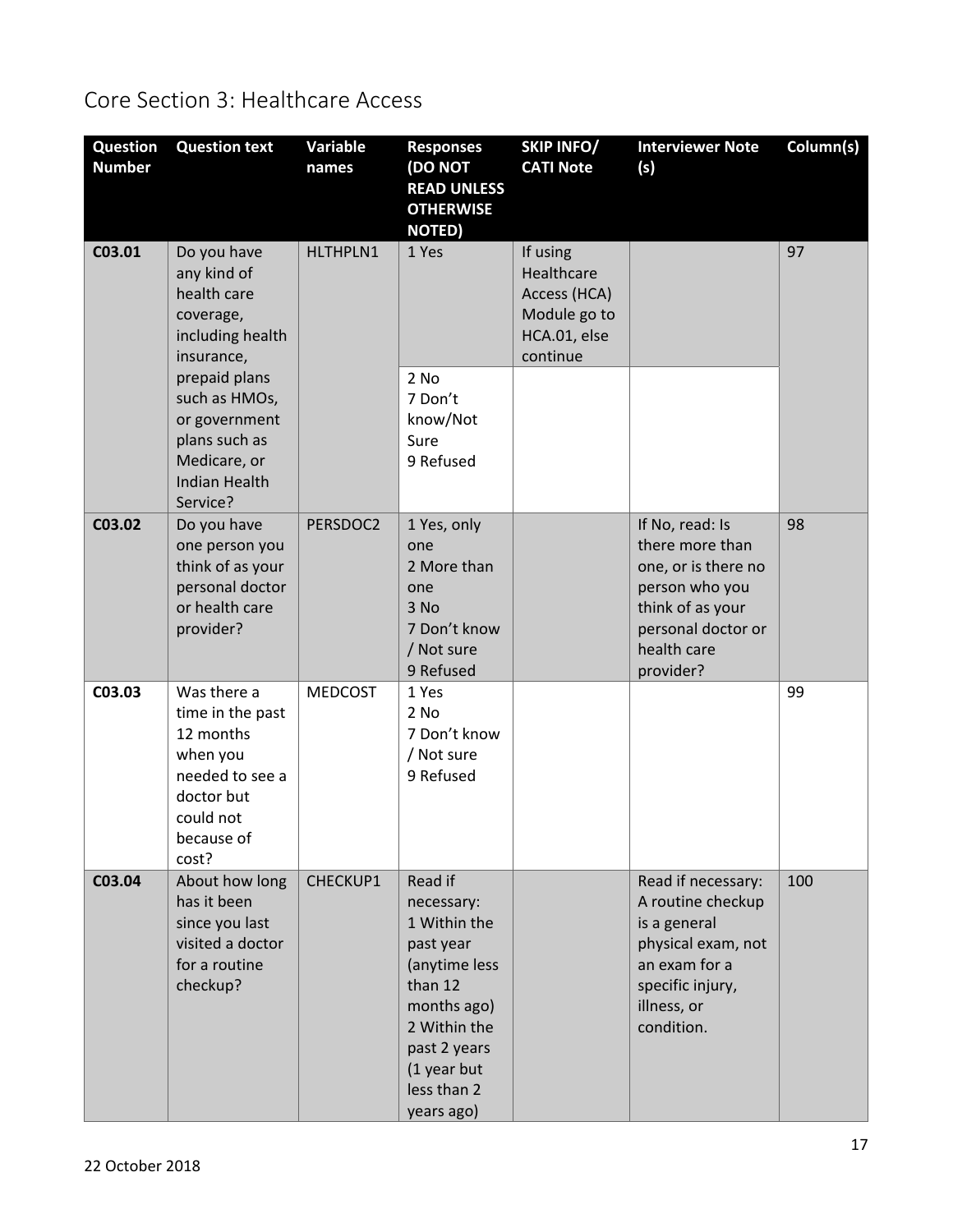|  | 3 Within the |  |  |
|--|--------------|--|--|
|  | past 5 years |  |  |
|  | (2 years but |  |  |
|  | less than 5  |  |  |
|  | years ago)   |  |  |
|  | 45 or more   |  |  |
|  | years ago    |  |  |
|  | Do not read: |  |  |
|  | 7 Don't know |  |  |
|  | / Not sure   |  |  |
|  | 8 Never      |  |  |
|  | 9 Refused    |  |  |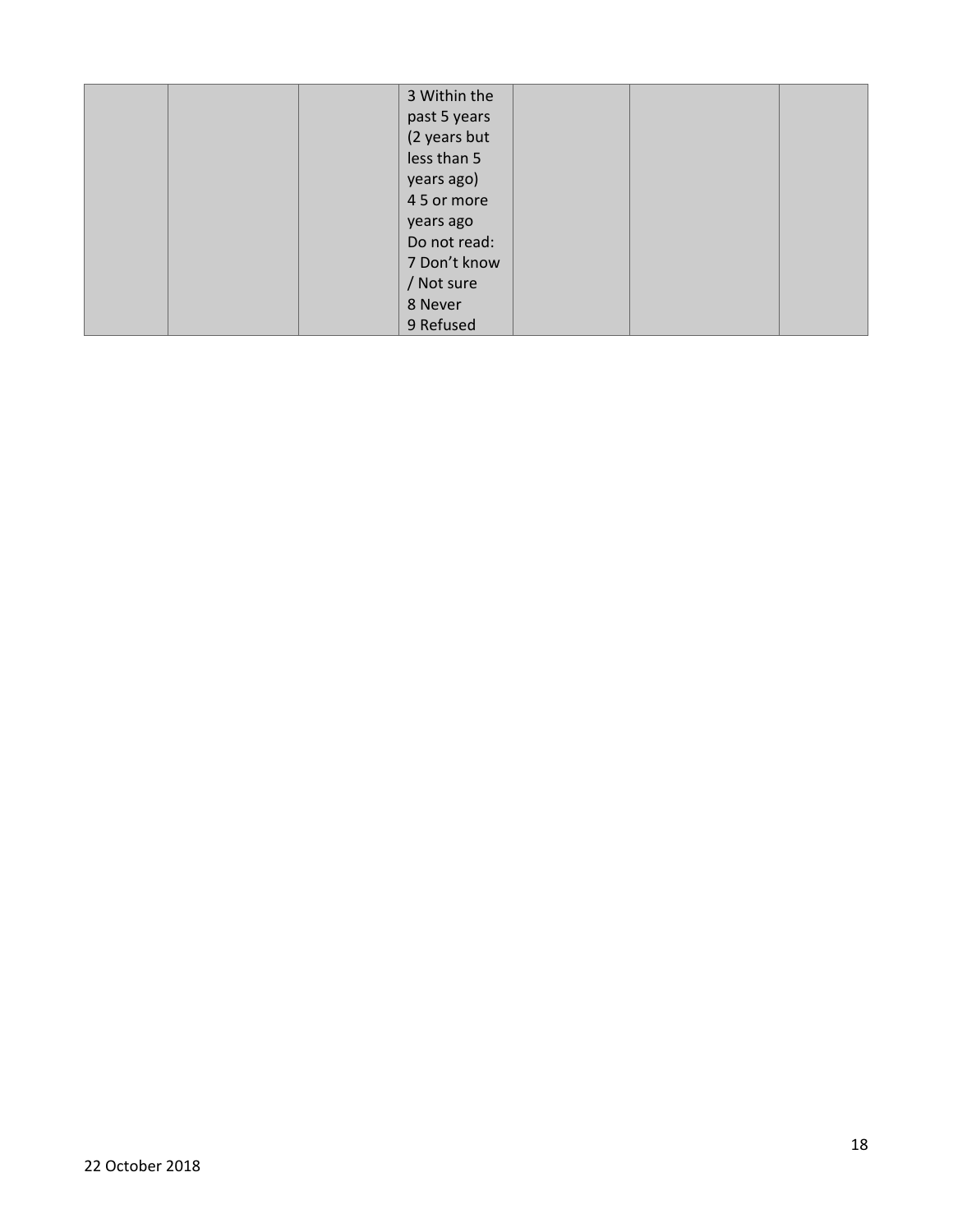## Core Section 4: Hypertension Awareness

| Question<br>Number | Question text                                                                                                                    | Variable<br>names | Responses<br><b>DO NOT</b><br><b>READ UNLESS</b><br><b>OTHERWISE</b><br>NOTED)                                                                                            | SKIP INFO/<br><b>CATI Note</b> | Interviewer Note (s)                                                                                                                                                                                                                            | Column(s) |
|--------------------|----------------------------------------------------------------------------------------------------------------------------------|-------------------|---------------------------------------------------------------------------------------------------------------------------------------------------------------------------|--------------------------------|-------------------------------------------------------------------------------------------------------------------------------------------------------------------------------------------------------------------------------------------------|-----------|
| HYPER.01           | Have you EVER<br>been told by a<br>doctor, nurse, or<br>other health<br>professional<br>that you have<br>high blood<br>pressure? |                   | 1 Yes<br>2 Yes, but<br>female told<br>only during<br>pregnancy<br>3 No<br>4 Told<br>borderline<br>high or pre-<br>hypertensive<br>7 Don't know<br>/ Not sure<br>9 Refused | Go to next<br>section          | If "Yes" and<br>respondent is<br>female, ask: "Was<br>this only when you<br>were pregnant?"<br>By other health<br>professional we<br>mean nurse<br>practitioner, a<br>physician assistant,<br>or some other<br>licensed health<br>professional. |           |
| HYPER.02           | Are you<br>currently taking<br>prescription<br>medicine for<br>your high blood<br>pressure?                                      |                   | 1 Yes<br>2 No<br>7 Don't know<br>/ Not sure<br>9 Refused                                                                                                                  |                                |                                                                                                                                                                                                                                                 |           |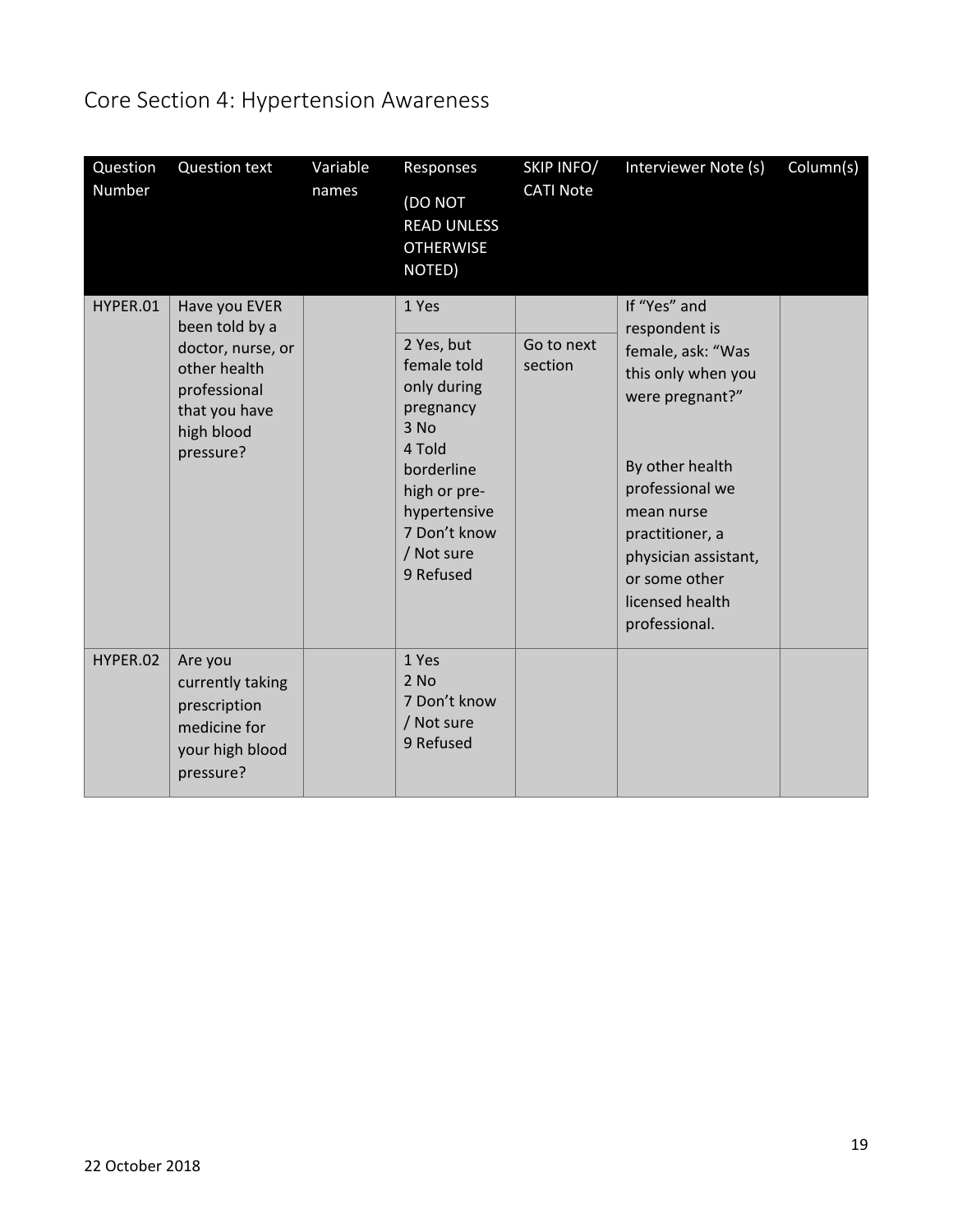## Core Section 5: Cholesterol Awareness

| <b>Question</b> | <b>Question text</b>                                                                                                                                                          | Variable | <b>Responses</b>                                                                                                                                                                                                                                                                                                                                                                                                                                                       | <b>SKIP INFO/</b> | <b>Interviewer Note (s)</b>                                      | Column(s) |
|-----------------|-------------------------------------------------------------------------------------------------------------------------------------------------------------------------------|----------|------------------------------------------------------------------------------------------------------------------------------------------------------------------------------------------------------------------------------------------------------------------------------------------------------------------------------------------------------------------------------------------------------------------------------------------------------------------------|-------------------|------------------------------------------------------------------|-----------|
| <b>Number</b>   |                                                                                                                                                                               | names    | (DO NOT<br><b>READ UNLESS</b><br><b>OTHERWISE</b><br><b>NOTED)</b>                                                                                                                                                                                                                                                                                                                                                                                                     | <b>CATI Note</b>  |                                                                  |           |
| <b>CHOL.01</b>  | <b>Blood</b><br>cholesterol is a<br>fatty substance<br>found in the<br>blood. About<br>how long has it<br>been since you<br>last had your<br>blood<br>cholesterol<br>checked? |          | 1 Never<br>2 Within the<br>past year<br>(anytime less<br>than one year<br>ago)<br>3 Within the<br>past 2 years<br>(1 year but<br>less than 2<br>years ago)<br>4 Within the<br>past 3 years<br>(2 years but<br>less than 3<br>years ago)<br>5 Within the<br>past 4 years<br>(3 years but<br>less than 4<br>years ago)<br>6 Within the<br>past 5 years<br>(4 years but<br>less than 5<br>years ago)<br>86 or more<br>years ago<br>7 Don't know/<br>Not sure<br>9 Refused |                   | Blood cholesterol is a<br>fatty substance<br>found in the blood. |           |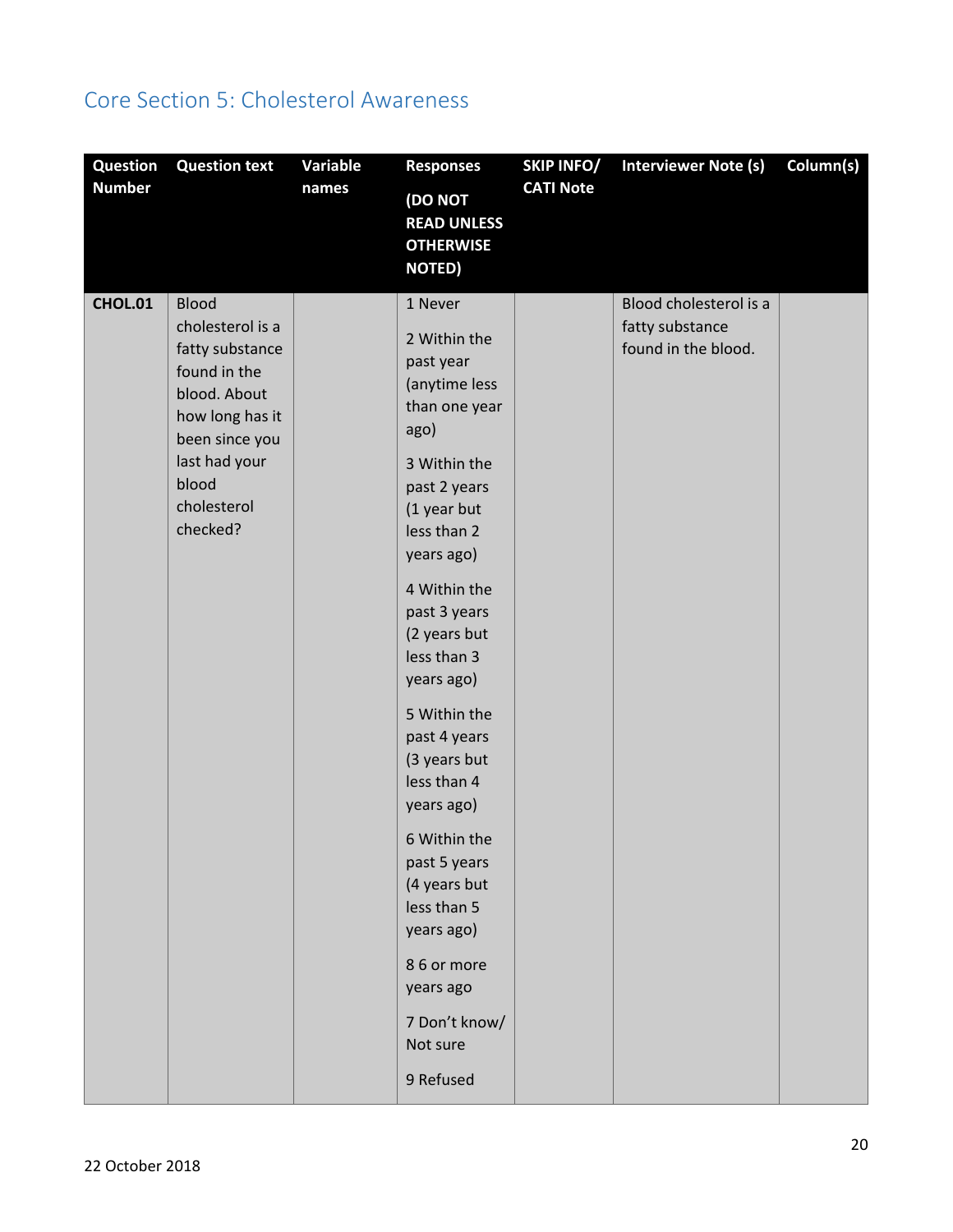| CHOL.02 | Have you ever<br>been told by a<br>doctor, nurse<br>or other health<br>professional<br>that blood<br>cholesterol is<br>high? | 1 Yes<br>2 No<br>7 Don't know<br>/ Not sure<br>9 Refused | By other health<br>professional we<br>mean nurse<br>practitioner, a<br>physician assistant,<br>or some other<br>licensed health<br>professional. |  |
|---------|------------------------------------------------------------------------------------------------------------------------------|----------------------------------------------------------|--------------------------------------------------------------------------------------------------------------------------------------------------|--|
| CHOL.03 | Are you<br>currently<br>taking<br>medicine<br>prescribed by<br>your doctor for<br>your blood<br>cholesterol?                 | 1 Yes<br>2 No<br>7 Don't know<br>/ Not sure<br>9 Refused |                                                                                                                                                  |  |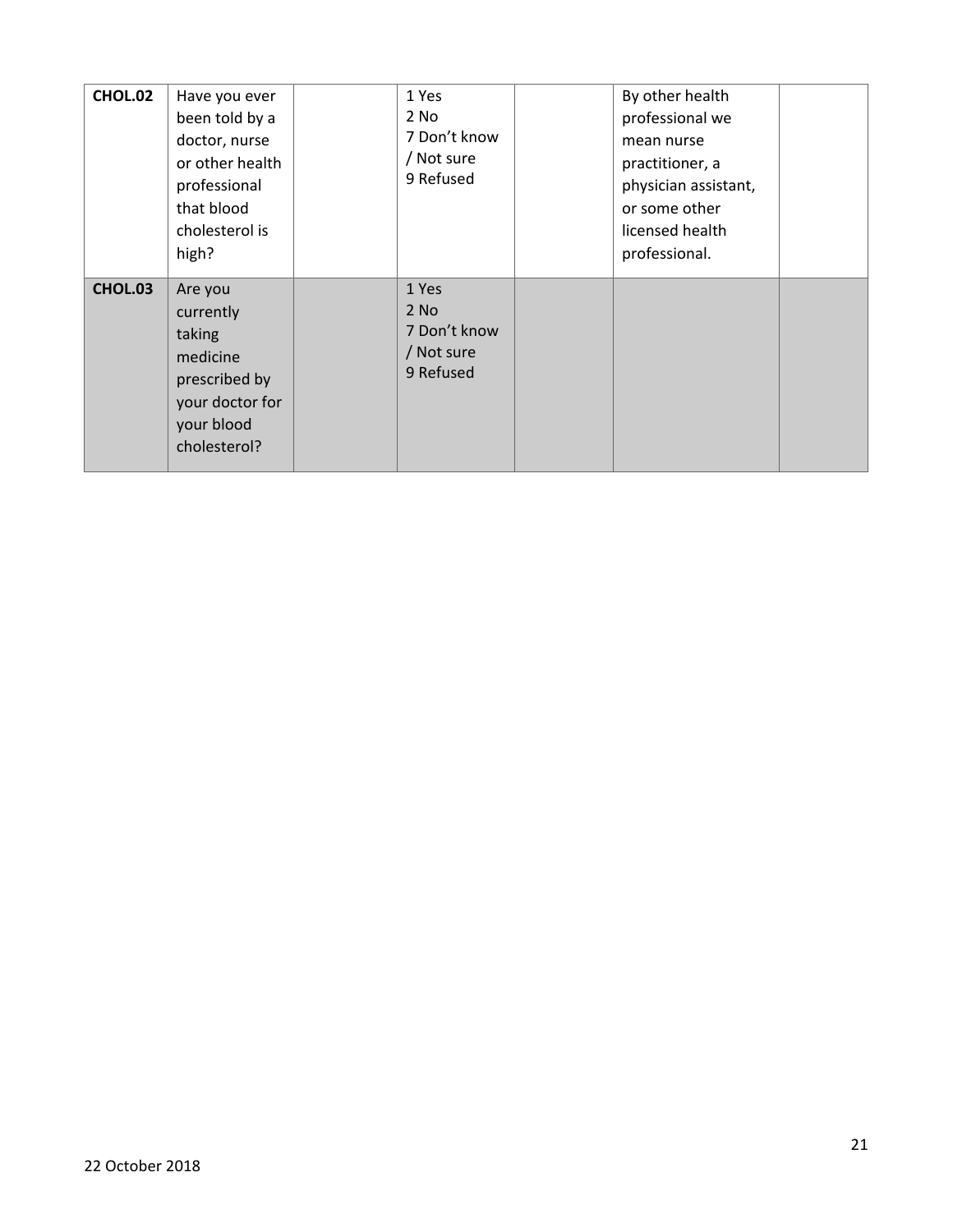#### Core Section 6: Chronic Health Conditions

| <b>Question</b> | <b>Question text</b>                                                                                                                                                                                                                                                               | Variable        | <b>Responses</b>                                            | <b>SKIP INFO/</b> | <b>Interviewer Note</b> | Column(s) |
|-----------------|------------------------------------------------------------------------------------------------------------------------------------------------------------------------------------------------------------------------------------------------------------------------------------|-----------------|-------------------------------------------------------------|-------------------|-------------------------|-----------|
| <b>Number</b>   |                                                                                                                                                                                                                                                                                    | names           | (DO NOT<br><b>READ</b><br><b>UNLESS</b><br><b>OTHERWISE</b> | <b>CATI Note</b>  | (s)                     |           |
|                 |                                                                                                                                                                                                                                                                                    |                 | <b>NOTED)</b>                                               |                   |                         |           |
| C06.01          | Has a doctor,<br>nurse, or other<br>health<br>professional<br>ever told you<br>that you had<br>any of the<br>following? For<br>each, tell me<br>Yes, No, Or<br>You're Not Sure.<br>(Ever told) you<br>that you had a<br>heart attack also<br>called a<br>myocardial<br>infarction? | <b>CVDINFR4</b> | 1 Yes<br>2 No<br>7 Don't know<br>/ Not sure<br>9 Refused    |                   |                         |           |
| C06.02          | (Ever told) (you<br>had) angina or<br>coronary heart<br>disease?                                                                                                                                                                                                                   | CVDCRHD4        | 1 Yes<br>2 No<br>7 Don't know<br>/ Not sure<br>9 Refused    |                   |                         |           |
| C06.03          | (Ever told) (you<br>had) a stroke?                                                                                                                                                                                                                                                 | CVDSTRK3        | 1 Yes<br>$2$ No<br>7 Don't know<br>/ Not sure<br>9 Refused  |                   |                         |           |
| C06.04          | (Ever told) (you<br>had) asthma?                                                                                                                                                                                                                                                   | ASTHMA3         | 1 Yes<br>2 No<br>7 Don't know<br>/ Not sure<br>9 Refused    | Go to C06.06      |                         |           |
| C06.05          | Do you still have<br>asthma?                                                                                                                                                                                                                                                       | <b>ASTHNOW</b>  | 1 Yes<br>2 No<br>7 Don't know<br>/ Not sure<br>9 Refused    |                   |                         |           |
| C06.06          | (Ever told) (you<br>had) skin<br>cancer?                                                                                                                                                                                                                                           | <b>CHCSCNCR</b> | 1 Yes<br>2 No<br>7 Don't know<br>/ Not sure                 |                   |                         |           |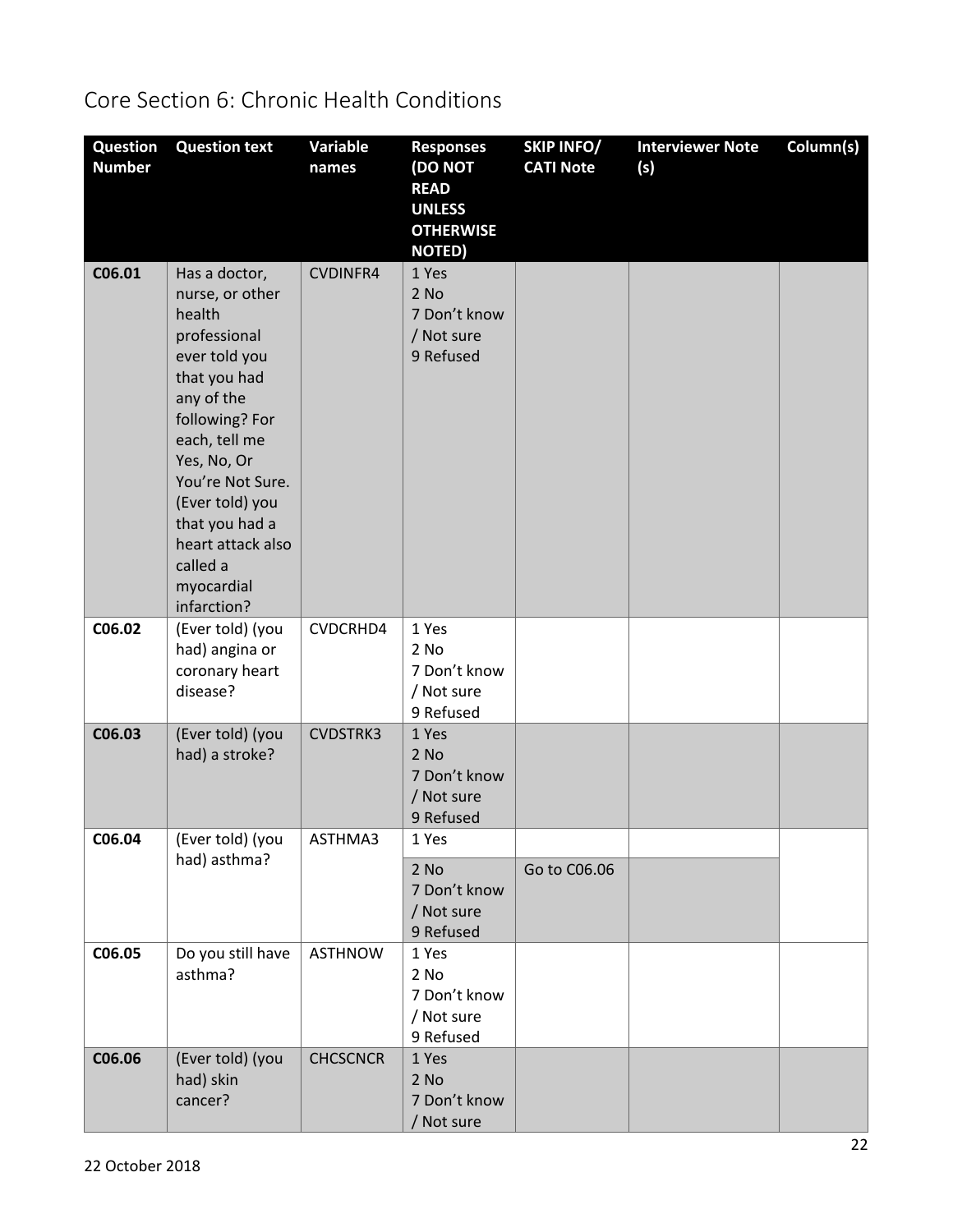|        |                                     |                 | 9 Refused    |                 |                     |  |
|--------|-------------------------------------|-----------------|--------------|-----------------|---------------------|--|
| C06.07 | (Ever told) (you                    | <b>CHCOCNCR</b> | 1 Yes        |                 |                     |  |
|        | had) any other                      |                 | 2 No         |                 |                     |  |
|        | types of cancer?                    |                 | 7 Don't know |                 |                     |  |
|        |                                     |                 | / Not sure   |                 |                     |  |
|        |                                     |                 | 9 Refused    |                 |                     |  |
| C06.08 | (Ever told) (you                    | CHCCOPD1        | 1 Yes        |                 |                     |  |
|        | had) chronic                        |                 | $2$ No       |                 |                     |  |
|        | obstructive                         |                 | 7 Don't know |                 |                     |  |
|        | pulmonary                           |                 | / Not sure   |                 |                     |  |
|        | disease,                            |                 | 9 Refused    |                 |                     |  |
|        | C. O. P. D.,                        |                 |              |                 |                     |  |
|        | emphysema or                        |                 |              |                 |                     |  |
|        | chronic                             |                 |              |                 |                     |  |
| C06.09 | bronchitis?                         | ADDEPEV2        | 1 Yes        |                 |                     |  |
|        | (Ever told) (you<br>had) a          |                 | 2 No         |                 |                     |  |
|        | depressive                          |                 | 7 Don't know |                 |                     |  |
|        | disorder                            |                 | / Not sure   |                 |                     |  |
|        | (including                          |                 | 9 Refused    |                 |                     |  |
|        | depression,                         |                 |              |                 |                     |  |
|        | major                               |                 |              |                 |                     |  |
|        | depression,                         |                 |              |                 |                     |  |
|        | dysthymia, or                       |                 |              |                 |                     |  |
|        | minor                               |                 |              |                 |                     |  |
|        | depression)?                        |                 |              |                 |                     |  |
| C06.10 | Not including                       | CHCKDNY1        | 1 Yes        |                 | Read if necessary:  |  |
|        | kidney stones,                      |                 | $2$ No       |                 | Incontinence is not |  |
|        | bladder                             |                 | 7 Don't know |                 | being able to       |  |
|        | infection or                        |                 | / Not sure   |                 | control urine flow. |  |
|        | incontinence,                       |                 | 9 Refused    |                 |                     |  |
|        | were you ever                       |                 |              |                 |                     |  |
|        | told you have                       |                 |              |                 |                     |  |
| C06.11 | kidney disease?<br>(Ever told) (you | DIABETE3        | 1 Yes        |                 | If yes and          |  |
|        | had) diabetes?                      |                 |              |                 | respondent is       |  |
|        |                                     |                 |              |                 | female, ask: was    |  |
|        |                                     |                 |              |                 | this only when you  |  |
|        |                                     |                 |              |                 | were pregnant? If   |  |
|        |                                     |                 |              |                 | respondent says     |  |
|        |                                     |                 |              |                 | pre-diabetes or     |  |
|        |                                     |                 |              |                 | borderline          |  |
|        |                                     |                 |              |                 | diabetes, use       |  |
|        |                                     |                 |              |                 | response code 4.    |  |
|        |                                     |                 | 2 Yes, but   | Go to Pre-      |                     |  |
|        |                                     |                 | female told  | <b>Diabetes</b> |                     |  |
|        |                                     |                 | only during  | Optional        |                     |  |
|        |                                     |                 | pregnancy    | Module (if      |                     |  |
|        |                                     |                 | 3 No         | used).          |                     |  |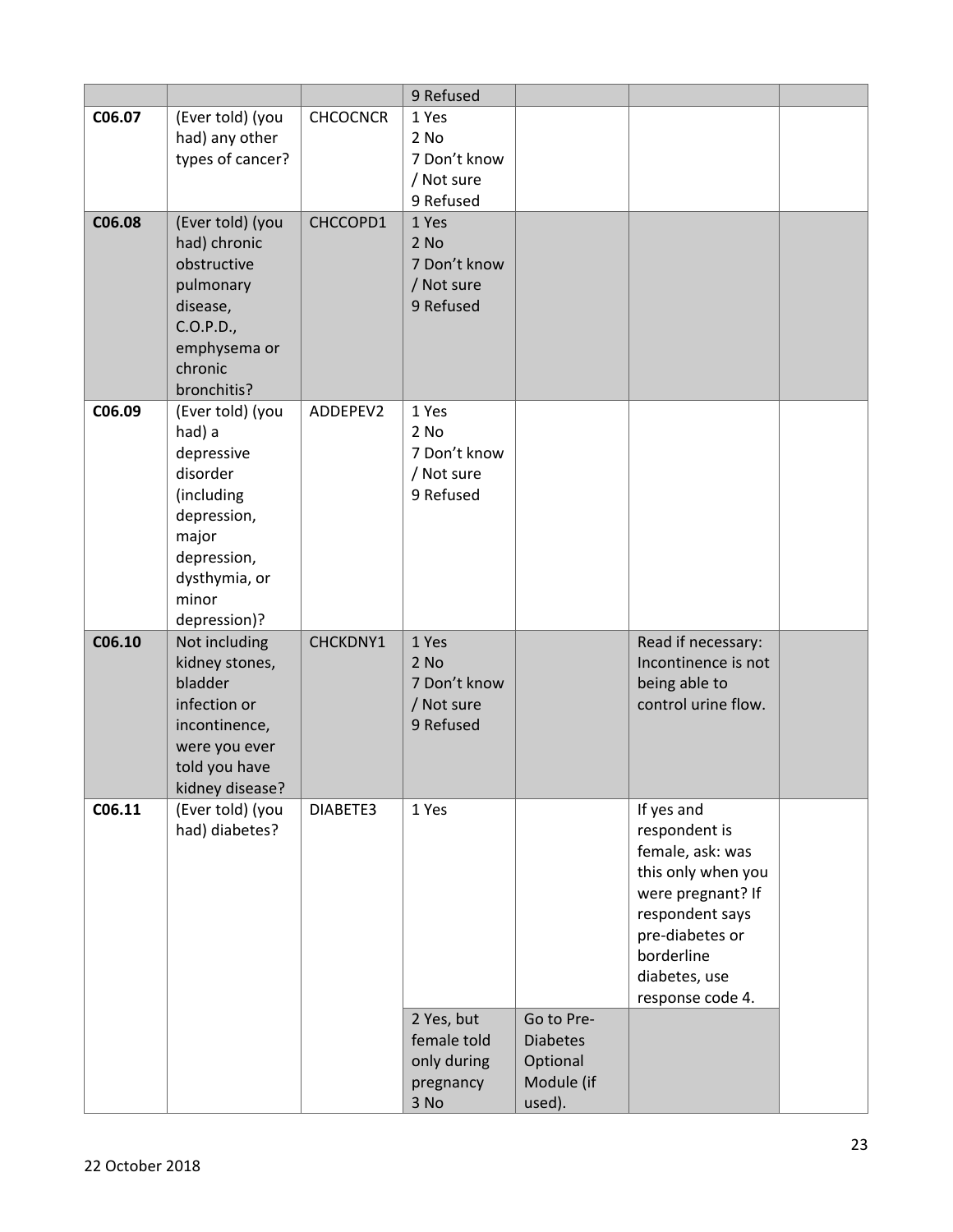|        |                |          | 4 No, pre-       | Otherwise,      |  |
|--------|----------------|----------|------------------|-----------------|--|
|        |                |          | diabetes or      | go to next      |  |
|        |                |          | borderline       | section.        |  |
|        |                |          | diabetes         |                 |  |
|        |                |          | 7 Don't know     |                 |  |
|        |                |          | / Not sure       |                 |  |
|        |                |          | 9 Refused        |                 |  |
| C06.12 | How old were   | DIABAGE2 | Code age         | Go to           |  |
|        | you when you   |          | in years $[97 =$ | <b>Diabetes</b> |  |
|        | were told you  |          | 97 and older]    | Module if       |  |
|        | have diabetes? |          | 98 Don't         | used,           |  |
|        |                |          | know / Not       | otherwise go    |  |
|        |                |          | sure             | to next         |  |
|        |                |          | 99 Refused       | section.        |  |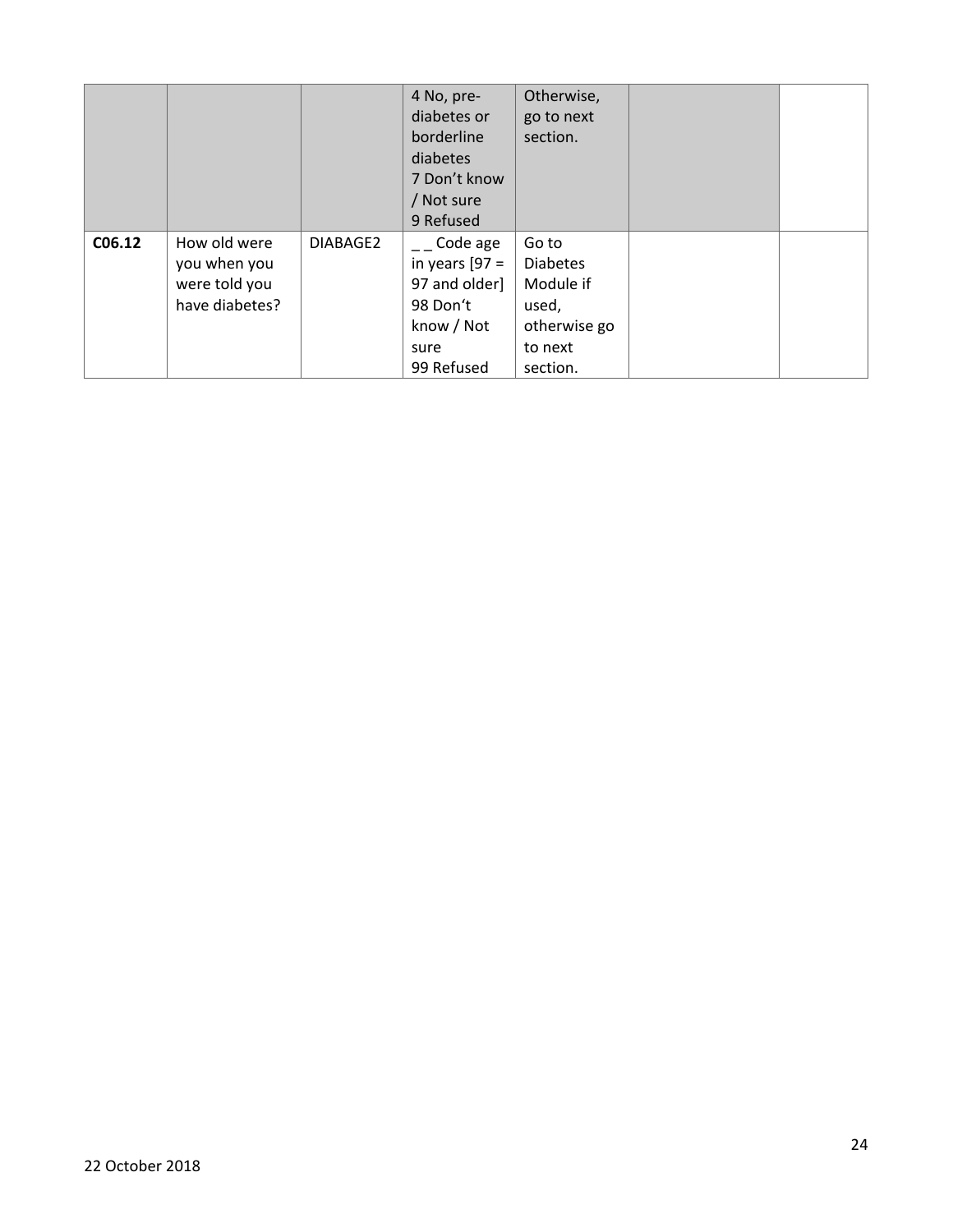#### Core Section 7: Arthritis

| <b>Question</b><br><b>Number</b> | <b>Question text</b>                                                                                                                                     | Variable<br>names | <b>Responses</b><br>(DO NOT                                       | <b>SKIP INFO/</b><br><b>CATI Note</b> | <b>Interviewer Note (s)</b>                                                                                                                                                                                                                                                                                                                                                                                                                                                                              | Column(s) |
|----------------------------------|----------------------------------------------------------------------------------------------------------------------------------------------------------|-------------------|-------------------------------------------------------------------|---------------------------------------|----------------------------------------------------------------------------------------------------------------------------------------------------------------------------------------------------------------------------------------------------------------------------------------------------------------------------------------------------------------------------------------------------------------------------------------------------------------------------------------------------------|-----------|
|                                  |                                                                                                                                                          |                   | <b>READ</b><br><b>UNLESS</b><br><b>OTHERWISE</b><br><b>NOTED)</b> |                                       |                                                                                                                                                                                                                                                                                                                                                                                                                                                                                                          |           |
| C07.01                           | (Ever told) (you<br>had) have some<br>form of arthritis,                                                                                                 | HAVARTH3          | 1 Yes<br>$2$ No                                                   | Go to next                            | Arthritis diagnoses<br>include: rheumatism,<br>polymyalgia                                                                                                                                                                                                                                                                                                                                                                                                                                               |           |
|                                  | rheumatoid<br>arthritis, gout,<br>lupus, or<br>fibromyalgia?                                                                                             |                   | 7 Don't know<br>/ Not sure<br>9 Refused                           | section                               | rheumatic,<br>osteoarthritis (not<br>osteoporosis),<br>tendonitis, bursitis,<br>bunion, tennis<br>elbow, carpal tunnel<br>syndrome, tarsal<br>tunnel syndrome,<br>joint infection,<br>Reiter's syndrome,<br>ankylosing<br>spondylitis;<br>spondylosis, rotator<br>cuff syndrome,<br>connective tissue<br>disease,<br>scleroderma,<br>polymyositis,<br>Raynaud's syndrome,<br>vasculitis, giant cell<br>arteritis, Henoch-<br>Schonlein purpura,<br>Wegener's<br>granulomatosis,<br>polyarteritis nodosa) |           |
| C07.02                           | Has a doctor or<br>other health<br>professional<br>ever suggested<br>physical activity<br>or exercise to<br>help your<br>arthritis or joint<br>symptoms? | <b>ARTHEXER</b>   | 1 Yes<br>$2$ No<br>7 Don't know<br>/ Not sure<br>9 Refused        |                                       | If the respondent is<br>unclear about<br>whether this means<br>increase or decrease<br>in physical activity,<br>this means increase.                                                                                                                                                                                                                                                                                                                                                                     |           |
| C07.03                           | Have you ever<br>taken an<br>educational                                                                                                                 | ARTHEDU           | 1 Yes<br>2 No                                                     |                                       |                                                                                                                                                                                                                                                                                                                                                                                                                                                                                                          |           |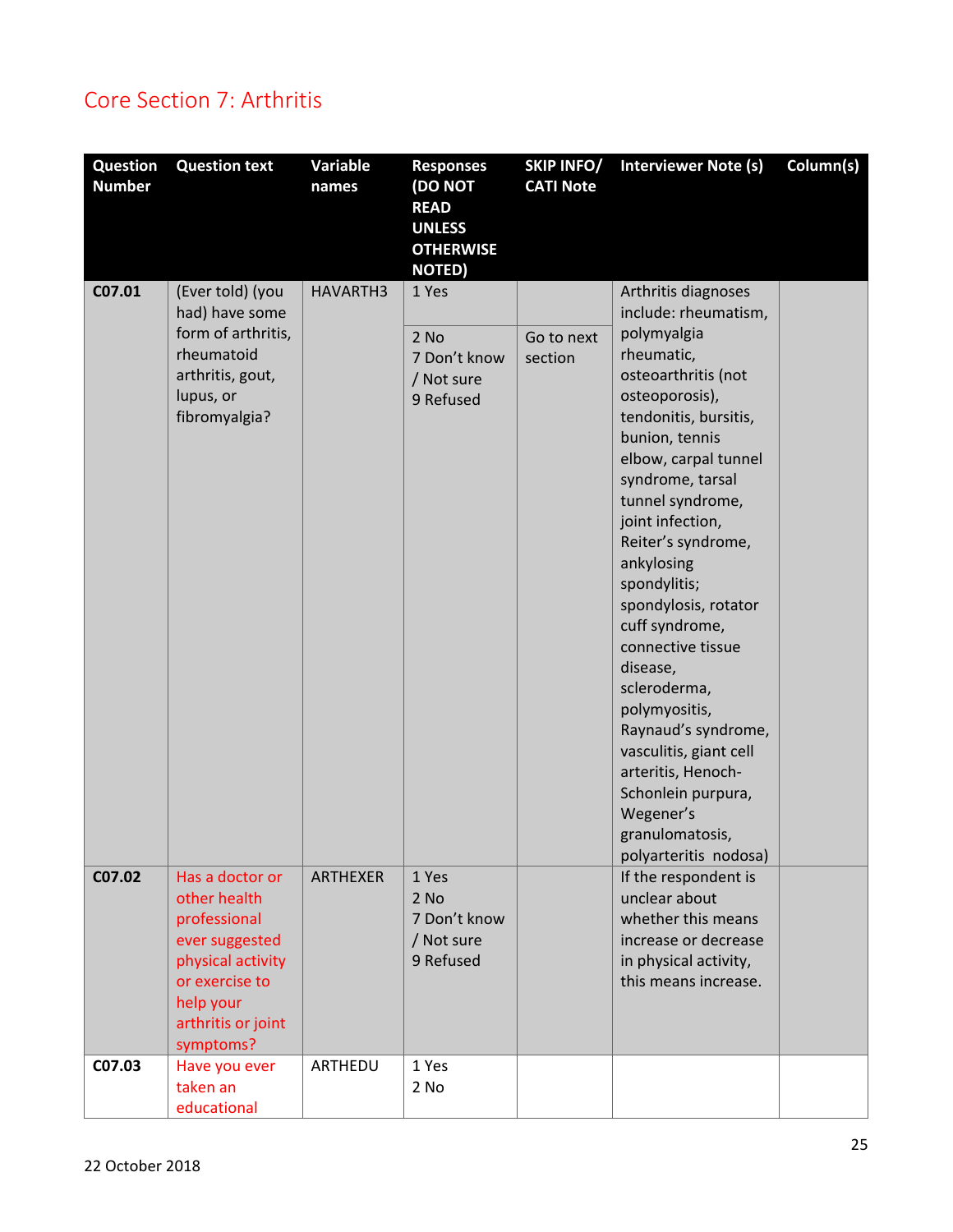|        | course or class<br>to teach you<br>how to manage<br>problems<br>related to your<br>arthritis or joint<br>symptoms?                                                                                         |                 | 7 Don't know<br>/ Not sure<br>9 Refused                                   |                                                                                                                                                                                                                                                                                                                                                                                                                                                    |  |
|--------|------------------------------------------------------------------------------------------------------------------------------------------------------------------------------------------------------------|-----------------|---------------------------------------------------------------------------|----------------------------------------------------------------------------------------------------------------------------------------------------------------------------------------------------------------------------------------------------------------------------------------------------------------------------------------------------------------------------------------------------------------------------------------------------|--|
| C07.04 | Are you now<br>limited in any<br>way in any of<br>your usual<br>activities<br>because of<br>arthritis or joint<br>symptoms?                                                                                | LMTJOIN2        | 1 Yes<br>2 No<br>7 Don't know<br>/ Not sure<br>9 Refused                  | If a respondent<br>question arises about<br>medication, then the<br>interviewer should<br>reply: "Please answer<br>the question based<br>on how you are<br>when you are taking<br>any of the<br>medications or<br>treatments you<br>might use                                                                                                                                                                                                      |  |
| C07.05 | In the next<br>question, we are<br>referring to<br>work for pay.<br>Do arthritis or<br>joint symptoms<br>now affect<br>whether you<br>work, the type<br>of work you do<br>or the amount<br>of work you do? | <b>ARTHDIS2</b> | 1 Yes<br>2 No<br>7 Don't know<br>/ Not sure<br>9 Refused                  | If respondent gives<br>an answer to each<br>issue (whether<br>works, type of work,<br>or amount of work),<br>then if any issue is<br>"yes" mark the<br>overall response as<br>"yes." If a question<br>arises about<br>medications or<br>treatment, then the<br>interviewer should<br>say: "Please answer<br>the question based<br>on your current<br>experience,<br>regardless of<br>whether you are<br>taking any<br>medication or<br>treatment." |  |
| C07.06 | Please think<br>about the past<br>30 days, keeping<br>in mind all of<br>your joint pain<br>or aching and<br>whether or not<br>you have taken<br>medication.                                                | <b>JOINPAIN</b> | Enter<br>number [00-<br>10]<br>77 Don't<br>know/Not<br>sure<br>99 Refused |                                                                                                                                                                                                                                                                                                                                                                                                                                                    |  |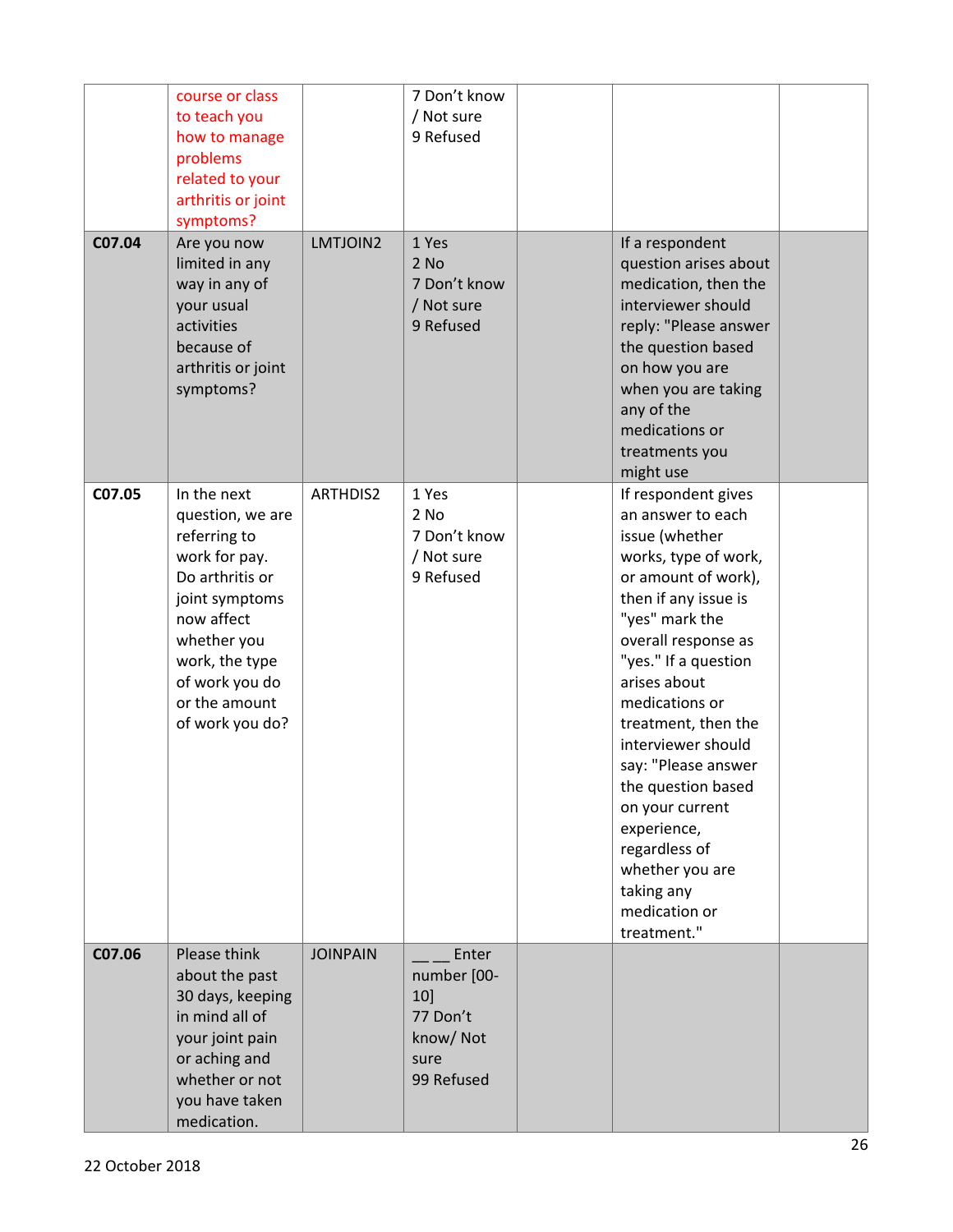| During the past   |  |  |  |
|-------------------|--|--|--|
| 30 days, how      |  |  |  |
| bad was your      |  |  |  |
| joint pain on     |  |  |  |
| average on a      |  |  |  |
| scale of 0 to 10  |  |  |  |
| where 0 is no     |  |  |  |
| pain and 10 is    |  |  |  |
| pain or aching as |  |  |  |
| bad as it can be. |  |  |  |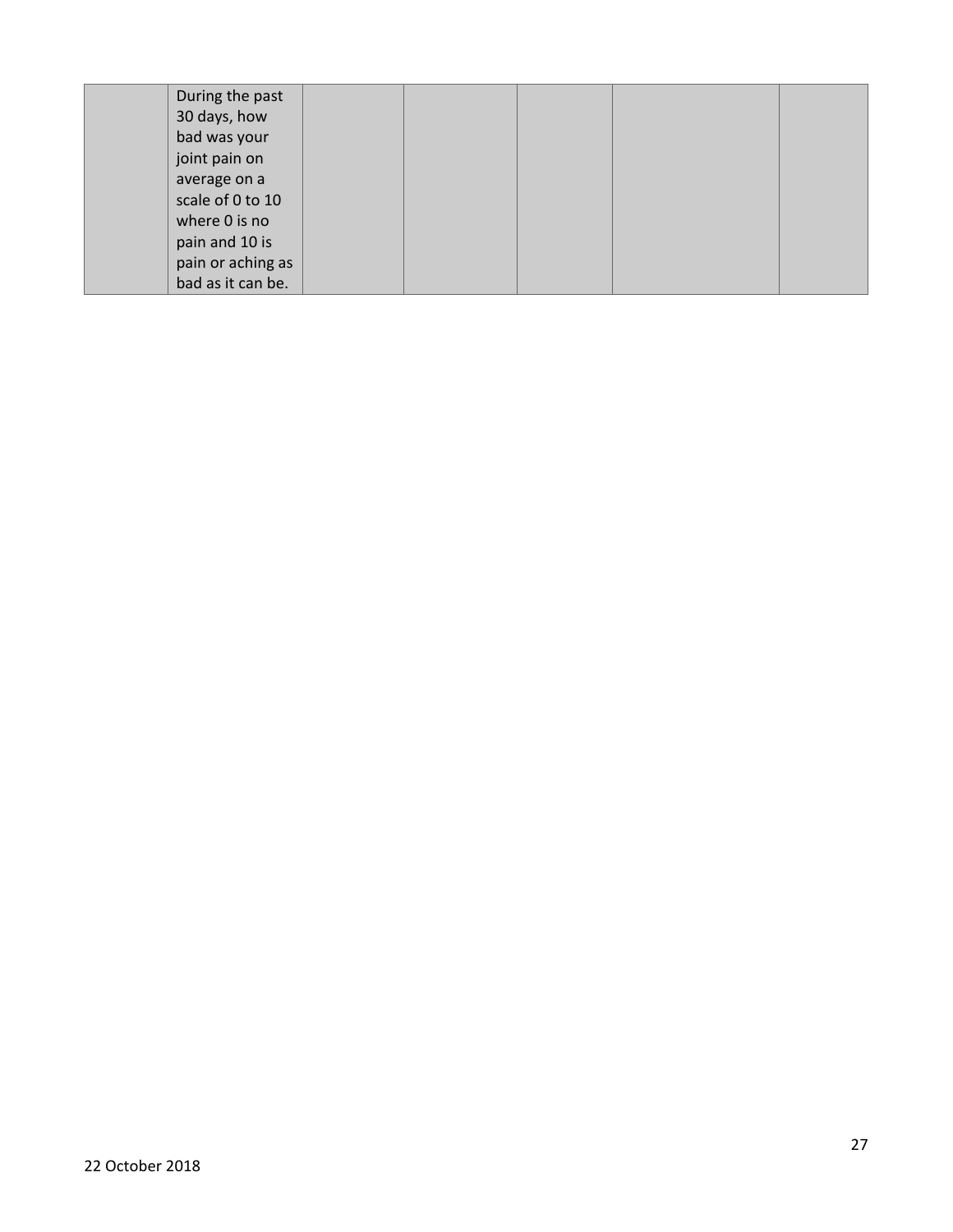# Core Section 8: Demographics

| <b>Questio</b><br>n | <b>Question</b><br>text                                                                       | Variable<br>names | <b>Responses</b><br>(DO NOT READ UNLESS                                                                                                                                                                                                                 | <b>SKIP</b><br>INFO/                                                                                                                  | <b>Interviewer</b><br>Note (s)                                                                                                                                                           | Column(s |
|---------------------|-----------------------------------------------------------------------------------------------|-------------------|---------------------------------------------------------------------------------------------------------------------------------------------------------------------------------------------------------------------------------------------------------|---------------------------------------------------------------------------------------------------------------------------------------|------------------------------------------------------------------------------------------------------------------------------------------------------------------------------------------|----------|
| <b>Number</b>       |                                                                                               |                   | <b>OTHERWISE NOTED)</b>                                                                                                                                                                                                                                 | <b>CATI Note</b>                                                                                                                      |                                                                                                                                                                                          |          |
| C08.01              | Format 1:<br>What is your<br>sex?<br>Format 2:<br>What was<br>your sex at<br>birth? Was<br>it | SEX <sub>1</sub>  | Read if format 2 is<br>selected:<br>1-Male<br>2 Female<br>Do not read:<br>7 Don't know / Not sure<br>9 Refused                                                                                                                                          | <b>States</b><br>may<br>adopt one<br>of the two<br>formats of<br>the<br>question.<br>If second<br>format is<br>used, read<br>options. |                                                                                                                                                                                          |          |
| C08.01              | What is your<br>age?                                                                          | AGE               | __ Code age in years<br>07 Don't know / Not sure<br>09 Refused                                                                                                                                                                                          |                                                                                                                                       |                                                                                                                                                                                          |          |
| C08.02              | Are you<br>Hispanic,<br>Latino/a, or<br>Spanish<br>origin?                                    | HISPANC3          | If yes, read: Are you<br>1 Mexican, Mexican<br>American, Chicano/a<br>2 Puerto Rican<br>3 Cuban<br>4 Another Hispanic,<br>Latino/a, or Spanish origin<br>Do not read:<br>5 No<br>7 Don't know / Not sure<br>9 Refused                                   |                                                                                                                                       | One or more<br>categories<br>may be<br>selected.                                                                                                                                         |          |
| C08.03              | Which one or<br>more of the<br>following<br>would you<br>say is your<br>race?                 | MRACE1            | Please read:<br>10 White<br>20 Black or African<br>American<br>30 American Indian or<br>Alaska Native<br>40 Asian<br>41 Asian Indian<br>42 Chinese<br>43 Filipino<br>44 Japanese<br>45 Korean<br>46 Vietnamese<br>47 Other Asian<br>50 Pacific Islander | If more<br>than one<br>response<br>to C08.04;<br>continue.<br>Otherwise<br>, go to<br>C08.06.                                         | If 40 (Asian)<br>or 50 (Pacific<br>Islander) is<br>selected<br>read and<br>code<br>subcategorie<br>s underneath<br>major<br>heading.<br>One or more<br>categories<br>may be<br>selected. |          |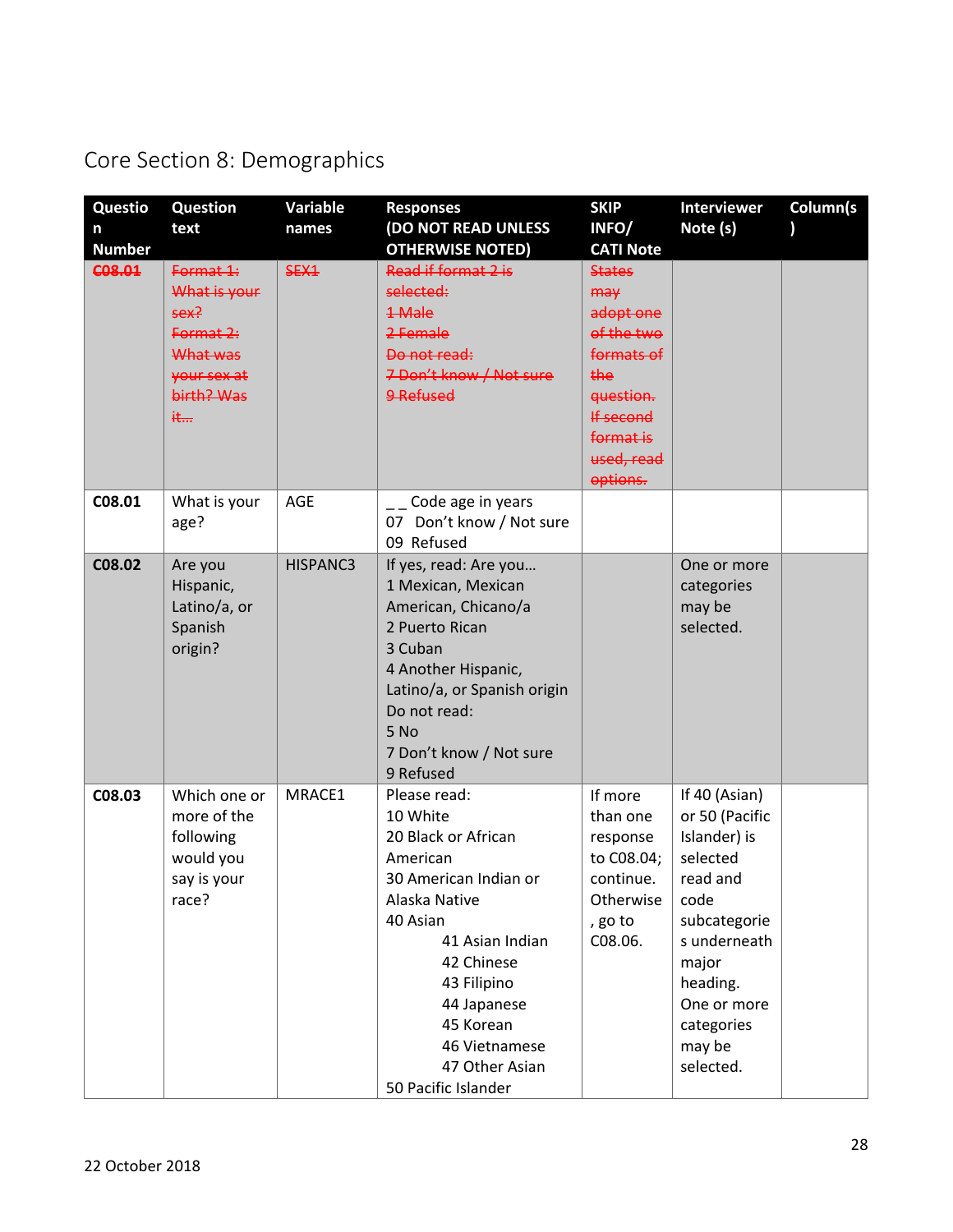|        |                                                                                   |                | 51 Native<br>Hawaiian<br>52 Guamanian or<br>Chamorro<br>53 Samoan<br>54 Other Pacific<br>Islander<br>Do not read:<br>60 Other<br>88 No additional choices<br>77 Don't know / Not sure<br>99 Refused                                                                                                                                                                                                                                       |                                                                                                                                                                                                                                                                            |  |
|--------|-----------------------------------------------------------------------------------|----------------|-------------------------------------------------------------------------------------------------------------------------------------------------------------------------------------------------------------------------------------------------------------------------------------------------------------------------------------------------------------------------------------------------------------------------------------------|----------------------------------------------------------------------------------------------------------------------------------------------------------------------------------------------------------------------------------------------------------------------------|--|
| C08.04 | Which one of<br>these groups<br>would you<br>say best<br>represents<br>your race? | ORACE3         | Please read:<br>10 White<br>20 Black or African<br>American<br>30 American Indian or<br>Alaska Native<br>40 Asian<br>41 Asian Indian<br>42 Chinese<br>43 Filipino<br>44 Japanese<br>45 Korean<br>46 Vietnamese<br>47 Other Asian<br>50 Pacific Islander<br>51 Native<br>Hawaiian<br>52 Guamanian or<br>Chamorro<br>53 Samoan<br>54 Other Pacific<br><b>Islander</b><br>Do not read:<br>60 Other<br>77 Don't know / Not sure<br>99 Refused | If 40 (Asian)<br>or 50 (Pacific<br>Islander) is<br>selected<br>read and<br>code<br>subcategorie<br>s underneath<br>major<br>heading.<br>If<br>respondent<br>has selected<br>multiple<br>races in<br>previous and<br>refuses to<br>select a<br>single race,<br>code refused |  |
| C08.05 | Are you                                                                           | <b>MARITAL</b> | Please read:<br>1 Married<br>2 Divorced<br>3 Widowed<br>4 Separated<br>5 Never married<br>Or<br>6 A member of an<br>unmarried couple<br>Do not read:<br>9 Refused                                                                                                                                                                                                                                                                         |                                                                                                                                                                                                                                                                            |  |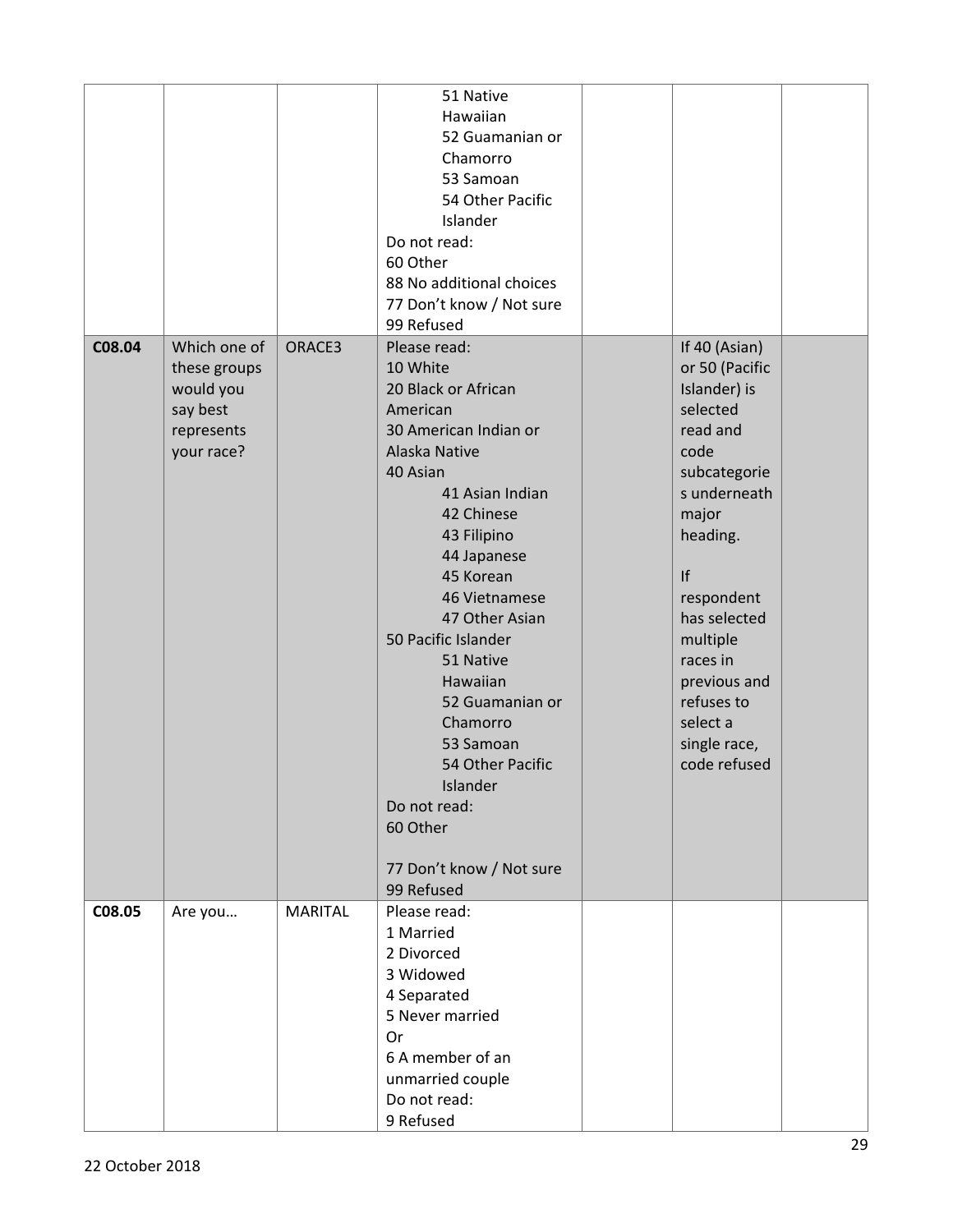| C08.06        | What is the<br>highest grade<br>or year of<br>school you<br>completed? | <b>EDUCA</b> | Read if necessary:<br>1 Never attended school<br>or only attended<br>kindergarten<br>2 Grades 1 through 8<br>(Elementary)<br>3 Grades 9 through 11<br>(Some high school)<br>4 Grade 12 or GED (High |                                                                                                                                                                                                                                                                                                                                                                                                           |  |
|---------------|------------------------------------------------------------------------|--------------|-----------------------------------------------------------------------------------------------------------------------------------------------------------------------------------------------------|-----------------------------------------------------------------------------------------------------------------------------------------------------------------------------------------------------------------------------------------------------------------------------------------------------------------------------------------------------------------------------------------------------------|--|
|               |                                                                        |              | school graduate)<br>5 College 1 year to 3 years<br>(Some college or technical<br>school)<br>6 College 4 years or more<br>(College graduate)<br>Do not read:<br>9 Refused                            |                                                                                                                                                                                                                                                                                                                                                                                                           |  |
| C08.07        | Do you own<br>or rent your<br>home?                                    | RENTHOM1     | 1 Own<br>2 Rent<br>3 Other arrangement<br>7 Don't know / Not sure<br>9 Refused                                                                                                                      | Other<br>arrangement<br>may include<br>group home,<br>staying with<br>friends or<br>family<br>without<br>paying rent.<br>Home is<br>defined as<br>the place<br>where you<br>live most of<br>the time/the<br>majority of<br>the year.<br>Read if<br>necessary:<br>We ask this<br>question in<br>order to<br>compare<br>health<br>indicators<br>among<br>people with<br>different<br>housing<br>situations. |  |
| <b>C08.08</b> | In what<br>county do                                                   | CTYCODE2     | <b>ANSI County Code</b><br>777 Don't know / Not sure<br>999 Refused                                                                                                                                 |                                                                                                                                                                                                                                                                                                                                                                                                           |  |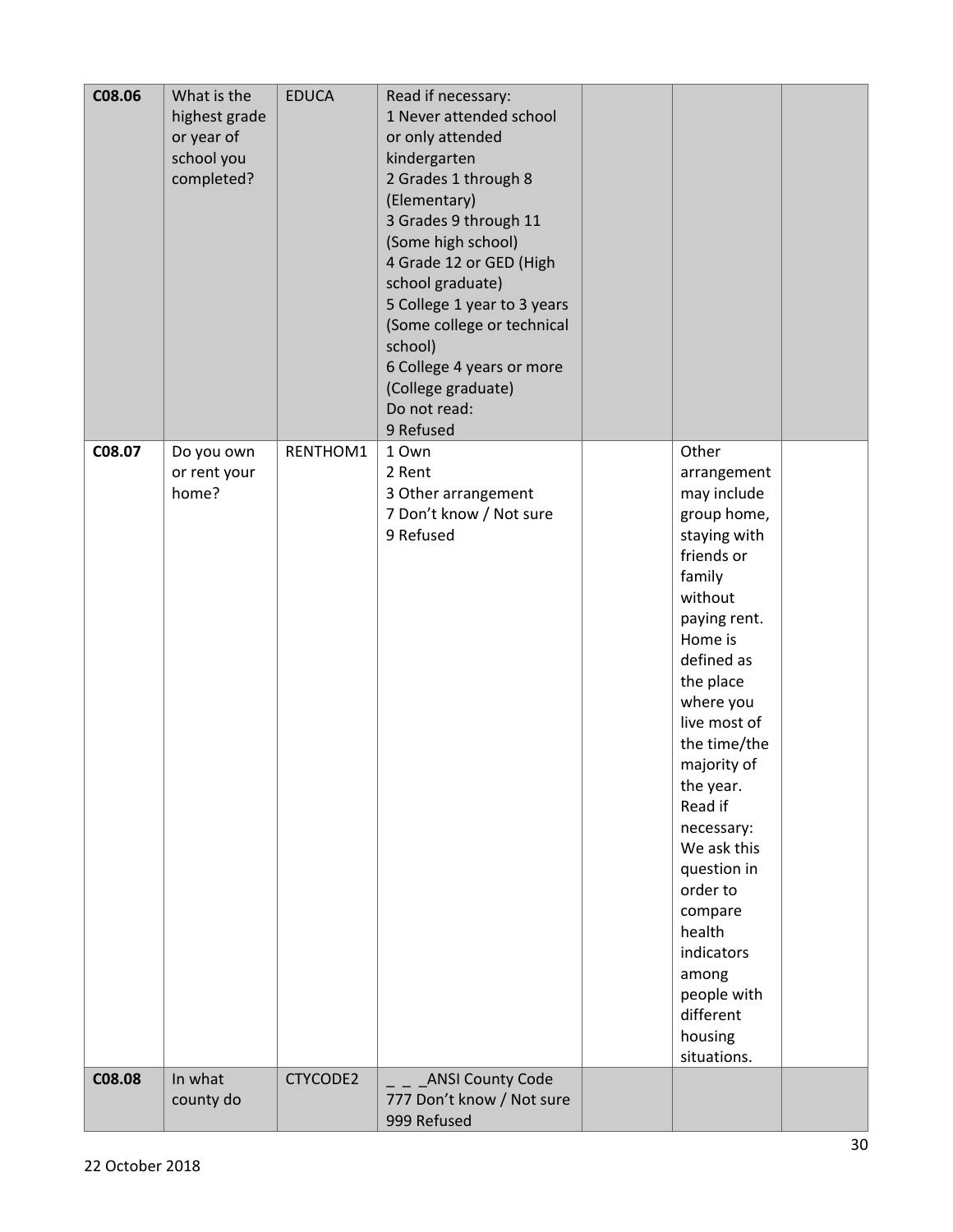|        | you currently<br>live?                                                                                                                                                                            |                     |                                                                                       |                                                                               |                                                                                                                                                                                                            |  |
|--------|---------------------------------------------------------------------------------------------------------------------------------------------------------------------------------------------------|---------------------|---------------------------------------------------------------------------------------|-------------------------------------------------------------------------------|------------------------------------------------------------------------------------------------------------------------------------------------------------------------------------------------------------|--|
| C08.9  | What is the<br>ZIP Code<br>where you<br>currently<br>live?                                                                                                                                        | ZIPCODE1            | 77777 Do not know<br>99999 Refused                                                    |                                                                               |                                                                                                                                                                                                            |  |
| C08.10 | Not including<br>cell phones<br>or numbers<br>used for<br>computers,<br>fax machines<br>or security                                                                                               | <b>NUMHHOL</b><br>3 | 1 Yes                                                                                 | If cellular<br>telephone<br>interview<br>skip to<br>8.14<br>(QSTVER<br>GE 20) |                                                                                                                                                                                                            |  |
|        | systems, do<br>you have<br>more than<br>one<br>telephone<br>number in<br>your<br>household?                                                                                                       |                     | 2 No<br>7 Don't know / Not sure<br>9 Refused                                          | Go to<br>C08.13                                                               |                                                                                                                                                                                                            |  |
| C08.11 | How many of<br>these<br>telephone<br>numbers are<br>residential<br>numbers?                                                                                                                       | <b>NUMPHON</b><br>3 | Enter number (1-5)<br>6 Six or more<br>7 Don't know / Not sure<br>8 None<br>9 Refused |                                                                               |                                                                                                                                                                                                            |  |
| C08.12 | How many<br>cell phones<br>do you have<br>for personal<br>use?                                                                                                                                    | CPDEMO1B            | Enter number (1-5)<br>6 Six or more<br>7 Don't know / Not sure<br>8 None<br>9 Refused | Last<br>question<br>needed<br>for partial<br>complete.                        | Read if<br>necessary:<br>Include cell<br>phones used<br>for both<br>business and<br>personal use.                                                                                                          |  |
| C08.13 | Have you<br>ever served<br>on active<br>duty in the<br><b>United States</b><br>Armed<br>Forces, either<br>in the regular<br>military or in<br>a National<br>Guard or<br>military<br>reserve unit? | <b>VETERAN3</b>     | 1 Yes<br>$2$ No<br>7 Don't know / Not sure<br>9 Refused                               |                                                                               | Read if<br>necessary:<br>Active duty<br>does not<br>include<br>training for<br>the Reserves<br>or National<br>Guard, but<br>DOES include<br>activation,<br>for example,<br>for the<br>Persian Gulf<br>War. |  |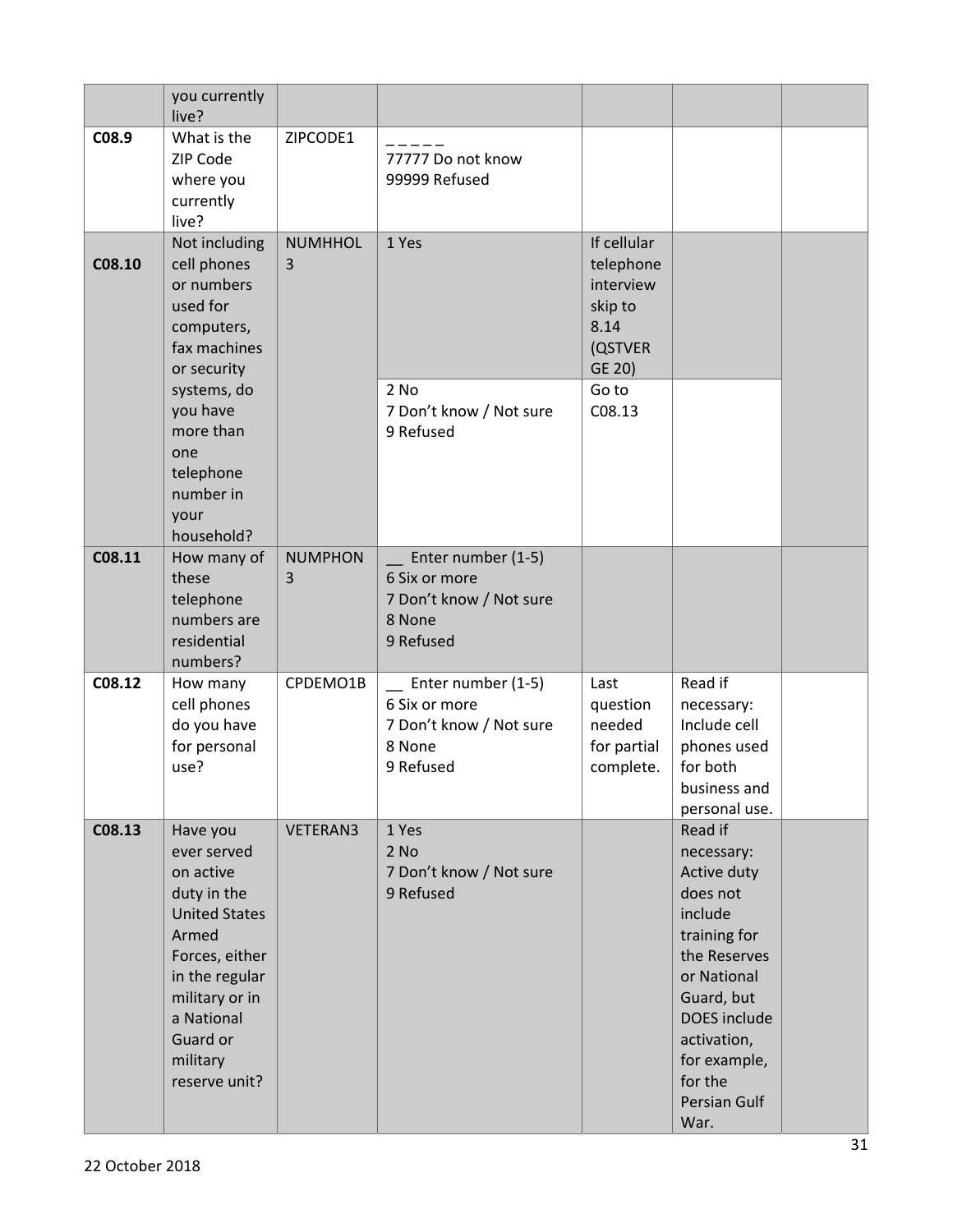| C08.14 | Are you<br>currently?                                                              | EMPLOY1         | Read:<br>1 Employed for wages<br>2 Self-employed<br>3 Out of work for 1 year or<br>more<br>4 Out of work for less than<br>1 year<br>5 A Homemaker<br>6 A Student<br>7 Retired<br>Or<br>8 Unable to work<br>Do not read:<br>9 Refused                                                                                                                                                                                                                                                                                                                                                                                                                                                          | If more than<br>one, say<br>"select the<br>category<br>which best<br>describes<br>you". |  |
|--------|------------------------------------------------------------------------------------|-----------------|-----------------------------------------------------------------------------------------------------------------------------------------------------------------------------------------------------------------------------------------------------------------------------------------------------------------------------------------------------------------------------------------------------------------------------------------------------------------------------------------------------------------------------------------------------------------------------------------------------------------------------------------------------------------------------------------------|-----------------------------------------------------------------------------------------|--|
| C08.15 | How many<br>children less<br>than 18 years<br>of age live in<br>your<br>household? | <b>CHILDREN</b> | Number of children<br>88 None<br>99 Refused                                                                                                                                                                                                                                                                                                                                                                                                                                                                                                                                                                                                                                                   |                                                                                         |  |
| C08.16 | Is your<br>annual<br>household<br>income from<br>all sources-                      | <b>INCOME2</b>  | Read if necessary:<br>04 Less than \$25,000<br>If no, ask 05; if yes, ask 03<br>(\$20,000 to less than<br>\$25,000<br>03 Less than \$20,000 If no,<br>code 04; if yes, ask 02<br>(\$15,000 to less than<br>\$20,000<br>02 Less than \$15,000 If no,<br>code 03; if yes, ask 01<br>(\$10,000 to less than<br>$$15,000$ )<br>01 Less than \$10,000 If no,<br>code 02<br>05 Less than \$35,000 If no,<br>ask<br>06 (\$25,000 to less than<br>$$35,000$ )<br>06 Less than \$50,000 If no,<br>ask<br>07 (\$35,000 to less than<br>\$50,000)<br>07 Less than \$75,000 If no,<br>code 08<br>(\$50,000 to less than<br>$$75,000$ )<br>08 \$75,000 or more<br>Do not read:<br>77 Don't know / Not sure | If<br>respondent<br>refuses at<br>ANY income<br>level, code<br>'99'<br>(Refused)        |  |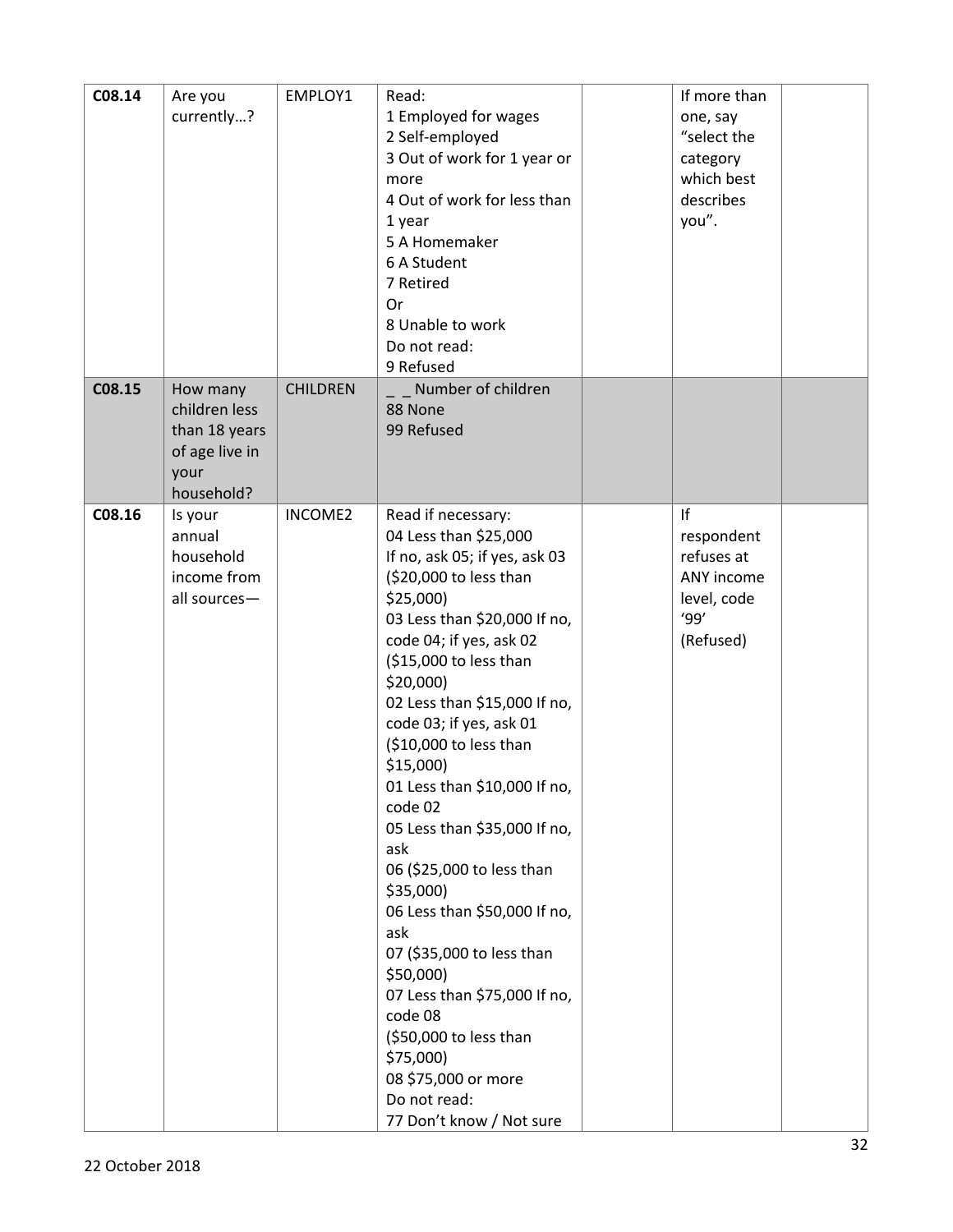|        |                                                                                                                                                                                                              |              | 99 Refused                                                                                                     |                                                                                          |                                                                                                       |  |
|--------|--------------------------------------------------------------------------------------------------------------------------------------------------------------------------------------------------------------|--------------|----------------------------------------------------------------------------------------------------------------|------------------------------------------------------------------------------------------|-------------------------------------------------------------------------------------------------------|--|
| C08.17 | About how<br>much do you<br>weigh<br>without<br>shoes?                                                                                                                                                       | WEIGHT2      | Weight<br>(pounds/kilograms)<br>7777 Don't know / Not<br>sure<br>9999 Refused                                  |                                                                                          | f <br>respondent<br>answers in<br>metrics, put<br>9 in first<br>column.<br>Round<br>fractions up      |  |
| C08.18 | About how<br>tall are you<br>without<br>shoes?                                                                                                                                                               | HEIGHT3      | $_{-}/_{--}$ Height (ft /<br>inches/meters/centimeter<br>s)<br>77/77 Don't know / Not<br>sure<br>99/99 Refused |                                                                                          | f <br>respondent<br>answers in<br>metrics, put<br>9 in first<br>column.<br>Round<br>fractions<br>down |  |
| C08.19 | To your<br>knowledge,<br>are you now<br>pregnant?                                                                                                                                                            | PREGNANT     | 1 Yes<br>2 No<br>7 Don't know / Not sure<br>9 Refused                                                          | Skip if<br>C08.01,<br>SEX, is<br>coded 1;<br>or C08.02,<br>AGE, is<br>greater<br>than 49 |                                                                                                       |  |
| C08.20 | Some people<br>who are deaf<br>or have<br>serious<br>difficulty<br>hearing use<br>assistive<br>devices to<br>communicate<br>by phone.<br>Are you deaf<br>or do you<br>have serious<br>difficulty<br>hearing? | <b>DEAF</b>  | 1 Yes<br>2 No<br>7 Don't know / Not sure<br>9 Refused                                                          |                                                                                          |                                                                                                       |  |
| C08.21 | Are you blind<br>or do you<br>have serious<br>difficulty<br>seeing, even<br>when<br>wearing<br>glasses?                                                                                                      | <b>BLIND</b> | 1 Yes<br>$2$ No<br>7 Don't know / Not sure<br>9 Refused                                                        |                                                                                          |                                                                                                       |  |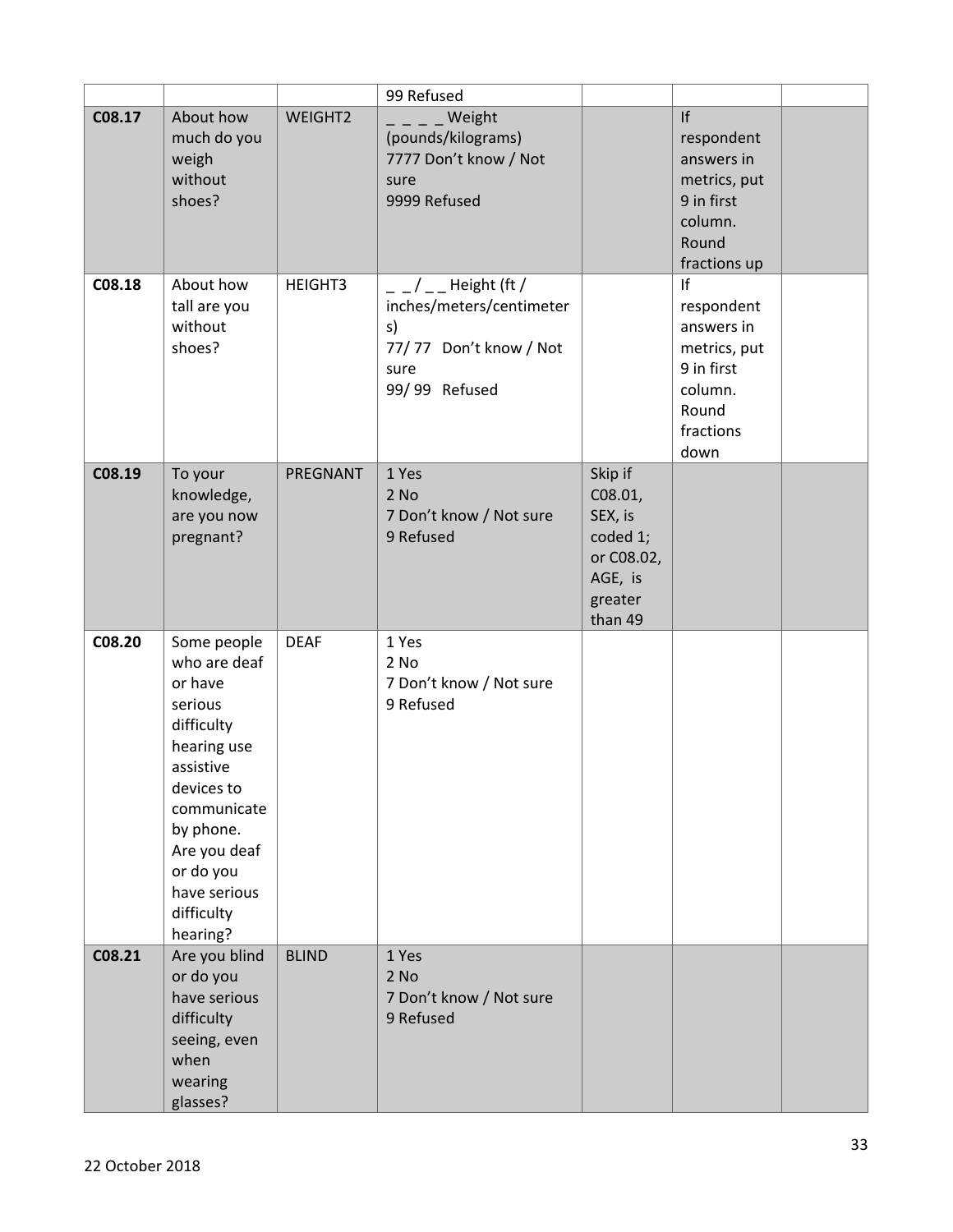| C08.22 | Because of a  | <b>DECIDE</b>   | 1 Yes                   |  |  |
|--------|---------------|-----------------|-------------------------|--|--|
|        | physical,     |                 | 2 No                    |  |  |
|        | mental, or    |                 | 7 Don't know / Not sure |  |  |
|        | emotional     |                 | 9 Refused               |  |  |
|        | condition, do |                 |                         |  |  |
|        | you have      |                 |                         |  |  |
|        | serious       |                 |                         |  |  |
|        | difficulty    |                 |                         |  |  |
|        |               |                 |                         |  |  |
|        | concentrating |                 |                         |  |  |
|        |               |                 |                         |  |  |
|        | remembering   |                 |                         |  |  |
|        | , or making   |                 |                         |  |  |
|        | decisions?    |                 |                         |  |  |
| C08.23 | Do you have   | <b>DIFFWALK</b> | 1 Yes                   |  |  |
|        | serious       |                 | $2$ No                  |  |  |
|        | difficulty    |                 | 7 Don't know / Not sure |  |  |
|        | walking or    |                 | 9 Refused               |  |  |
|        | climbing      |                 |                         |  |  |
|        | stairs?       |                 |                         |  |  |
| C08.24 | Do you have   | <b>DIFFDRES</b> | 1 Yes                   |  |  |
|        | difficulty    |                 | 2 No                    |  |  |
|        | dressing or   |                 | 7 Don't know / Not sure |  |  |
|        | bathing?      |                 | 9 Refused               |  |  |
| C08.25 | Because of a  | <b>DIFFALON</b> | 1 Yes                   |  |  |
|        | physical,     |                 | $2$ No                  |  |  |
|        | mental, or    |                 | 7 Don't know / Not sure |  |  |
|        | emotional     |                 | 9 Refused               |  |  |
|        | condition, do |                 |                         |  |  |
|        | you have      |                 |                         |  |  |
|        | difficulty    |                 |                         |  |  |
|        | doing errands |                 |                         |  |  |
|        | alone such as |                 |                         |  |  |
|        | visiting a    |                 |                         |  |  |
|        | doctor's      |                 |                         |  |  |
|        | office or     |                 |                         |  |  |
|        | shopping?     |                 |                         |  |  |

#### Core Section 9: Tobacco Use

| <b>Question</b><br><b>Number</b> | <b>Question text</b>                                | Variable<br>names | <b>Responses</b><br><b>(DO NOT</b><br><b>READ UNLESS</b><br><b>OTHERWISE</b><br><b>NOTED)</b> | <b>SKIP INFO/</b><br><b>CATI Note</b> | Interviewer Note (s) Column(s)                                                       |  |
|----------------------------------|-----------------------------------------------------|-------------------|-----------------------------------------------------------------------------------------------|---------------------------------------|--------------------------------------------------------------------------------------|--|
| C <sub>09.01</sub>               | Have you<br>smoked at<br>least 100<br>cigarettes in | SMOKE100          | 1 Yes                                                                                         |                                       | Do not include:<br>electronic cigarettes<br>(e-cigarettes, njoy,<br>bluetip), herbal |  |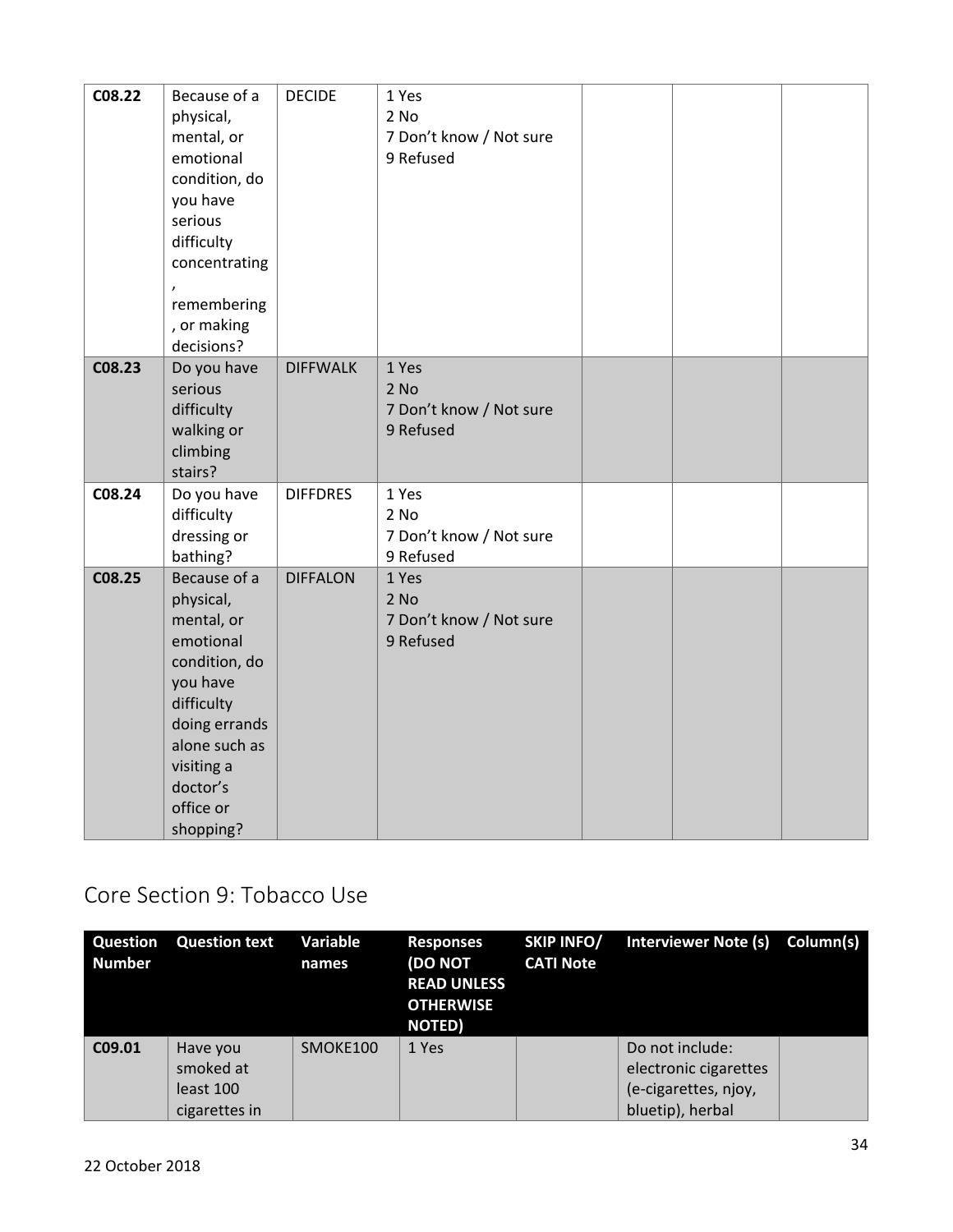|        | your entire<br>life?                                                                                                                          |          |                                                                                                                                                                                                                                                     |                 | cigarettes, cigars,<br>cigarillos, little<br>cigars, pipes, bidis,<br>kreteks, water pipes<br>(hookahs) or<br>marijuana.<br>5 packs = $100$<br>cigarettes |  |
|--------|-----------------------------------------------------------------------------------------------------------------------------------------------|----------|-----------------------------------------------------------------------------------------------------------------------------------------------------------------------------------------------------------------------------------------------------|-----------------|-----------------------------------------------------------------------------------------------------------------------------------------------------------|--|
|        |                                                                                                                                               |          | 2 No<br>7 Don't<br>know/Not<br>Sure<br>9 Refused                                                                                                                                                                                                    | Go to<br>C09.05 |                                                                                                                                                           |  |
| C09.02 | Do you now<br>smoke                                                                                                                           | SMOKDAY2 | 1 Every day<br>2 Some days                                                                                                                                                                                                                          |                 |                                                                                                                                                           |  |
|        | cigarettes<br>every day,<br>some days, or                                                                                                     |          | 3 Not at all                                                                                                                                                                                                                                        | Go to<br>C09.04 |                                                                                                                                                           |  |
|        | not at all?                                                                                                                                   |          | 7 Don't know<br>/ Not sure<br>9 Refused                                                                                                                                                                                                             | Go to<br>C09.05 |                                                                                                                                                           |  |
| C09.03 | During the past<br>12 months,<br>have you<br>stopped<br>smoking for<br>one day or<br>longer because<br>you were<br>trying to quit<br>smoking? | STOPSMK2 | 1 Yes<br>2 No<br>7 Don't know<br>/ Not sure<br>9 Refused                                                                                                                                                                                            | Go to<br>C09.05 |                                                                                                                                                           |  |
| C09.04 | How long has it<br>been since you<br>last smoked a<br>cigarette, even<br>one or two<br>puffs?                                                 | LASTSMK2 | Read if<br>necessary:<br>01 Within the<br>past month<br>(less than 1<br>month ago)<br>02 Within the<br>past 3 months<br>(1 month but<br>less than 3<br>months ago)<br>03 Within the<br>past 6 months<br>(3 months but<br>less than 6<br>months ago) |                 |                                                                                                                                                           |  |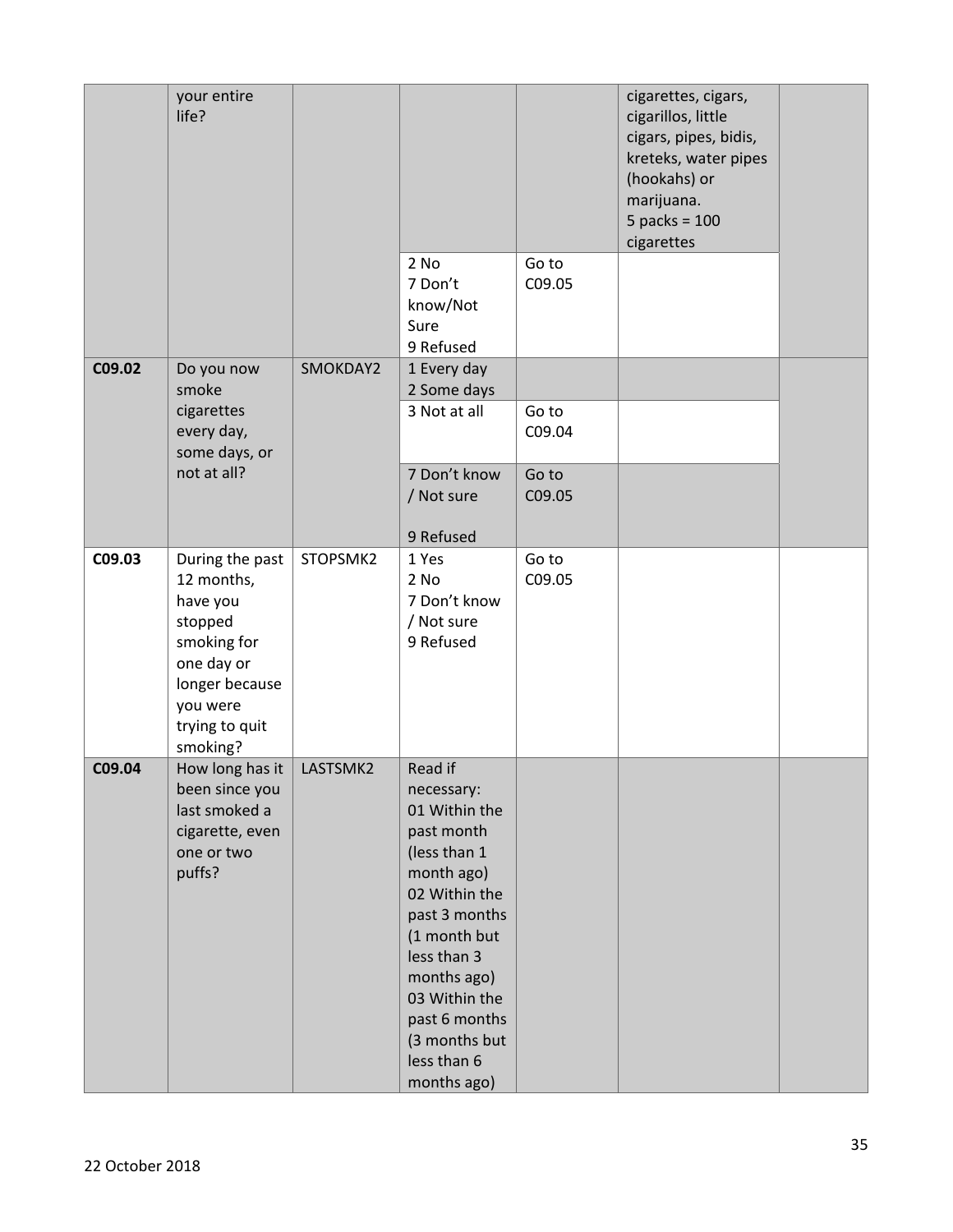|        |                            |         | 04 Within the<br>past year (6 |                                         |  |
|--------|----------------------------|---------|-------------------------------|-----------------------------------------|--|
|        |                            |         | months but                    |                                         |  |
|        |                            |         | less than 1                   |                                         |  |
|        |                            |         | year ago)                     |                                         |  |
|        |                            |         | 05 Within the                 |                                         |  |
|        |                            |         | past 5 years                  |                                         |  |
|        |                            |         | (1 year but                   |                                         |  |
|        |                            |         | less than 5                   |                                         |  |
|        |                            |         | years ago)                    |                                         |  |
|        |                            |         | 06 Within the                 |                                         |  |
|        |                            |         | past 10 years                 |                                         |  |
|        |                            |         | (5 years but                  |                                         |  |
|        |                            |         | less than 10                  |                                         |  |
|        |                            |         | years ago)                    |                                         |  |
|        |                            |         | 07 10 years or                |                                         |  |
|        |                            |         | more                          |                                         |  |
|        |                            |         | 08 Never                      |                                         |  |
|        |                            |         | smoked                        |                                         |  |
|        |                            |         | regularly                     |                                         |  |
|        |                            |         | 77 Don't                      |                                         |  |
|        |                            |         | know / Not                    |                                         |  |
|        |                            |         | sure                          |                                         |  |
|        |                            |         | 99 Refused                    |                                         |  |
| C09.05 | Do you                     | USENOW3 | 1 Every day                   | Read if necessary:                      |  |
|        | currently use              |         | 2 Some days<br>3 Not at all   | Snus (Swedish for                       |  |
|        | chewing<br>tobacco, snuff, |         | 7 Don't know                  | snuff) is a moist<br>smokeless tobacco, |  |
|        |                            |         | / Not sure                    | usually sold in small                   |  |
|        | or snus every<br>day, some |         | 9 Refused                     | pouches that are                        |  |
|        | days, or not at            |         |                               | placed under the lip                    |  |
|        |                            |         |                               |                                         |  |
|        | all?                       |         |                               | against the gum.                        |  |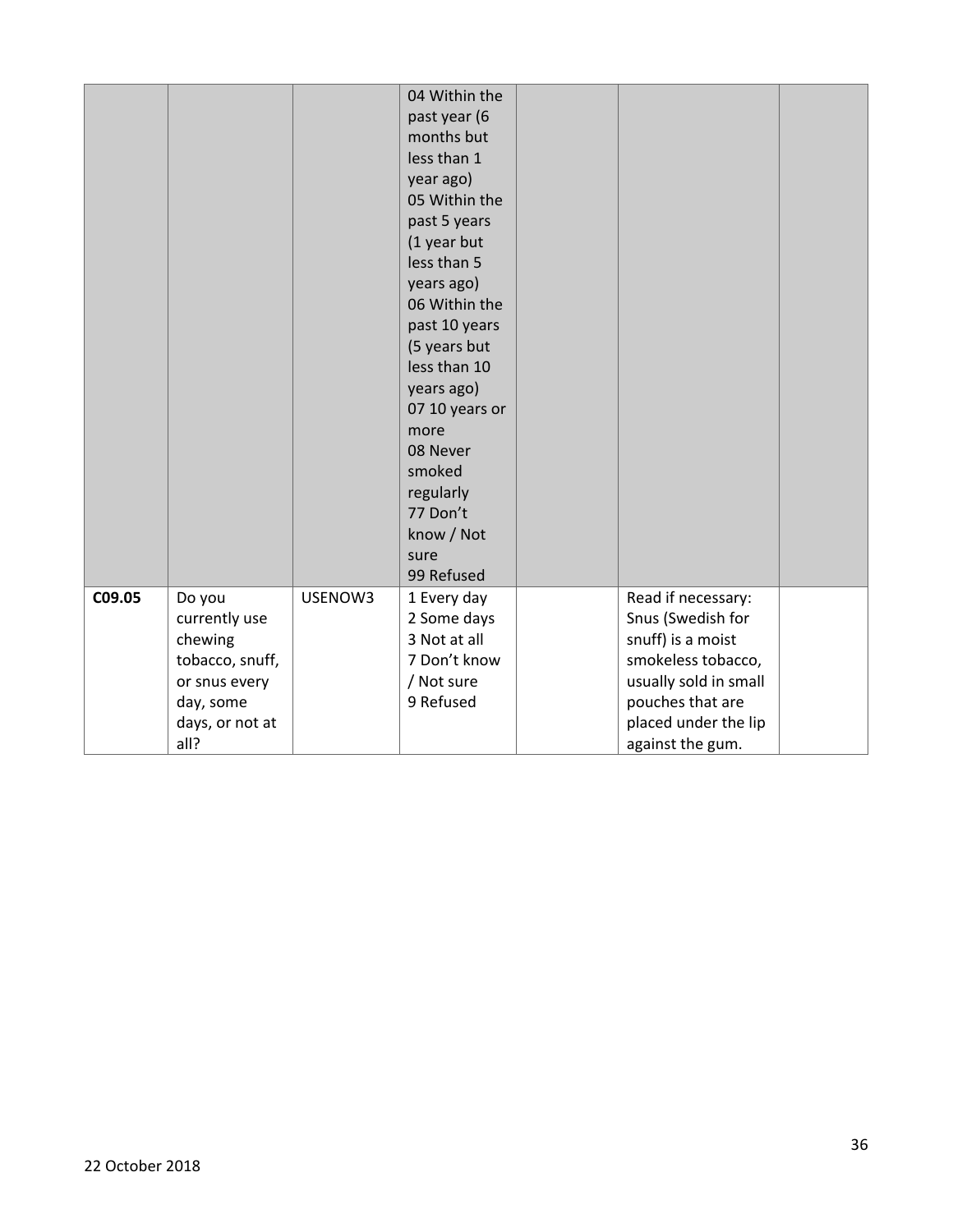# Core Section 10: Alcohol Consumption

| <b>Question</b>    | <b>Question text</b>  | <b>Variable</b> | <b>Responses</b>         | <b>SKIP INFO/</b>       | <b>Interviewer Note (s)</b> | Column(s) |
|--------------------|-----------------------|-----------------|--------------------------|-------------------------|-----------------------------|-----------|
| <b>Number</b>      |                       | names           | (DO NOT                  | <b>CATI Note</b>        |                             |           |
|                    |                       |                 | <b>READ UNLESS</b>       |                         |                             |           |
|                    |                       |                 | <b>OTHERWISE</b>         |                         |                             |           |
|                    |                       |                 | <b>NOTED)</b>            |                         |                             |           |
| C <sub>10.01</sub> | During the past       | ALCDAY5         | 1 <sub>_</sub> _Days per |                         | <b>INTERVIEWER NOTE:</b>    |           |
|                    | 30 days, how          |                 | week                     |                         | One drink is                |           |
|                    | many days per         |                 | $2 -$ Days in            |                         | equivalent to a 12-         |           |
|                    | week or per           |                 | past 30 days             |                         | ounce beer, a 5-            |           |
|                    | month did you         |                 |                          |                         | ounce glass of wine,        |           |
|                    | have at least         |                 |                          |                         | or a drink with one         |           |
|                    | one drink of          |                 |                          |                         | shot of liquor.             |           |
|                    | any alcoholic         |                 | 888 No                   | Go to next              |                             |           |
|                    | beverage such         |                 | drinks in past           | section                 |                             |           |
|                    | as beer, wine, a      |                 | 30 days                  |                         |                             |           |
|                    | malt beverage         |                 | 777 Don't                |                         |                             |           |
|                    | or liquor?            |                 | know / Not               |                         |                             |           |
|                    |                       |                 | sure                     |                         |                             |           |
|                    |                       |                 | 999 Refused              |                         |                             |           |
| C10.02             | One drink is          | <b>AVEDRNK2</b> | Number                   |                         | Read if necessary: A        |           |
|                    | equivalent to a       |                 | of drinks                |                         | 40 ounce beer               |           |
|                    | 12-ounce beer,        |                 | 88 None                  |                         | would count as 3            |           |
|                    | a 5-ounce glass       |                 | 77 Don't                 |                         | drinks, or a cocktail       |           |
|                    | of wine, or a         |                 | know / Not               |                         | drink with 2 shots          |           |
|                    | drink with one        |                 | sure                     |                         | would count as 2            |           |
|                    | shot of liquor.       |                 | 99 Refused               |                         | drinks.                     |           |
|                    | During the past       |                 |                          |                         |                             |           |
|                    | 30 days, on the       |                 |                          |                         |                             |           |
|                    | days when you         |                 |                          |                         |                             |           |
|                    | drank, about          |                 |                          |                         |                             |           |
|                    | how many              |                 |                          |                         |                             |           |
|                    | drinks did you        |                 |                          |                         |                             |           |
|                    | drink on the          |                 |                          |                         |                             |           |
|                    | average?              |                 |                          |                         |                             |           |
| C10.03             | Considering all       | DRNK3GE5        | _ _ Number<br>of times   | CATI $X = 5$            |                             |           |
|                    | types of<br>alcoholic |                 | 77 Don't                 | for men, X<br>$= 4$ for |                             |           |
|                    | beverages, how        |                 | know / Not               | women                   |                             |           |
|                    | many times            |                 | sure                     |                         |                             |           |
|                    | during the past       |                 | 99 Refused               |                         |                             |           |
|                    | 30 days did you       |                 |                          |                         |                             |           |
|                    | have $X$ [CATI $X =$  |                 |                          |                         |                             |           |
|                    | 5 for men, $X = 4$    |                 |                          |                         |                             |           |
|                    | for women] or         |                 |                          |                         |                             |           |
|                    | more drinks on        |                 |                          |                         |                             |           |
|                    | an occasion?          |                 |                          |                         |                             |           |
| C10.04             | During the past       | <b>MAXDRNKS</b> | Number                   |                         |                             |           |
|                    | 30 days, what is      |                 | of drinks                |                         |                             |           |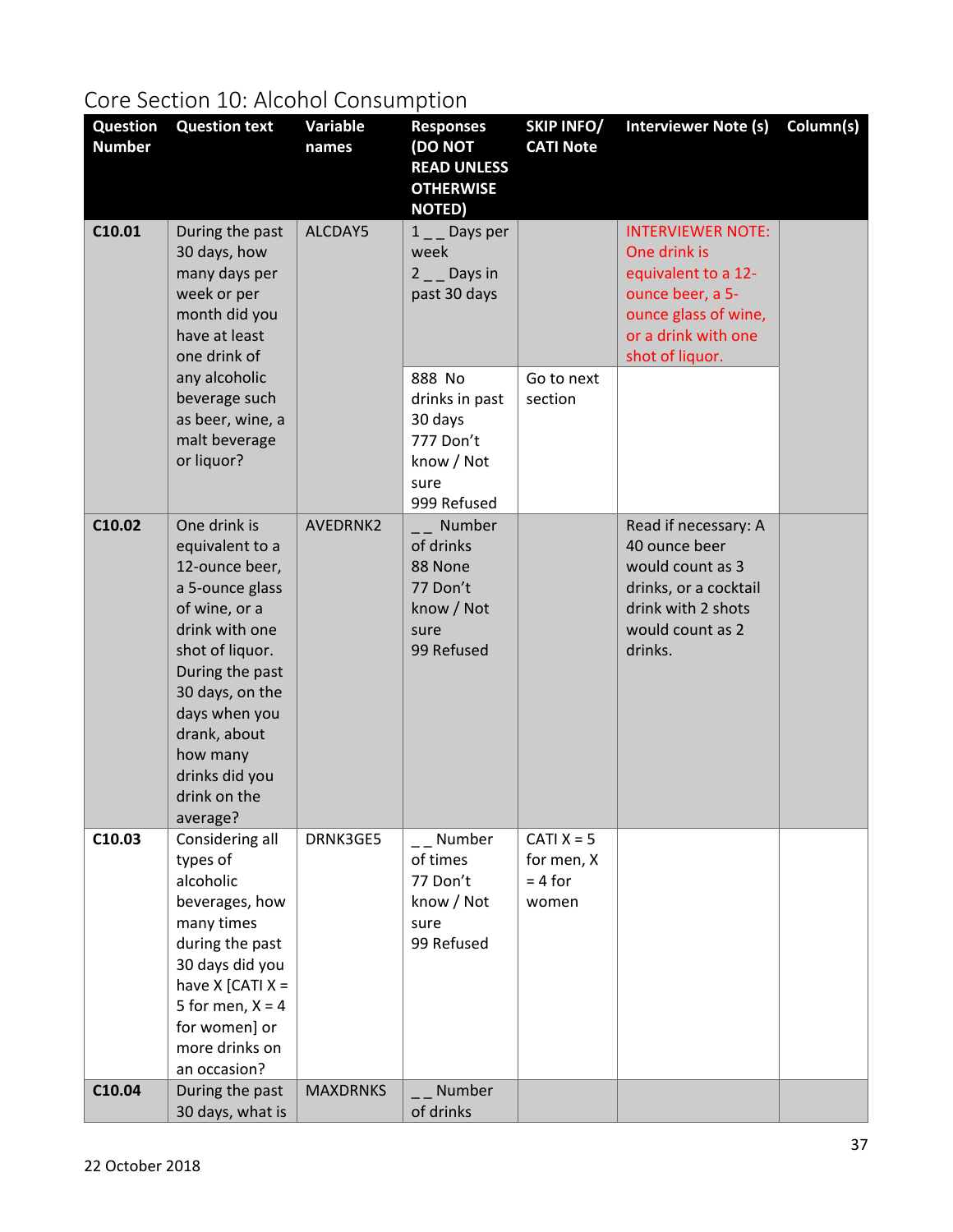| the largest    | 77 Don't   |  |  |
|----------------|------------|--|--|
| number of      | know / Not |  |  |
| drinks you had | sure       |  |  |
| on any         | 99 Refused |  |  |
| occasion?      |            |  |  |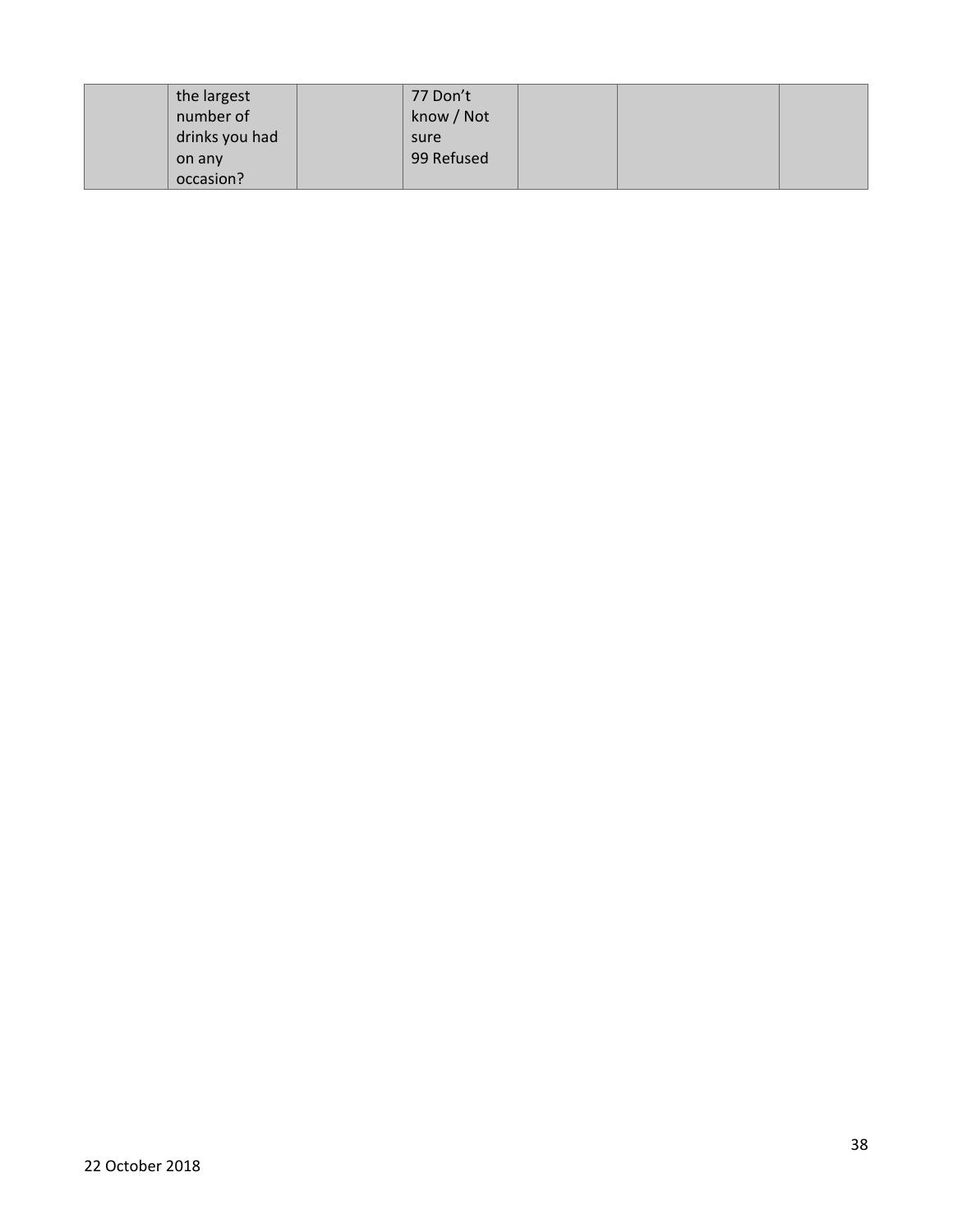### Core Section 11: Exercise (Physical Activity)

| Question<br>Number | <b>Question text</b>                                                                                                                                                                                                         | Variable<br>names | Responses<br>(DO NOT<br><b>READ UNLESS</b><br><b>OTHERWISE</b><br>NOTED)                                 | SKIP INFO/<br><b>CATI Note</b> | Interviewer Note (s)                                                                                                                                                               | Column(s) |
|--------------------|------------------------------------------------------------------------------------------------------------------------------------------------------------------------------------------------------------------------------|-------------------|----------------------------------------------------------------------------------------------------------|--------------------------------|------------------------------------------------------------------------------------------------------------------------------------------------------------------------------------|-----------|
| C11.01             | During the past<br>month, other<br>than your<br>regular job, did<br>you participate<br>in any physical<br>activities or<br>exercises such as<br>running,<br>calisthenics, golf,<br>gardening, or<br>walking for<br>exercise? |                   | 1 Yes<br>2 No<br>7 Don't<br>know/Not<br>Sure<br>9 Refused                                                | Go to C<br>11.08               | If respondent does<br>not have a regular<br>job or is retired, they<br>may count the<br>physical activity or<br>exercise they spend<br>the most time doing<br>in a regular month.  |           |
| C11.02             | What type of<br>physical activity<br>or exercise did<br>you spend the<br>most time doing<br>during the past<br>month?                                                                                                        |                   | Specify<br>from Physical<br>Activity<br><b>Coding List</b><br>77 Don't<br>know/Not<br>Sure<br>99 Refused | Go to<br>C11.08                | See Physical Activity<br>Coding List.<br>If the respondent's<br>activity is not<br>included in the<br>physical activity<br>coding list, choose<br>the option listed as<br>"other". |           |
| C11.03             | How many times<br>per week or per<br>month did you<br>take part in this<br>activity during<br>the past month?                                                                                                                |                   | $1 -$ Times<br>per week<br>$2_{-}$ Times<br>per month<br>777 Don't<br>know / Not<br>sure<br>999 Refused  |                                |                                                                                                                                                                                    |           |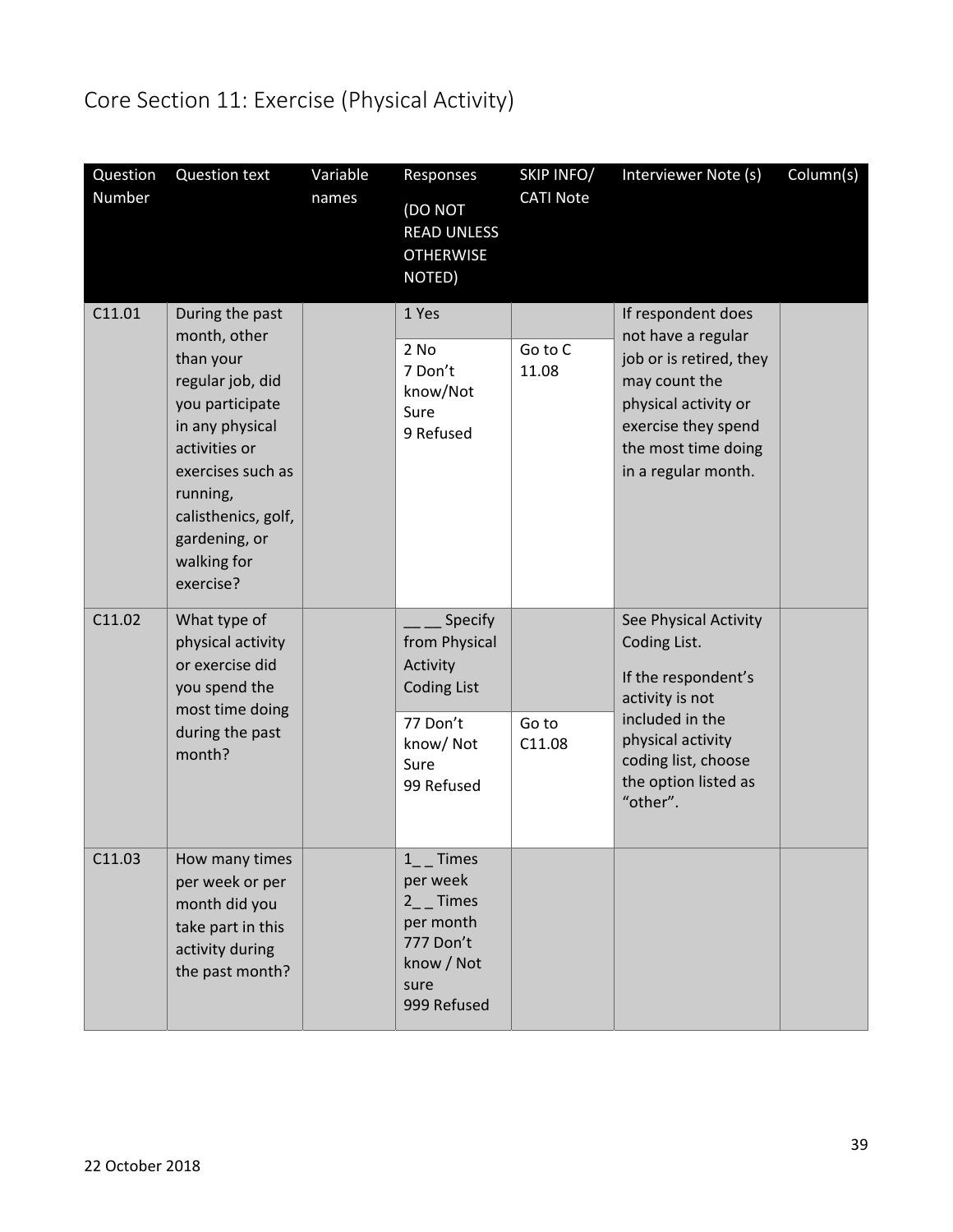| C11.04 | And when you<br>took part in this<br>activity, for how<br>many minutes or<br>hours did you<br>usually keep at<br>it?                                           | Hours<br>and minutes<br>777 Don't<br>know / Not<br>sure<br>999 Refused                                                    |                 |                                                                                                                                                                                                                                                   |  |
|--------|----------------------------------------------------------------------------------------------------------------------------------------------------------------|---------------------------------------------------------------------------------------------------------------------------|-----------------|---------------------------------------------------------------------------------------------------------------------------------------------------------------------------------------------------------------------------------------------------|--|
| C11.05 | What other type<br>of physical<br>activity gave you<br>the next most<br>exercise during<br>the past month?                                                     | Specify<br>from Physical<br><b>Activity List</b><br>88 No other<br>activity<br>77 Don't<br>know/Not<br>Sure<br>99 Refused | Go to<br>C11.08 | See Physical Activity<br>Coding List.<br>If the respondent's<br>activity is not<br>included in the<br>physical activity<br>coding list, choose<br>the option listed as<br>"other".                                                                |  |
| C11.06 | How many times<br>per week or per<br>month did you<br>take part in this<br>activity during<br>the past month?                                                  | $1_{-}$ Times<br>per week<br>$2$ __ Times<br>per month<br>777 Don't<br>know / Not<br>sure<br>999 Refused                  |                 |                                                                                                                                                                                                                                                   |  |
| C11.07 | And when you<br>took part in this<br>activity, for how<br>many minutes or<br>hours did you<br>usually keep at<br>it?                                           | Hours<br>$\sim$ 100 $\sim$<br>and minutes<br>777 Don't<br>know / Not<br>sure<br>999 Refused                               |                 |                                                                                                                                                                                                                                                   |  |
| C11.08 | During the past<br>month, how<br>many times per<br>week or per<br>month did you<br>do physical<br>activities or<br>exercises to<br>strengthen your<br>muscles? | 1 Times<br>per week<br>2_Times per<br>month<br>888 Never<br>777 Don't<br>know / Not<br>sure<br>999 Refused                |                 | Do not count aerobic<br>activities like<br>walking, running, or<br>bicycling. Count<br>activities using your<br>own body weight like<br>yoga, sit-ups or<br>push-ups and those<br>using weight<br>machines, free<br>weights, or elastic<br>bands. |  |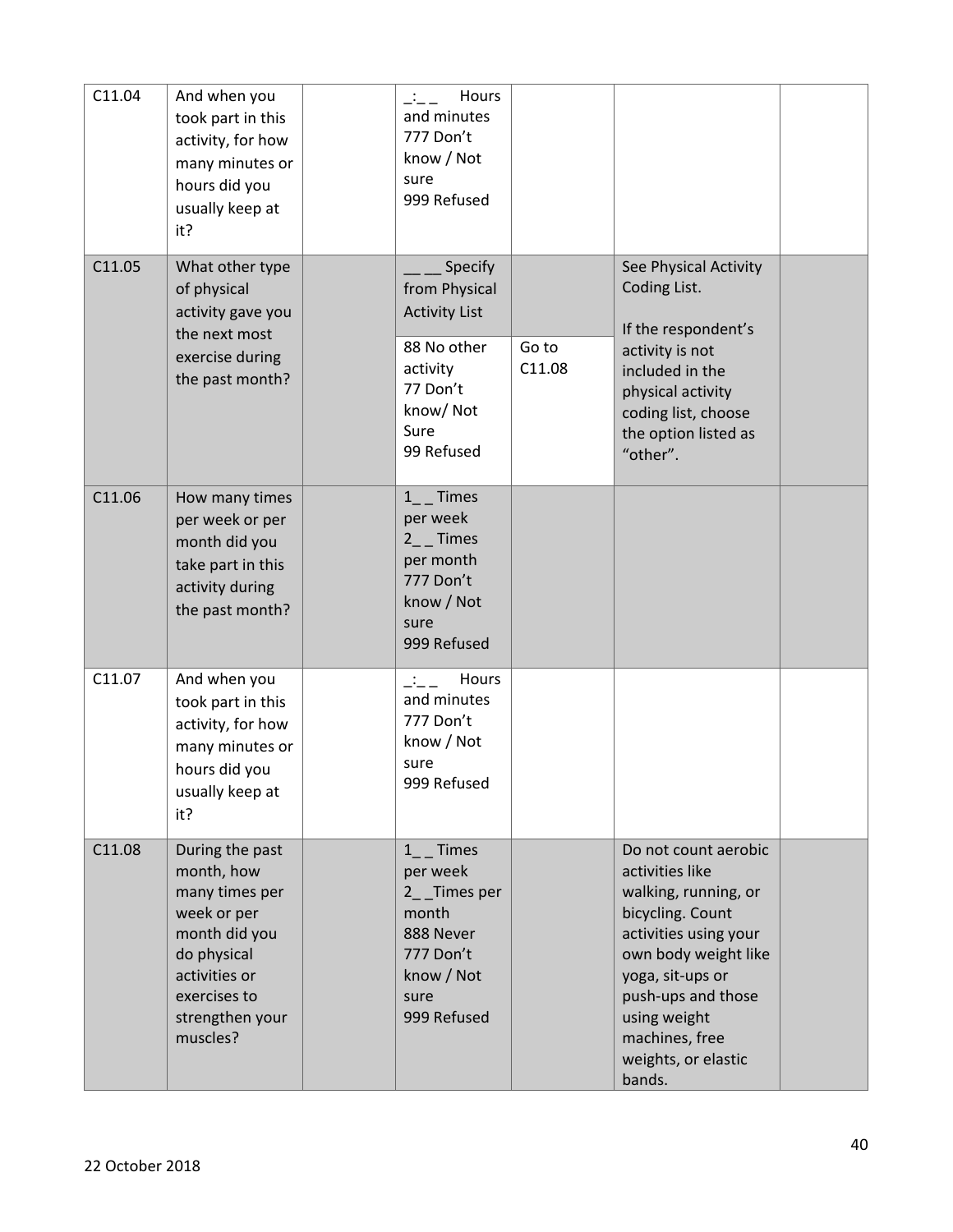# Core Section 12: Fruits and Vegetables

| Question | <b>Question text</b>                                                                                                                                                                                                                                                                       | Variable | Responses                                                                                                                          | SKIP INFO/       | Interviewer Note (s)                                                                                                                                                                                                                                                                                                                                                                                                                                                                                                                                                                                                                                                                                                                    | Column(s) |
|----------|--------------------------------------------------------------------------------------------------------------------------------------------------------------------------------------------------------------------------------------------------------------------------------------------|----------|------------------------------------------------------------------------------------------------------------------------------------|------------------|-----------------------------------------------------------------------------------------------------------------------------------------------------------------------------------------------------------------------------------------------------------------------------------------------------------------------------------------------------------------------------------------------------------------------------------------------------------------------------------------------------------------------------------------------------------------------------------------------------------------------------------------------------------------------------------------------------------------------------------------|-----------|
| Number   |                                                                                                                                                                                                                                                                                            | names    | (DO NOT<br><b>READ UNLESS</b><br><b>OTHERWISE</b><br>NOTED)                                                                        | <b>CATI Note</b> |                                                                                                                                                                                                                                                                                                                                                                                                                                                                                                                                                                                                                                                                                                                                         |           |
| C12.01   | Now think about<br>the foods you<br>ate or drank<br>during the past<br>month, that is,<br>the past 30 days,<br>including meals<br>and snacks.<br>Not including<br>juices, how often<br>did you eat fruit?<br>You can tell me<br>times per day,<br>times per week<br>or times per<br>month. |          | $1$ <sub>--</sub> Day<br>2 Week<br>$3_{-}$ Month<br>300 Less than<br>once a month<br>555 Never<br>777 Don't<br>Know<br>999 Refused |                  | If a respondent<br>indicates that they<br>consume a food<br>item every day then<br>enter the number of<br>times per day. If the<br>respondent indicates<br>that they eat a food<br>less than daily, then<br>enter times per<br>week or time per<br>month. Do not<br>enter time per day<br>unless the<br>respondent reports<br>that he/she<br>consumed that food<br>item each day during<br>the past month.<br>Enter quantity in<br>times per day, week,<br>or month.<br>If respondent gives a<br>number without a<br>time frame, ask "was<br>that per day, week,<br>or month?"<br>Read if respondent<br>asks what to include<br>or says 'i don't<br>know': include fresh,<br>frozen or canned<br>fruit. Do not include<br>dried fruits. |           |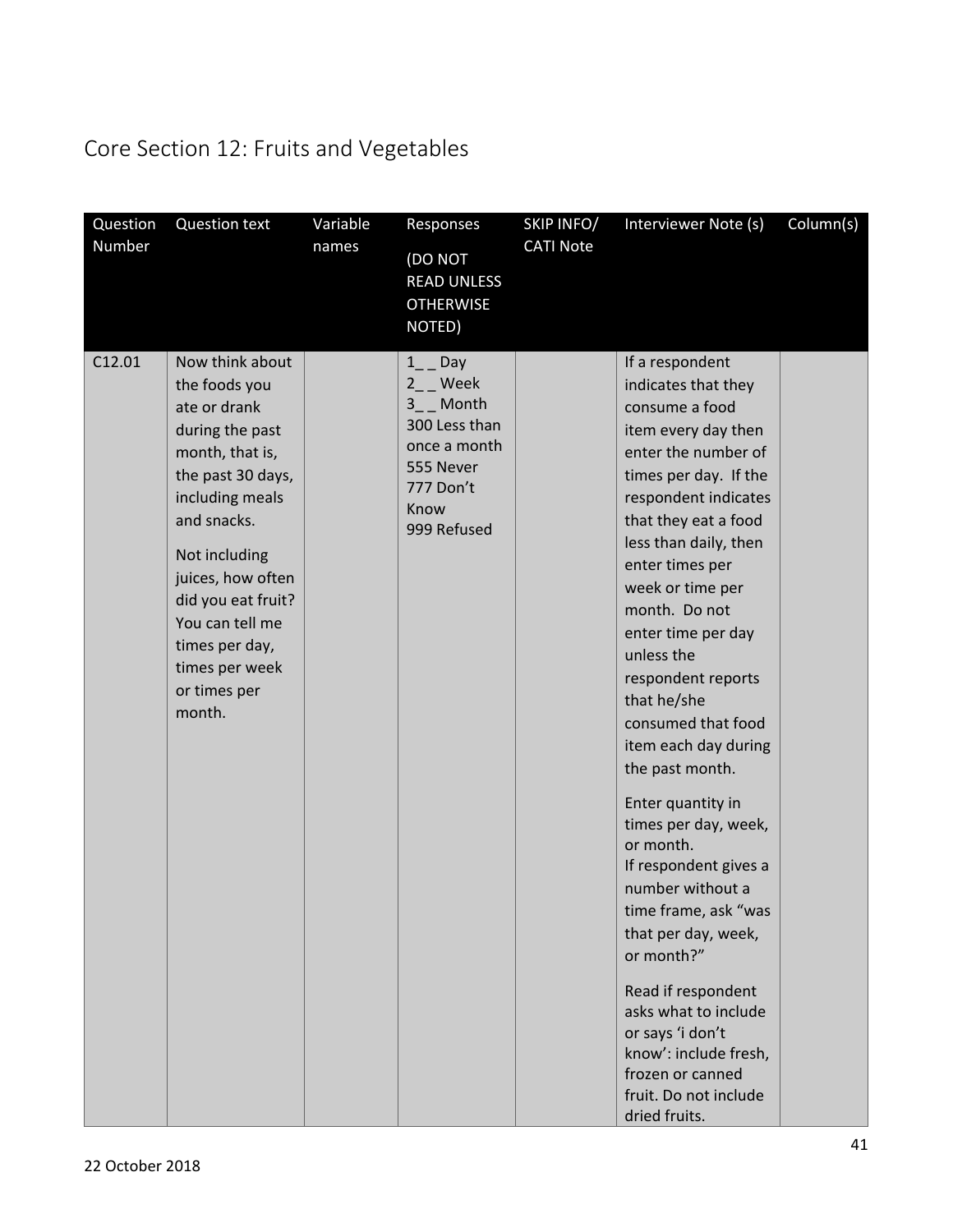| C12.02 | Not including<br>fruit-flavored<br>drinks or fruit<br>juices with<br>added sugar,<br>how often did<br>you drink 100%<br>fruit juice such<br>as apple or<br>orange juice? | $1$ <sub>_</sub> Day<br>$2_{-}$ Week<br>3_ Month<br>300 Less than<br>once a month<br>555 Never<br>777 Don't<br>Know<br>999 Refused  | Read if respondent<br>asks about examples<br>of fruit-flavored<br>drinks: "do not<br>include fruit-<br>flavored drinks with<br>added sugar like<br>cranberry cocktail,<br>Hi-C, lemonade,<br>Kool-Aid, Gatorade,<br>Tampico, and sunny<br>delight. Include only<br>100% pure juices or<br>100% juice blends."<br>Enter quantity in<br>times per day, week,<br>or month.<br>If respondent gives a<br>number without a<br>time frame, ask<br>"Was that per day,<br>week, or month?" |  |
|--------|--------------------------------------------------------------------------------------------------------------------------------------------------------------------------|-------------------------------------------------------------------------------------------------------------------------------------|-----------------------------------------------------------------------------------------------------------------------------------------------------------------------------------------------------------------------------------------------------------------------------------------------------------------------------------------------------------------------------------------------------------------------------------------------------------------------------------|--|
| C12.03 | How often did<br>you eat a green<br>leafy or lettuce<br>salad, with or<br>without other<br>vegetables?                                                                   | $1$ <sub>_</sub> Day<br>$2$ Week<br>$3_{-}$ Month<br>300 Less than<br>once a month<br>555 Never<br>777 Don't<br>Know<br>999 Refused | Enter quantity in<br>times per day, week,<br>or month.<br>If respondent gives a<br>number without a<br>time frame, ask<br>"Was that per day,<br>week, or month?"<br>Read if respondent<br>asks about spinach:<br>"Include spinach<br>salads."                                                                                                                                                                                                                                     |  |
| C12.04 | How often did<br>you eat any kind<br>of fried<br>potatoes,<br>including French                                                                                           | $1$ <sub>_</sub> Day<br>$2_{-}$ Week<br>3_ Month<br>300 Less than<br>once a month                                                   | Enter quantity in<br>times per day, week,<br>or month.<br>If respondent gives a<br>number without a                                                                                                                                                                                                                                                                                                                                                                               |  |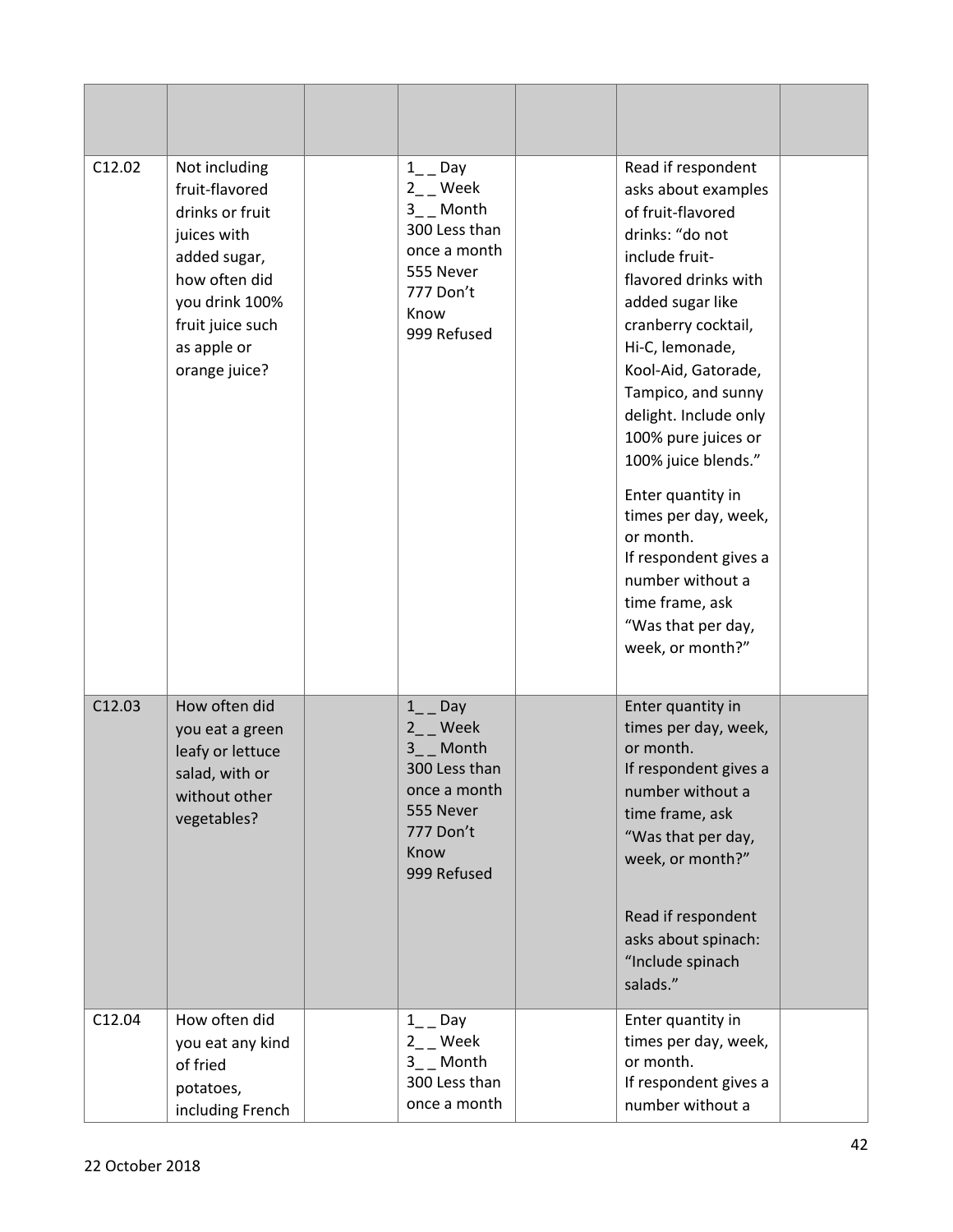|        | fries, home fries,<br>or hash browns?                                                                                                                 | 555 Never<br>777 Don't<br>Know<br>999 Refused                                                                                        | time frame, ask<br>"Was that per day,<br>week, or month?"<br>Read if respondent<br>asks about potato<br>chips: "Do not<br>include potato<br>chips."                                                                                                                                                                                                                                                                              |  |
|--------|-------------------------------------------------------------------------------------------------------------------------------------------------------|--------------------------------------------------------------------------------------------------------------------------------------|----------------------------------------------------------------------------------------------------------------------------------------------------------------------------------------------------------------------------------------------------------------------------------------------------------------------------------------------------------------------------------------------------------------------------------|--|
| C12.05 | How often did<br>you eat any<br>other kind of<br>potatoes, or<br>sweet potatoes,<br>such as baked,<br>boiled, mashed<br>potatoes, or<br>potato salad? | $1$ <sub>_</sub> Day<br>$2_{-}$ Week<br>3_ Month<br>300 Less than<br>once a month<br>555 Never<br>777 Don't<br>Know<br>999 Refused   | Enter quantity in<br>times per day, week,<br>or month.<br>If respondent gives a<br>number without a<br>time frame, ask<br>"Was that per day,<br>week, or month?"<br>Read if respondent<br>asks about what<br>types of potatoes to<br>include: "Include all<br>types of potatoes<br>except fried. Include<br>potatoes au gratin,<br>scalloped potatoes."                                                                          |  |
| C12.06 | Not including<br>lettuce salads<br>and potatoes,<br>how often did<br>you eat other<br>vegetables?                                                     | $1$ <sub>_</sub> _ Day<br>$2_{-}$ Week<br>3_ Month<br>300 Less than<br>once a month<br>555 Never<br>777 Don't<br>Know<br>999 Refused | Enter quantity in<br>times per day, week,<br>or month.<br>If respondent gives a<br>number without a<br>time frame, ask<br>"Was that per day,<br>week, or month?"<br>Read if respondent<br>asks about what to<br>include: "Include<br>tomatoes, green<br>beans, carrots, corn,<br>cabbage, bean<br>sprouts, collard<br>greens, and broccoli.<br>Include raw, cooked,<br>canned, or frozen<br>vegetables. Do not<br>include rice." |  |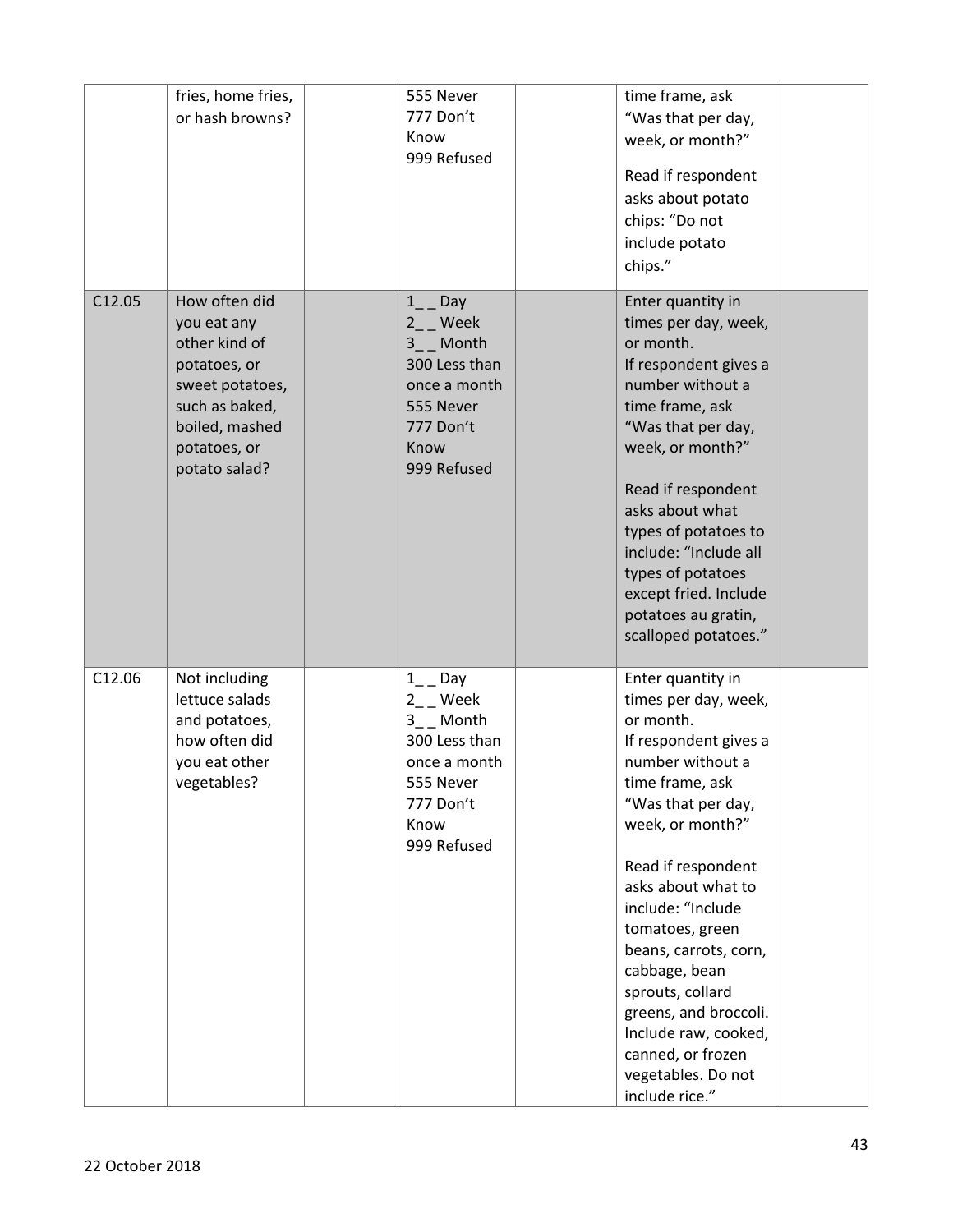#### Core Section 13: Immunization

| <b>Question</b><br><b>Number</b> | <b>Question text</b>                                                                                                                                                       | Variable<br>names | <b>Responses</b><br><b>(DO NOT READ</b><br><b>UNLESS</b><br><b>OTHERWISE</b><br><b>NOTED)</b>                                                                                                                                                      | <b>SKIP INFO/</b><br><b>CATI Note</b>                                                             | <b>Interviewer Note</b><br>(s)                                                                                                                                                                        | Column(s) |
|----------------------------------|----------------------------------------------------------------------------------------------------------------------------------------------------------------------------|-------------------|----------------------------------------------------------------------------------------------------------------------------------------------------------------------------------------------------------------------------------------------------|---------------------------------------------------------------------------------------------------|-------------------------------------------------------------------------------------------------------------------------------------------------------------------------------------------------------|-----------|
| C13.01                           | During the<br>past 12<br>months, have<br>you had either<br>flu vaccine<br>that was<br>sprayed in<br>your nose or<br>flu shot<br>injected into<br>your arm?                 | <b>FLUSHOT6</b>   | 1 Yes<br>$2$ No<br>7 Don't know /<br>Not sure<br>9 Refused                                                                                                                                                                                         |                                                                                                   | A new flu shot<br>came out in 2011<br>that injects vaccine<br>into the skin with a<br>very small needle.<br>It is called Fluzone<br>Intradermal<br>vaccine. This is also<br>considered a flu<br>shot. |           |
| C13.02                           | During what<br>month and<br>year did you<br>receive your<br>most recent<br>flu vaccine<br>that was<br>sprayed in<br>your nose or<br>flu shot<br>injected into<br>your arm? | FLSHTMY2          | Month/Year<br>777777 Don't<br>know/ Not sure<br>999999 Refused                                                                                                                                                                                     | Module on<br>Place of Flu<br>Shot<br>Vaccination<br>may be<br>inserted<br>after this<br>question. |                                                                                                                                                                                                       |           |
| C13.03                           | Have you<br>received a<br>tetanus shot in<br>the past 10<br>years?                                                                                                         | <b>TETANUS1</b>   | 1 Yes, received<br>Tdap<br>2 Yes, received<br>tetanus shot,<br>but not Tdap<br>3 Yes, received<br>tetanus shot but<br>not sure what<br>type<br>4 No, did not<br>receive any<br>tetanus shot in<br>the past 10<br>years<br>7 Don't<br>know/Not sure |                                                                                                   | If yes, ask: Was this<br>Tdap, the tetanus<br>shot that also has<br>pertussis or<br>whooping cough<br>vaccine?                                                                                        |           |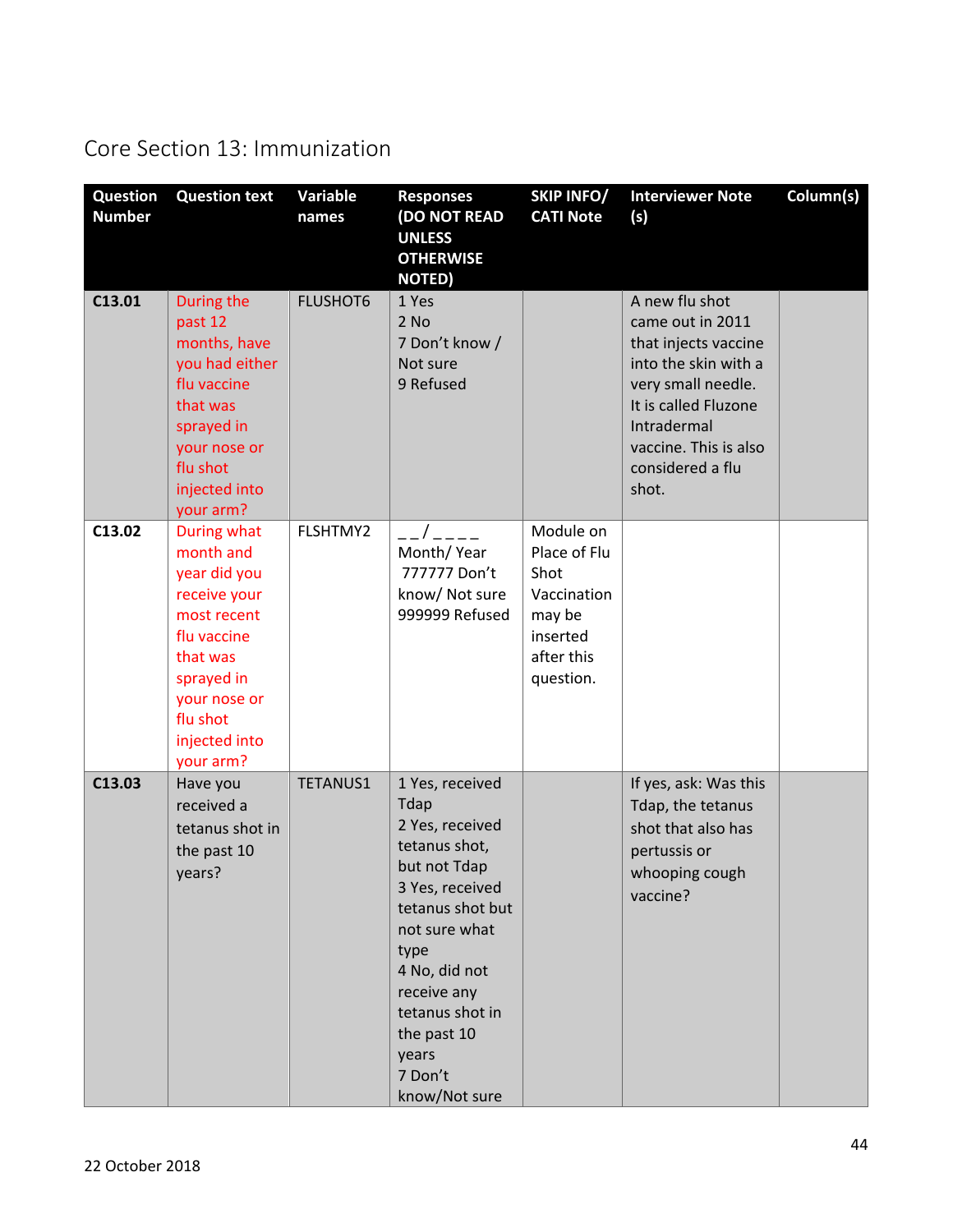|        |                                                                                            |          | 9 Refused                                                |                                                                                                                                                                   |  |
|--------|--------------------------------------------------------------------------------------------|----------|----------------------------------------------------------|-------------------------------------------------------------------------------------------------------------------------------------------------------------------|--|
| C13.04 | Have you ever<br>had a<br>pneumonia<br>shot also<br>known as a<br>pneumococcal<br>vaccine? | PNEUVAC4 | 1 Yes<br>2 No<br>7 Don't know /<br>Not sure<br>9 Refused | Read if necessary:<br>There are two types<br>of pneumonia<br>shots:<br>polysaccharide, also<br>known as<br>Pneumovax, and<br>conjugate, also<br>known as Prevnar. |  |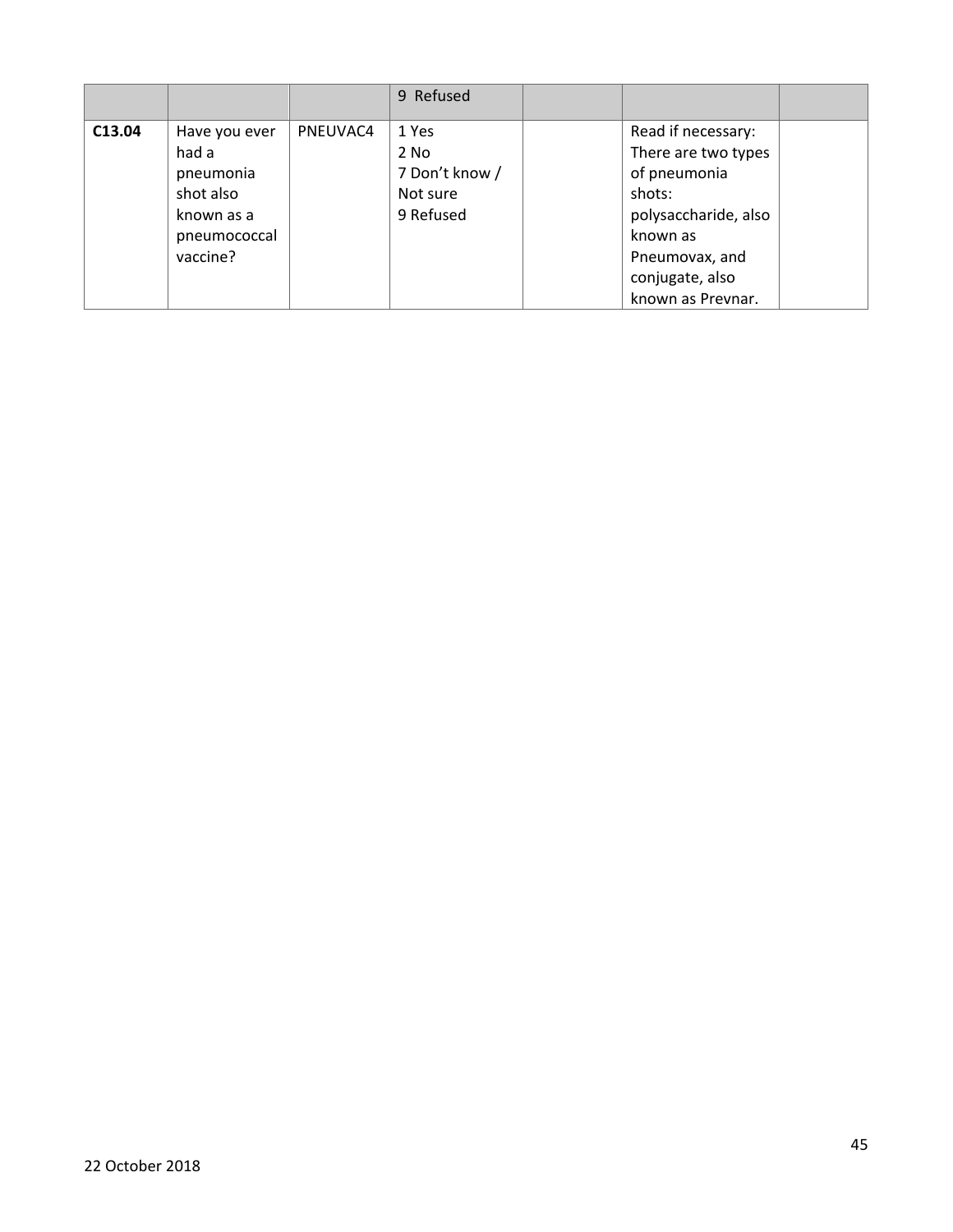#### Core Section 14: H.I.V./AIDS

| <b>Question</b><br><b>Number</b> | <b>Question text</b>                                                                                                                                                                                                                                        | Variable<br>names | <b>Responses</b><br><b>(DO NOT</b><br><b>READ UNLESS</b><br><b>OTHERWISE</b> | <b>SKIP INFO/</b><br><b>CATI Note</b> | <b>Interviewer Note</b><br>(s) | Column(s) |
|----------------------------------|-------------------------------------------------------------------------------------------------------------------------------------------------------------------------------------------------------------------------------------------------------------|-------------------|------------------------------------------------------------------------------|---------------------------------------|--------------------------------|-----------|
| C14.01                           | The next few<br>questions are<br>about the<br>national health<br>problem of<br>H.I.V., the virus<br>that causes<br>AIDS. Please                                                                                                                             | HIVTST6           | <b>NOTED)</b><br>1 Yes<br>2 No<br>7 Don't<br>know/ not<br>sure<br>9 Refused  | Go to C14.03                          |                                |           |
|                                  | remember that<br>your answers<br>are strictly<br>confidential<br>and that you<br>don't have to<br>answer every<br>question if you<br>do not want to.<br>Although we<br>will ask you<br>about testing,<br>we will not ask<br>you about the<br>results of any |                   |                                                                              |                                       |                                |           |
|                                  | test you may<br>have had.<br>Including fluid<br>testing from<br>your mouth,<br>but not<br>including tests<br>you may have<br>had for blood<br>donation, have<br>you ever been<br>tested for<br>H.I.V?                                                       |                   |                                                                              |                                       |                                |           |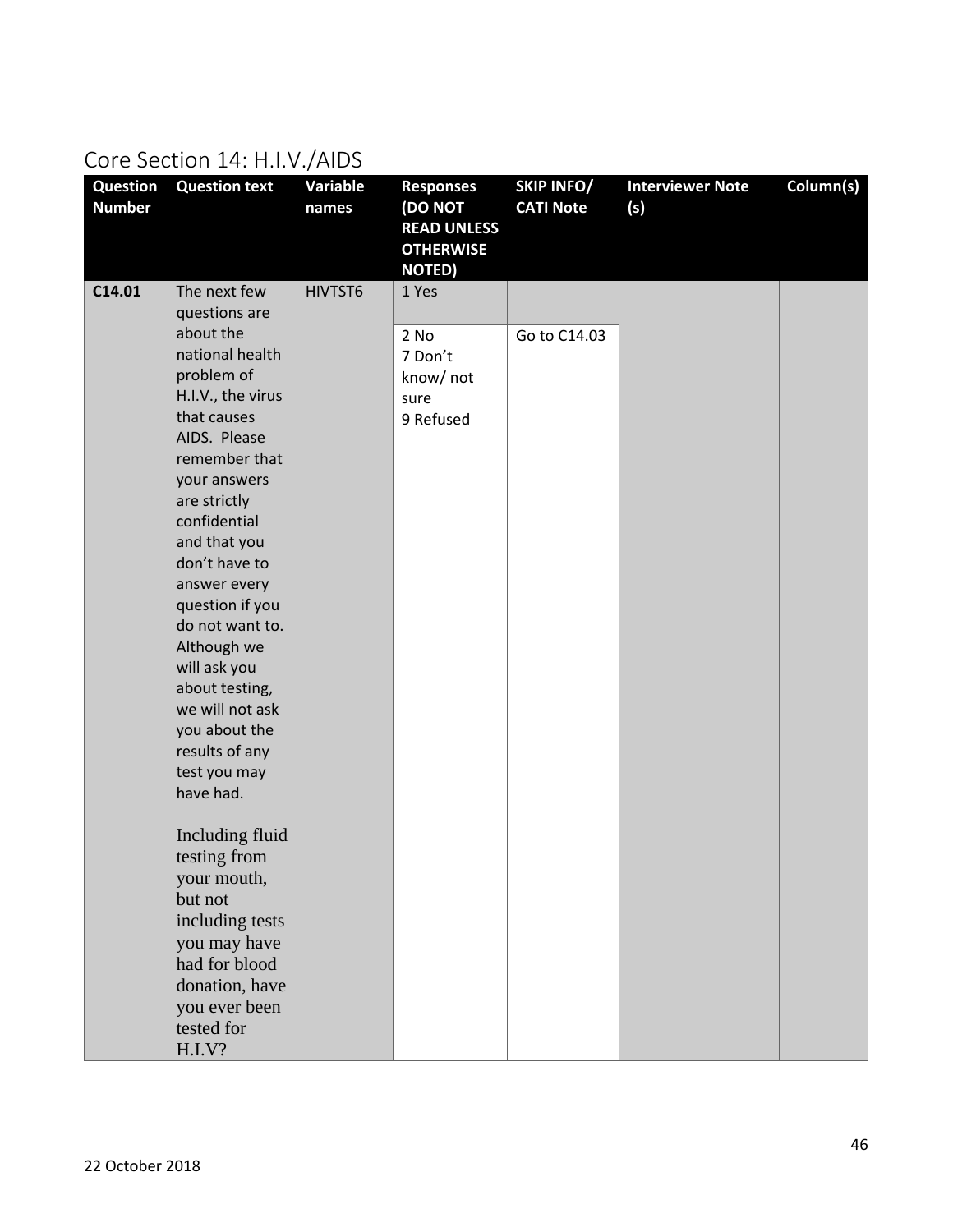| C14.02 | Not including<br>blood<br>donations, in<br>what month<br>and year was<br>your last H.I.V.<br>test?                                                                                                                                                                                                                                                                                                                                                                                                                                                                                                                   | HIVTSTD3        | Code month<br>and year<br>77/7777<br>Don't know /<br>Not sure 99/<br>9999 Refused | If response is<br>before<br>January<br>1985, code<br>"777777". | <b>INTERVIEWER</b><br>NOTE: If the<br>respondent<br>remembers the year<br>but cannot<br>remember the<br>month, code the<br>first two digits 77<br>and the last four<br>digits for the year. |  |
|--------|----------------------------------------------------------------------------------------------------------------------------------------------------------------------------------------------------------------------------------------------------------------------------------------------------------------------------------------------------------------------------------------------------------------------------------------------------------------------------------------------------------------------------------------------------------------------------------------------------------------------|-----------------|-----------------------------------------------------------------------------------|----------------------------------------------------------------|---------------------------------------------------------------------------------------------------------------------------------------------------------------------------------------------|--|
| C14.03 | I am going to<br>read you a list.<br>When I am<br>done, please<br>tell me if any of<br>the situations<br>apply to you.<br>You do not<br>need to tell me<br>which one.<br>You have<br>injected any<br>drug other than<br>those<br>prescribed for<br>you in the past<br>year.<br>You have been<br>treated for a<br>sexually<br>transmitted<br>disease or STD<br>in the past<br>year.<br>You have given<br>or received<br>money or drugs<br>in exchange for<br>sex in the past<br>year.<br>You had anal<br>sex without a<br>condom in the<br>past year.<br>You had four or<br>more sex<br>partners in the<br>past year. | <b>HIVRISK5</b> | 1 Yes<br>2 No<br>7 Don't know<br>/ Not sure<br>9 Refused                          |                                                                |                                                                                                                                                                                             |  |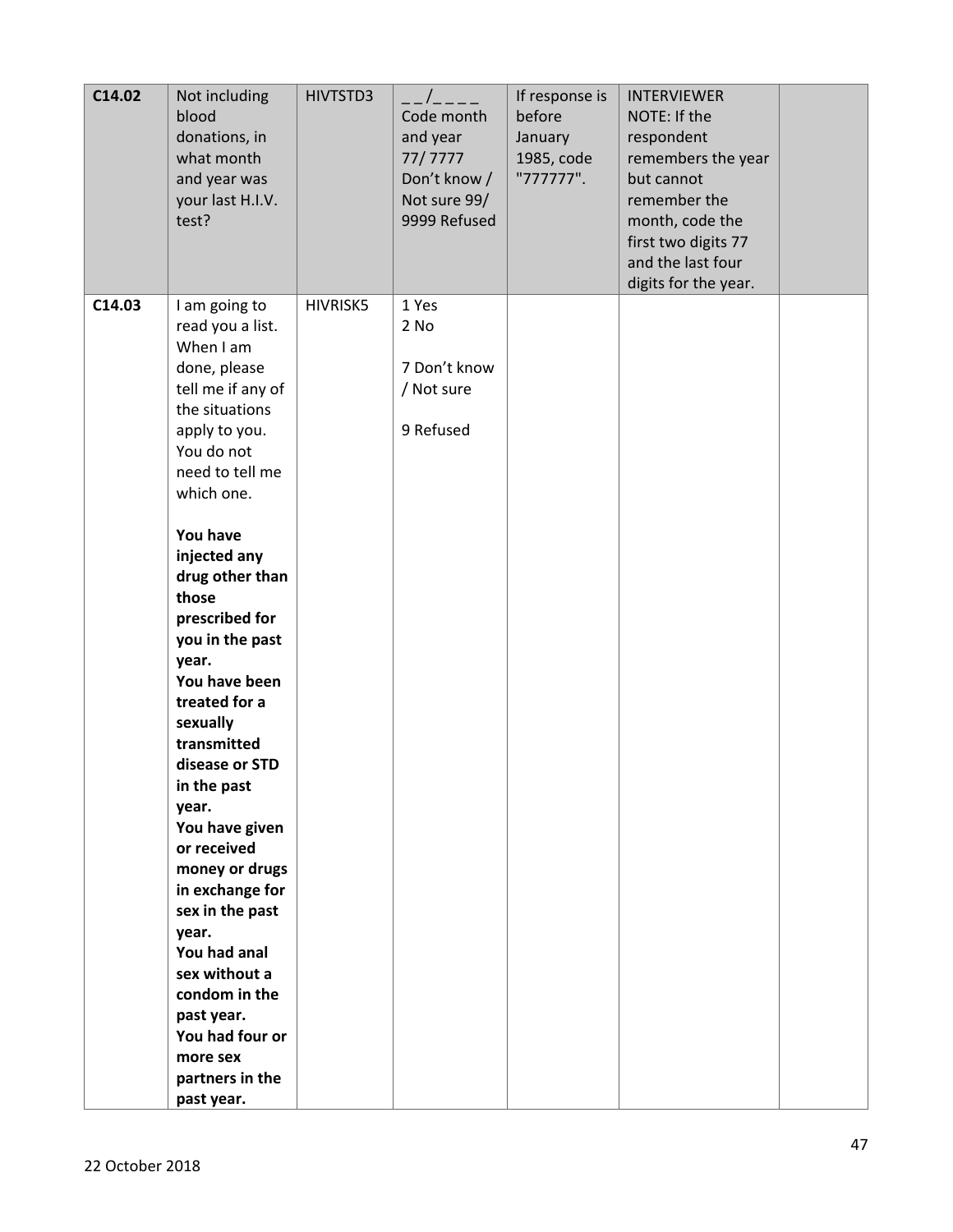| Do any of these<br>situations<br>apply to you? |  |  |  |
|------------------------------------------------|--|--|--|
| Do any of these<br>situations apply<br>to you? |  |  |  |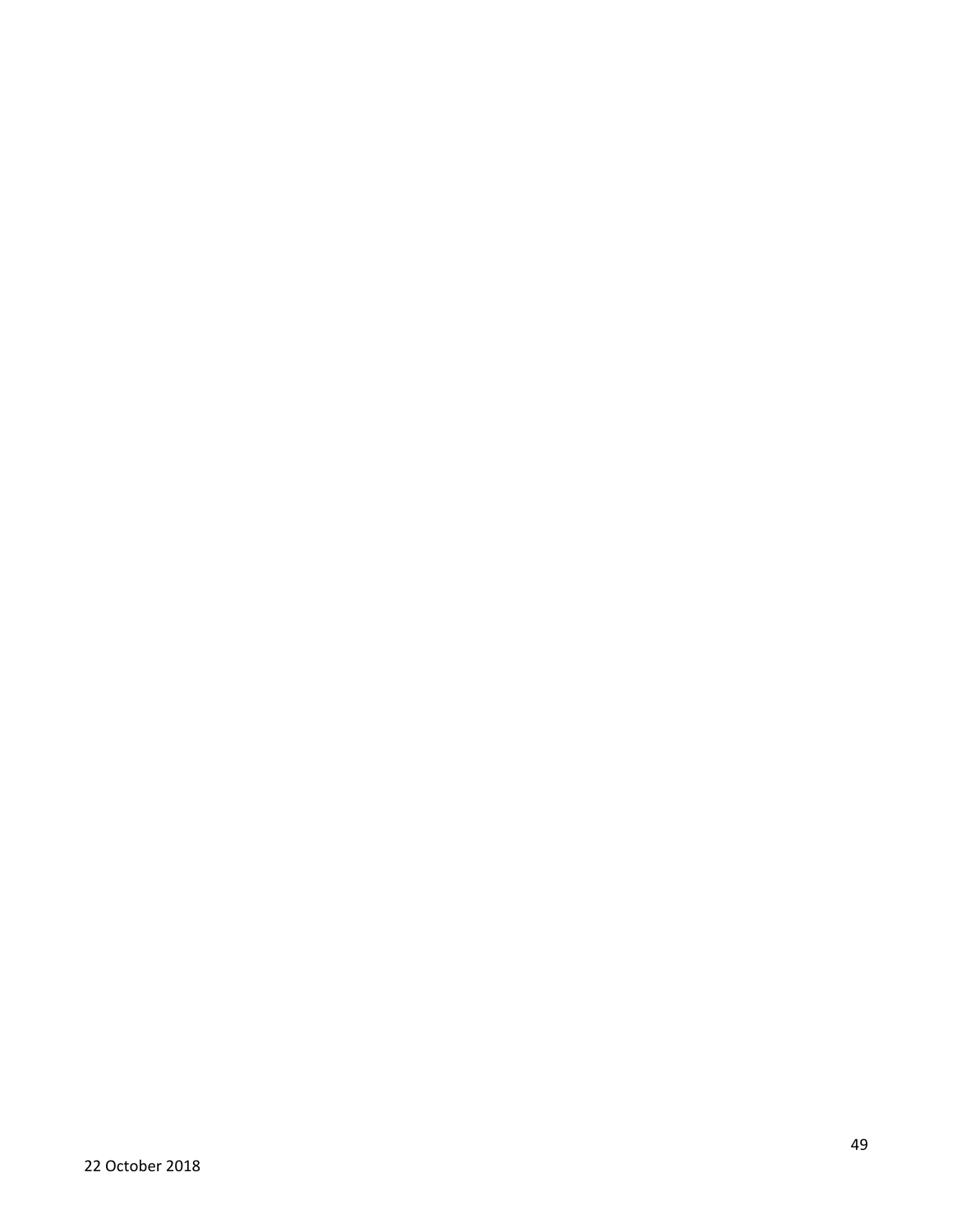# Closing Statement/ Transition to Modules

| <b>Read if necessary</b>                    | Read | <b>CATI</b> instructions                      |
|---------------------------------------------|------|-----------------------------------------------|
|                                             |      | (not read)                                    |
| That was my last question. Everyone's       |      | Read if no optional modules follow, otherwise |
| answers will be combined to help us provide |      | continue to optional modules.                 |
| information about the health practices of   |      |                                               |
| people in this state. Thank you very much   |      |                                               |
| for your time and cooperation.              |      |                                               |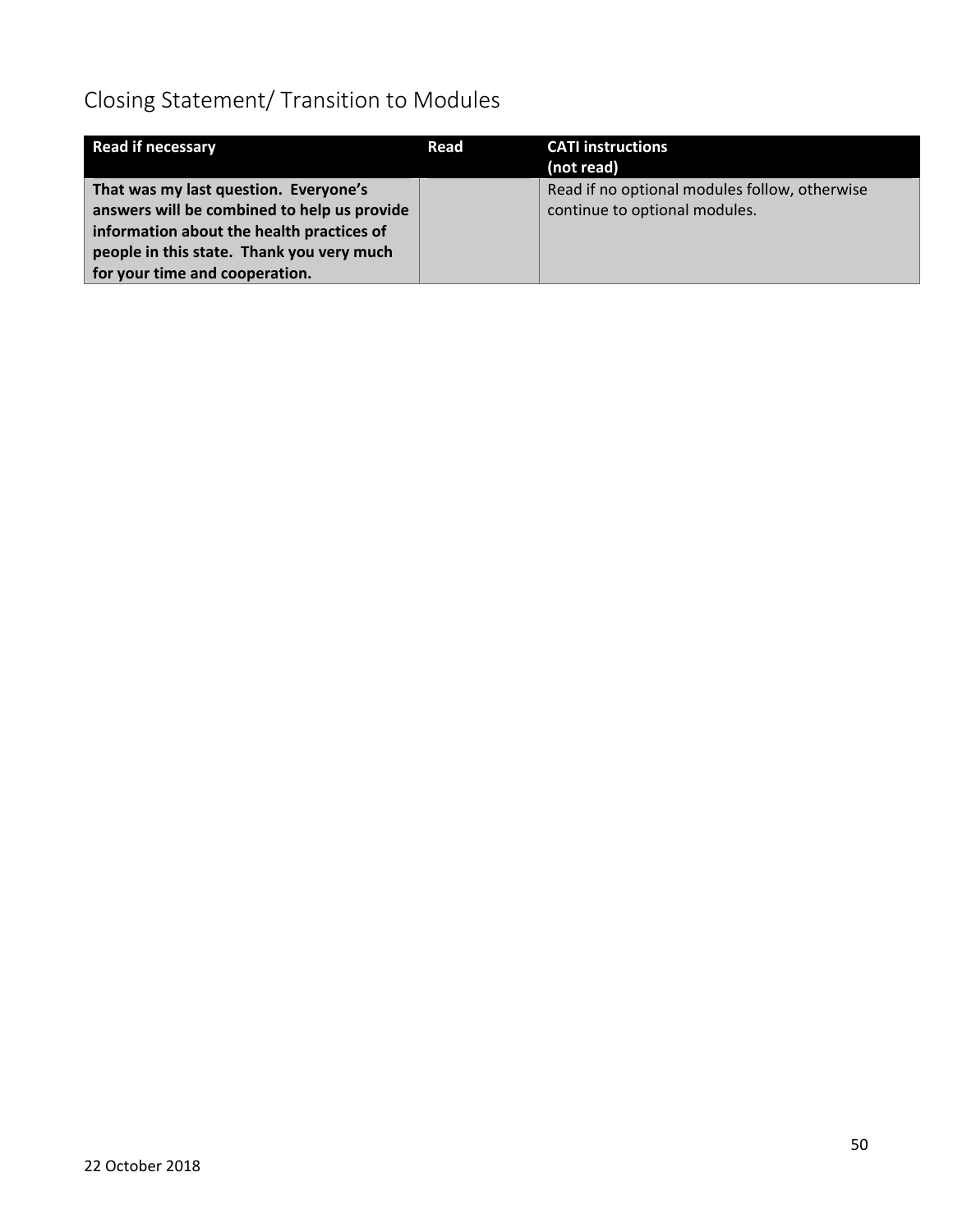Optional Modules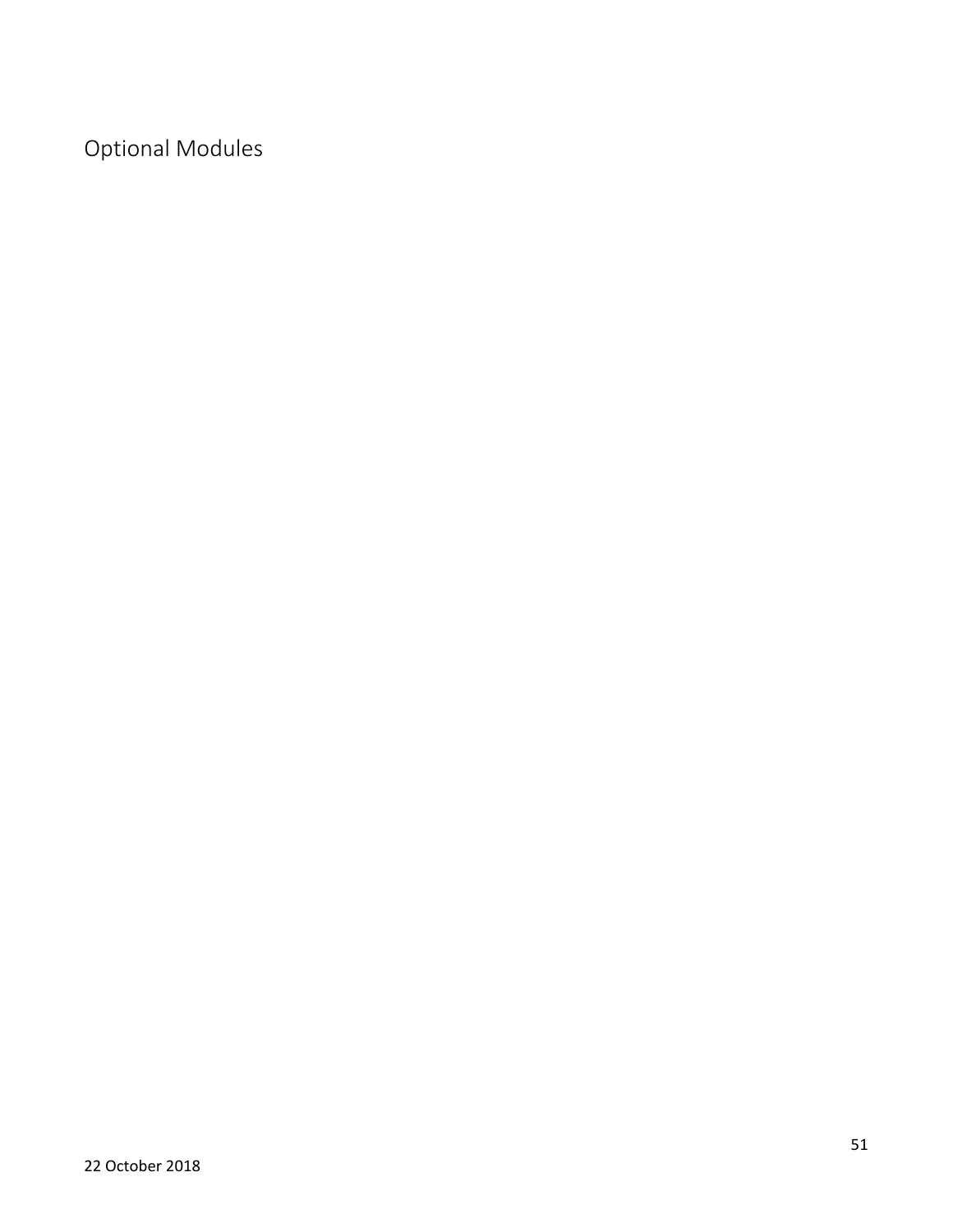#### Module 1: Prediabetes

| <b>Question</b><br><b>Number</b> | <b>Question text</b>                                                                                                                        | Variable<br>names | <b>Responses</b><br><b>(DO NOT</b><br><b>READ</b><br><b>UNLESS</b><br><b>OTHERWISE</b><br><b>NOTED)</b> | <b>SKIP INFO/</b><br><b>CATI Note</b>                                                                                                                             | <b>Interviewer Note</b><br>(s)                                                             | Column(s) |
|----------------------------------|---------------------------------------------------------------------------------------------------------------------------------------------|-------------------|---------------------------------------------------------------------------------------------------------|-------------------------------------------------------------------------------------------------------------------------------------------------------------------|--------------------------------------------------------------------------------------------|-----------|
| M01.01                           | Have you had a<br>test for high<br>blood sugar or<br>diabetes within<br>the past three<br>years?                                            | <b>PDIABTST</b>   | 1 Yes<br>$2$ No<br>7 Don't<br>know/ not<br>sure<br>9 Refused                                            | Skip if Section<br>C06.12,<br>DIABETE3, is<br>coded 1                                                                                                             |                                                                                            |           |
| M01.02                           | Have you ever<br>been told by a<br>doctor or other<br>health<br>professional<br>that you have<br>pre-diabetes or<br>borderline<br>diabetes? | PREDIAB1          | 1 Yes<br>2 Yes, during<br>pregnancy<br>3 No<br>7 Don't know<br>/ Not sure<br>9 Refused                  | Skip if Section<br>06.12,<br>DIABETE3, is<br>coded 1; If<br>C06.12,<br>DIABETE3, is<br>coded 4<br>automatically<br>code M01.02,<br>PREDIAB1,<br>equal to 1 (yes); | If Yes and<br>respondent is<br>female, ask: Was<br>this only when<br>you were<br>pregnant? |           |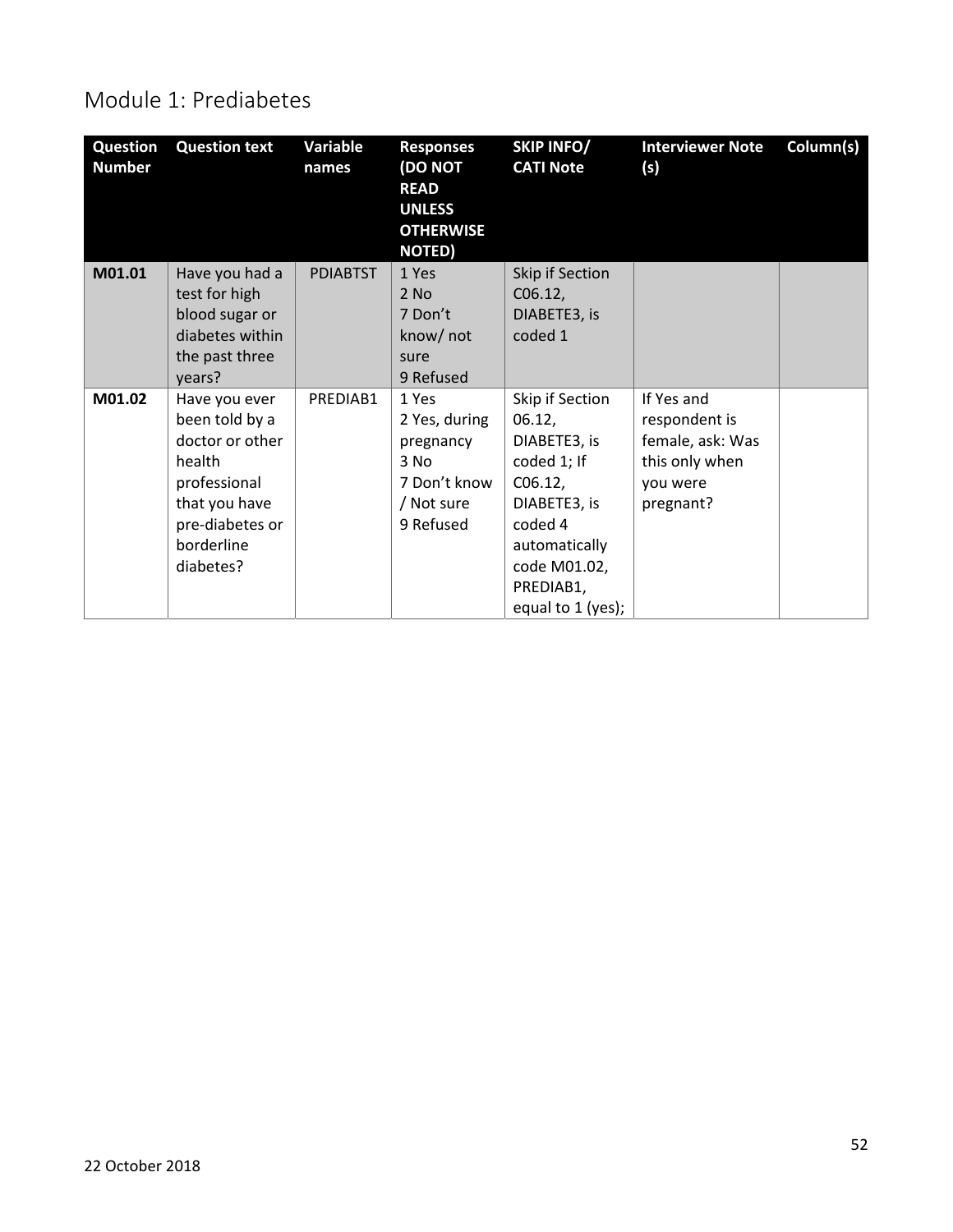#### Module 2: Diabetes

| <b>Question</b><br><b>Number</b> | <b>Question text</b>                                                                                                                                       | Variable<br>names | <b>Responses</b><br>(DO NOT<br><b>READ</b><br><b>UNLESS</b><br><b>OTHERWISE</b><br><b>NOTED)</b>                                                                               | <b>SKIP INFO/</b><br><b>CATI Note</b>                                                        | <b>Interviewer Note</b><br>(s)                                                                                                                                                                                                                                                                                                                                              | Column(s) |
|----------------------------------|------------------------------------------------------------------------------------------------------------------------------------------------------------|-------------------|--------------------------------------------------------------------------------------------------------------------------------------------------------------------------------|----------------------------------------------------------------------------------------------|-----------------------------------------------------------------------------------------------------------------------------------------------------------------------------------------------------------------------------------------------------------------------------------------------------------------------------------------------------------------------------|-----------|
| M02.01                           | Are you now<br>taking insulin?                                                                                                                             | <b>INSULIN</b>    | 1 Yes<br>2 No<br>7 Don't<br>know/ not<br>sure<br>9 Refused                                                                                                                     | To be asked<br>following<br>Core Q6.13;<br>if response<br>to Q6.12 is<br>Yes (code $=$<br>1) |                                                                                                                                                                                                                                                                                                                                                                             |           |
| M02.02                           | About how<br>often do you<br>check your<br>blood for<br>glucose or<br>sugar?                                                                               | <b>BLDSUGAR</b>   | $1 -$ Times<br>per day<br>$2 -$ Times<br>per week<br>$3 -$ Times<br>per month<br>$4 -$ Times<br>per year<br>888 Never<br>777 Don't<br>know / Not<br>sure<br>999 Refused        |                                                                                              | Read if necessary:<br>Include times when<br>checked by a family<br>member or friend,<br>but do not include<br>times when<br>checked by a health<br>professional.<br>Do not read: If the<br>respondent uses a<br>continuous glucose<br>monitoring system<br>(a sensor inserted<br>under the skin to<br>check glucose levels<br>continuously), fill in<br>'98 times per day.' |           |
| M02.03                           | Including times<br>when checked<br>by a family<br>member or<br>friend, about<br>how often do<br>you check your<br>feet for any<br>sores or<br>irritations? | FEETCHK3          | <b>Times</b><br>1<br>per day<br>$2 -$ Times<br>per week<br>$3 - $ Times<br>per month<br>$4 -$ Times<br>per year<br>555 No feet<br>888 Never<br>777 Don't<br>know / Not<br>sure |                                                                                              |                                                                                                                                                                                                                                                                                                                                                                             |           |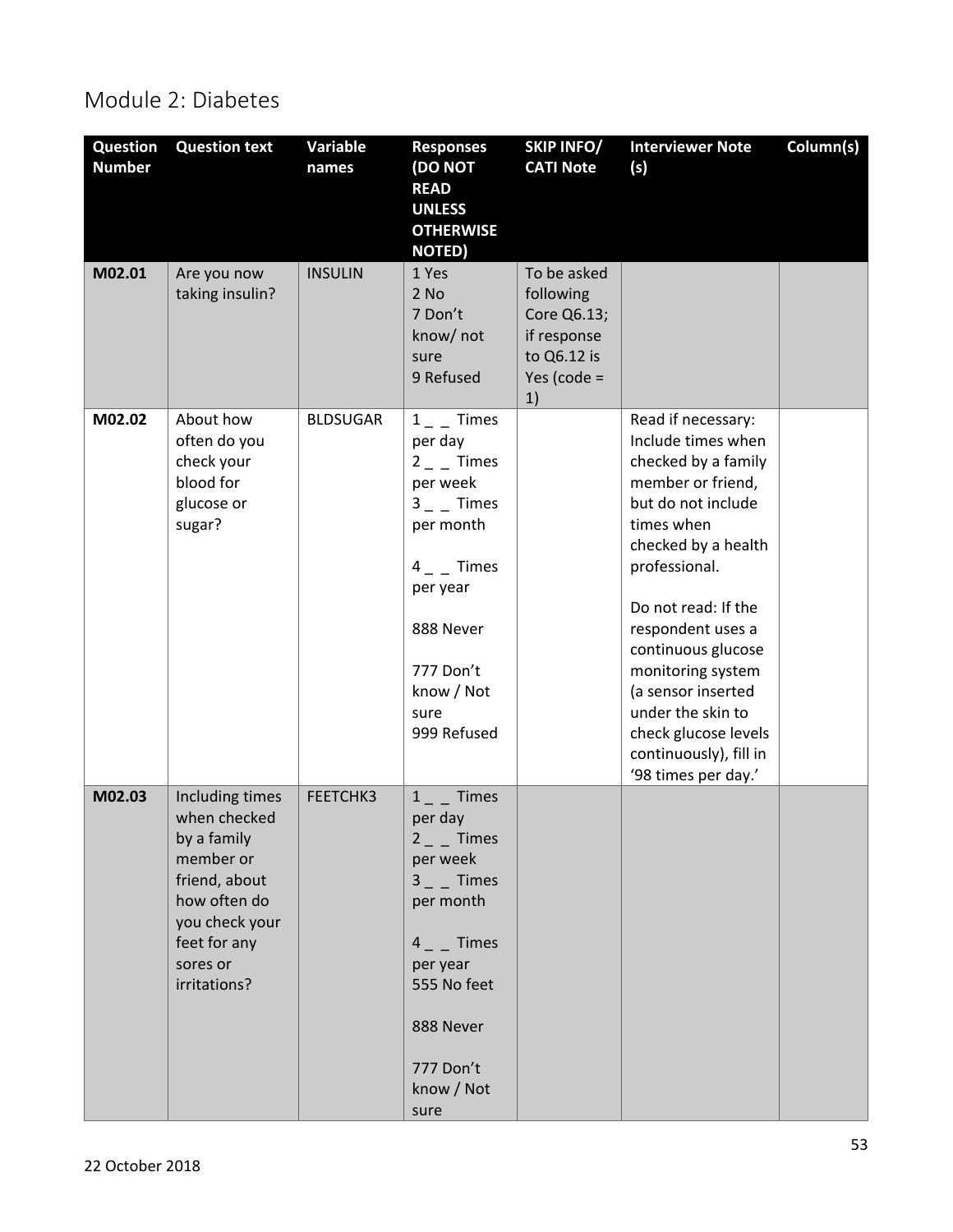|        |                                                                                                                                                        |                 | 999 Refused                                                                                                                                                                                                             |                                                    |                                                                                                                               |  |
|--------|--------------------------------------------------------------------------------------------------------------------------------------------------------|-----------------|-------------------------------------------------------------------------------------------------------------------------------------------------------------------------------------------------------------------------|----------------------------------------------------|-------------------------------------------------------------------------------------------------------------------------------|--|
| M02.04 | About how<br>many times in<br>the past 12<br>months have<br>you seen a<br>doctor, nurse,<br>or other health<br>professional for<br>your diabetes?      | <b>DOCTDIAB</b> | __ Number<br>of times $[76 =$<br>76 or more]<br>88 None<br>77 Don't<br>know / Not<br>sure<br>99 Refused                                                                                                                 |                                                    |                                                                                                                               |  |
| M02.05 | About how<br>many times in<br>the past 12<br>months has a<br>doctor, nurse,<br>or other health<br>professional<br>checked you for<br>A-one-C?          | CHKHEMO3        | Number<br>of times $[76 =$<br>76 or more]<br>88 None<br>98 Never<br>heard of A-<br>one-C test<br>77 Don't<br>know / Not<br>sure<br>99 Refused                                                                           |                                                    | Read if necessary: A<br>test for A-one-C<br>measures the<br>average level of<br>blood sugar over<br>the past three<br>months. |  |
| M02.06 | About how<br>many times in<br>the past 12<br>months has a<br>health<br>professional<br>checked your<br>feet for any<br>sores or<br>irritations?        | <b>FEETCHK</b>  | $_{--}$ Number<br>of times $[76 =$<br>76 or more]<br>88 None<br>77 Don't<br>know / Not<br>sure<br>99 Refused                                                                                                            | If $M02.03 =$<br>555 (No<br>feet), go to<br>M02.07 |                                                                                                                               |  |
| M02.07 | When was the<br>last time you<br>had an eye<br>exam in which<br>the pupils were<br>dilated, making<br>you temporarily<br>sensitive to<br>bright light? | EYEEXAM1        | Read if<br>necessary:<br>1 Within the<br>past month<br>(anytime less<br>than 1 month<br>ago)<br>2 Within the<br>past year (1<br>month but<br>less than 12<br>months ago)<br>3 Within the<br>past 2 years<br>(1 year but |                                                    |                                                                                                                               |  |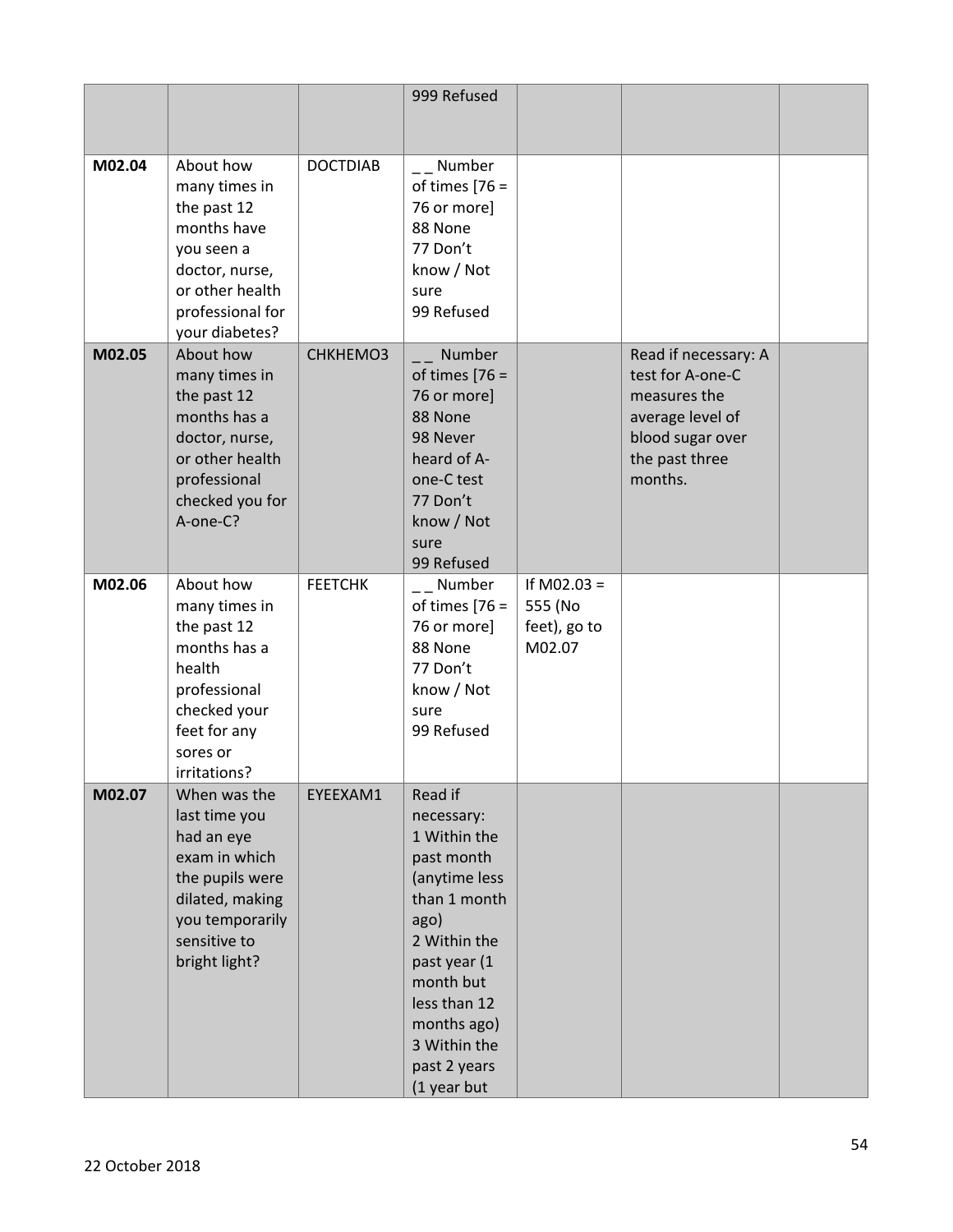|        |                                                                                                                |                | less than 2<br>years ago)<br>4 2 or more<br>years ago<br>Do not read:<br>7 Don't know<br>/ Not sure<br>8 Never<br>9 Refused |  |  |
|--------|----------------------------------------------------------------------------------------------------------------|----------------|-----------------------------------------------------------------------------------------------------------------------------|--|--|
| M02.08 | Has a doctor<br>ever told you<br>that diabetes<br>has affected<br>your eyes or<br>that you had<br>retinopathy? | <b>DIABEYE</b> | 1 Yes<br>2 No<br>7 Don't<br>know/ not<br>sure<br>9 Refused                                                                  |  |  |
| M02.09 | Have you ever<br>taken a course<br>or class in how<br>to manage your<br>diabetes<br>yourself?                  | <b>DIABEDU</b> | 1 Yes<br>2 No<br>7 Don't<br>know/not<br>sure<br>9 Refused                                                                   |  |  |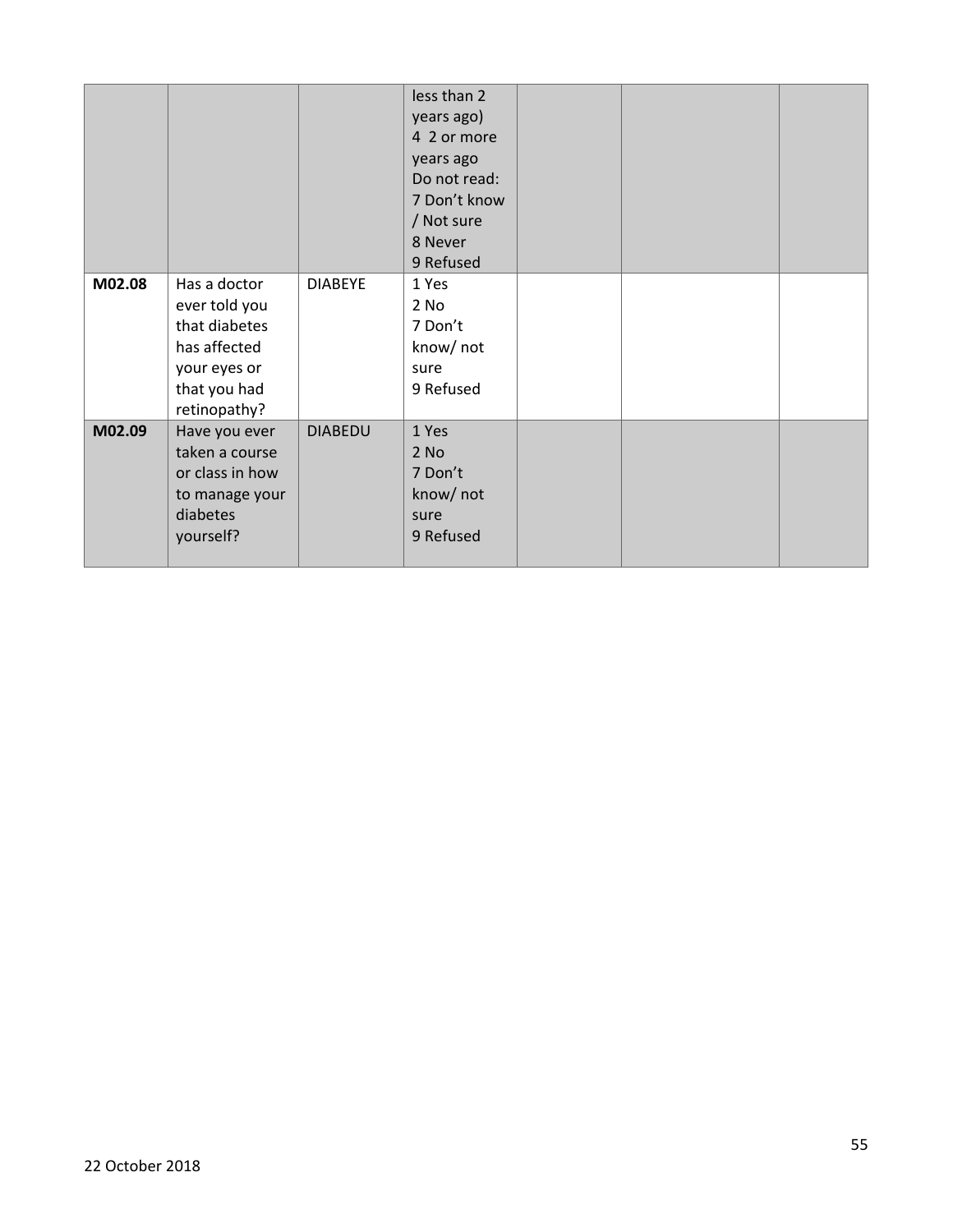# Module 8: Lung Cancer Screening

| Question<br>Number | <b>Question text</b>                                                                                                                                                                                                                                  | Variable<br>names | Responses<br>(DO NOT<br><b>READ UNLESS</b><br><b>OTHERWISE</b><br>NOTED)                                                           | SKIP INFO/<br><b>CATI Note</b>                                                                                                                                                | Interviewer Note (s)                                                                                                                                                                                                                                                                                                                                                                                                   | Column(s) |
|--------------------|-------------------------------------------------------------------------------------------------------------------------------------------------------------------------------------------------------------------------------------------------------|-------------------|------------------------------------------------------------------------------------------------------------------------------------|-------------------------------------------------------------------------------------------------------------------------------------------------------------------------------|------------------------------------------------------------------------------------------------------------------------------------------------------------------------------------------------------------------------------------------------------------------------------------------------------------------------------------------------------------------------------------------------------------------------|-----------|
| M08.01             | You've told us<br>that you have<br>smoked in the<br>past or are<br>currently<br>smoking. The<br>next questions<br>are about<br>screening for<br>lung cancer.<br>How old were<br>you when you<br>first started to<br>smoke<br>cigarettes<br>regularly? | <b>LCSFIRST</b>   | Age in<br>Years $(001 -$<br>100)<br>777 Don't<br>know/Not<br>sure<br>999 Refused<br>888 Never<br>smoked<br>cigarettes<br>regularly | If $CO8.01 = 1$<br>(yes) and<br>$C08.02 = 1$ ,<br>2, or 3 (every<br>day, some<br>days, or not<br>at all)<br>continue,<br>else go to<br>question<br>M08.04.<br>Go to<br>M08.04 | Regularly is at least<br>one cigarette or<br>more on days that a<br>respondent smokes<br>(either every day or<br>some days) or<br>smoked (not at all).<br>If respondent<br>indicates age<br>inconsistent with<br>previously entered<br>age, verify that this<br>is the correct<br>answer and change<br>the age of the<br>respondent<br>regularly smoking<br>or make a note to<br>correct the age of<br>the respondent. |           |
| M08.02             | How old were<br>you when you<br>last smoked<br>cigarettes<br>regularly?                                                                                                                                                                               | <b>LCSLAST</b>    | Age in<br>Years $(001 -$<br>100)<br>777 Don't<br>know/Not<br>sure<br>999 Refused                                                   |                                                                                                                                                                               |                                                                                                                                                                                                                                                                                                                                                                                                                        |           |
| M08.03             | On average,<br>when you<br>[smoke/<br>smoked]<br>regularly,<br>about how<br>many<br>cigarettes<br>{do/did} you                                                                                                                                        | <b>LCSNUMCG</b>   | Num<br>ber of<br>cigarettes<br>777 Don't<br>know/Not<br>sure<br>999 Refused                                                        |                                                                                                                                                                               | Regularly is at least<br>one cigarette or<br>more on days that a<br>respondent smokes<br>(either every day or<br>some days) or<br>smoked (not at all).<br>Respondents may<br>answer in packs                                                                                                                                                                                                                           |           |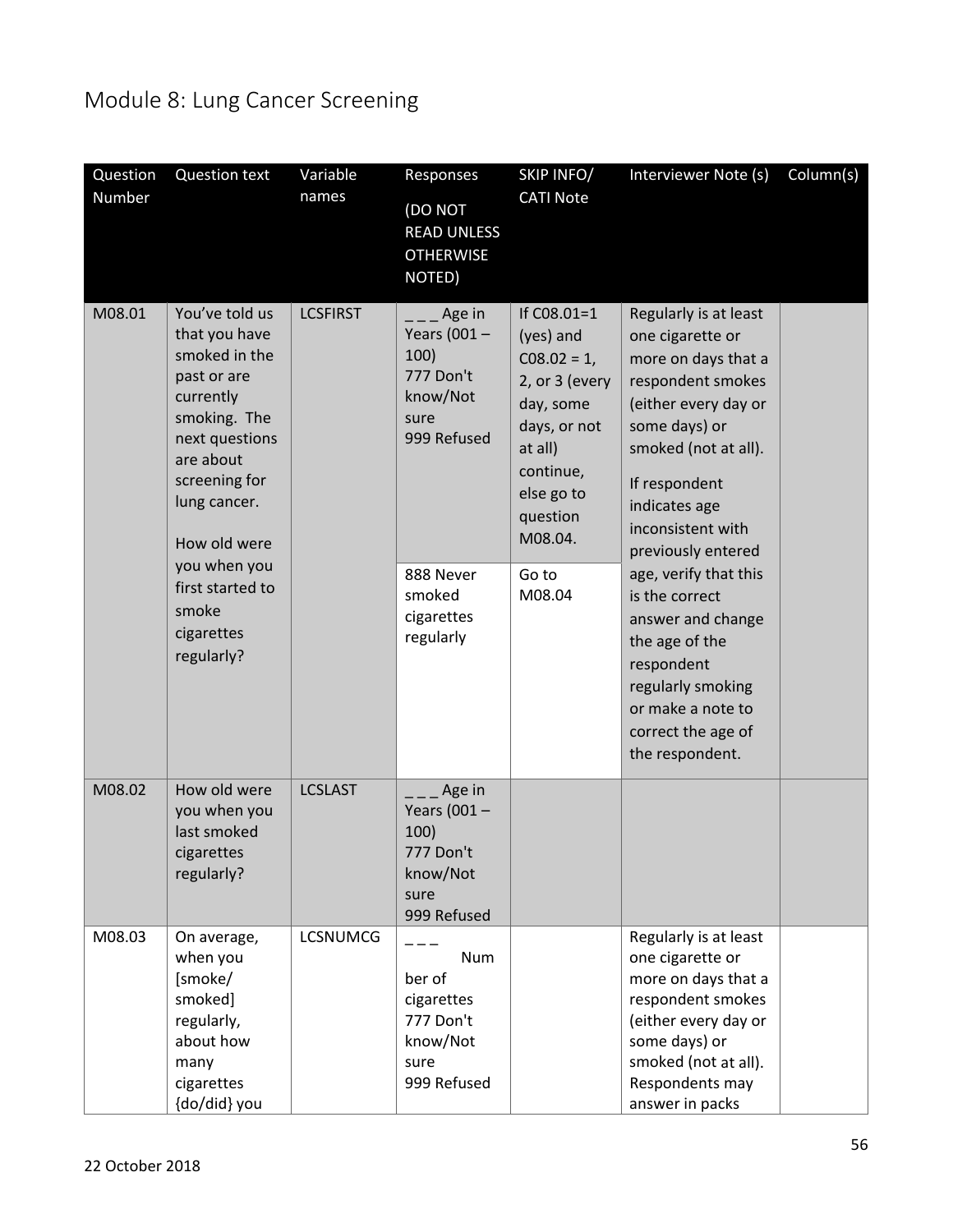|        | usually smoke             |                 |                        | instead of number                       |  |
|--------|---------------------------|-----------------|------------------------|-----------------------------------------|--|
|        | each day?                 |                 |                        | of cigarettes. Below<br>is a conversion |  |
|        |                           |                 |                        | table: $0.5$ pack = $10$                |  |
|        |                           |                 |                        | cigarettes/1.75                         |  |
|        |                           |                 |                        | $pack = 35$                             |  |
|        |                           |                 |                        | cigarettes/0.75                         |  |
|        |                           |                 |                        | $pack = 15$                             |  |
|        |                           |                 |                        | cigarettes/2 packs                      |  |
|        |                           |                 |                        | $=$ 40 cigarettes/1                     |  |
|        |                           |                 |                        | $pack = 20$                             |  |
|        |                           |                 |                        | cigarettes/2.5                          |  |
|        |                           |                 |                        | packs=50                                |  |
|        |                           |                 |                        | cigarettes/1.25                         |  |
|        |                           |                 |                        | $pack = 25$                             |  |
|        |                           |                 |                        | cigarettes/ 3 packs=                    |  |
|        |                           |                 |                        | 60 cigarettes/1.5                       |  |
|        |                           |                 |                        | pack = 30 cigarettes                    |  |
| M08.04 | The next                  | <b>LCSCTSCN</b> | Read if                |                                         |  |
|        | question is               |                 | necessary:             |                                         |  |
|        | about CT or               |                 | 1 Yes, to              |                                         |  |
|        | CAT scans.                |                 | check for              |                                         |  |
|        | During this               |                 | lung cancer            |                                         |  |
|        | test, you lie             |                 | 2 No (did not          |                                         |  |
|        | flat on your              |                 | have a CT              |                                         |  |
|        | back on a                 |                 | scan)                  |                                         |  |
|        | table. While              |                 | 3 Had a CT             |                                         |  |
|        | you hold your             |                 | scan, but for          |                                         |  |
|        | breath, the               |                 | some other             |                                         |  |
|        | table moves               |                 | reason<br>Do not read: |                                         |  |
|        | through a<br>donut shaped |                 | 7 Don't                |                                         |  |
|        | x-ray machine             |                 | know/not               |                                         |  |
|        | while the scan            |                 | sure                   |                                         |  |
|        | is done. In the           |                 | 9 Refused              |                                         |  |
|        | last 12 months,           |                 |                        |                                         |  |
|        | did you have a            |                 |                        |                                         |  |
|        | CT or CAT                 |                 |                        |                                         |  |
|        | scan?                     |                 |                        |                                         |  |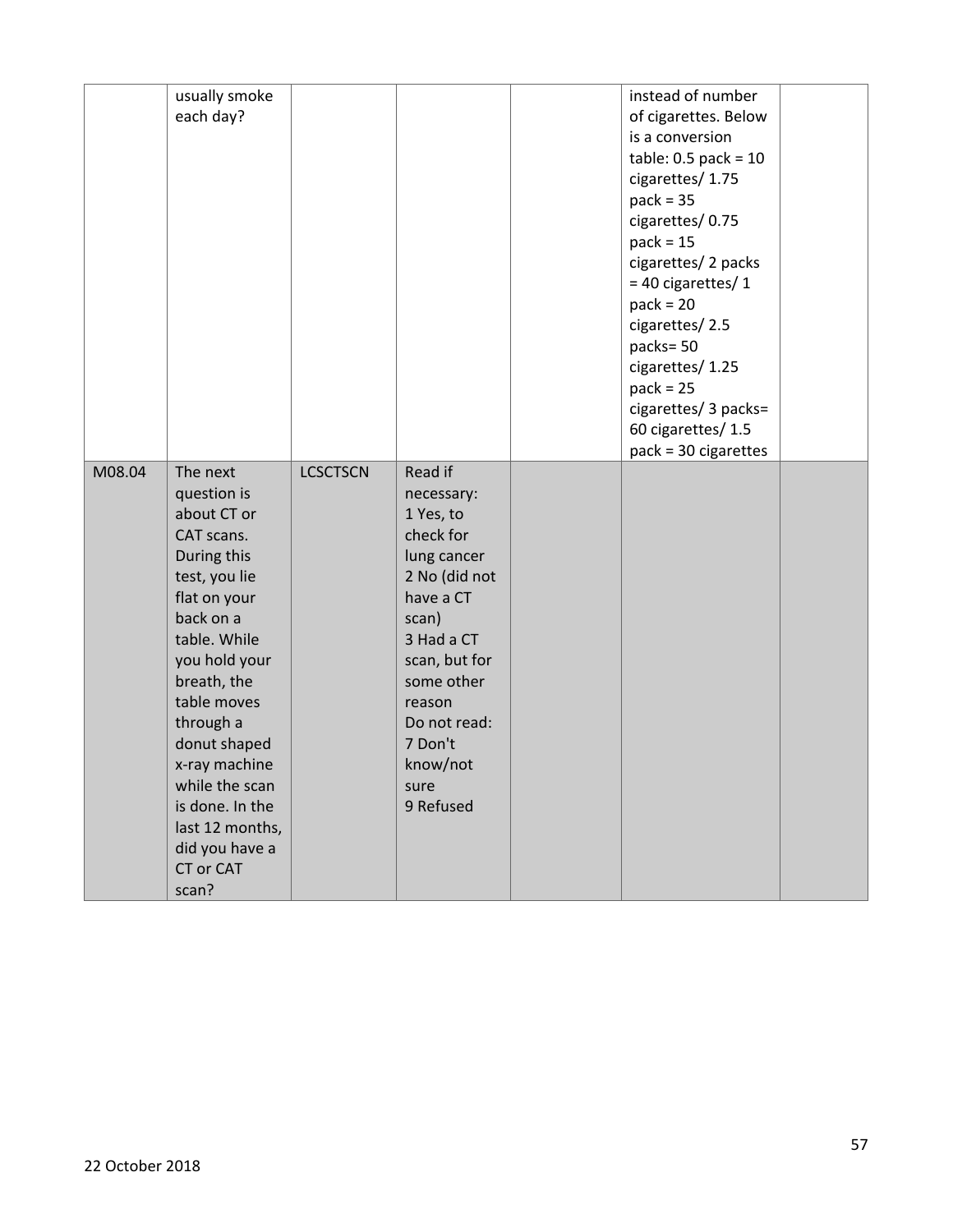# Module 20: Cognitive Decline

| <b>Question</b> | <b>Question text</b>               | Variable        | <b>Responses</b>                  | <b>SKIP INFO/</b> | <b>Interviewer Note</b> | Column(s) |
|-----------------|------------------------------------|-----------------|-----------------------------------|-------------------|-------------------------|-----------|
| <b>Number</b>   |                                    | names           | (DO NOT                           | <b>CATI Note</b>  | (s)                     |           |
|                 |                                    |                 | <b>READ</b>                       |                   |                         |           |
|                 |                                    |                 | <b>UNLESS</b>                     |                   |                         |           |
|                 |                                    |                 | <b>OTHERWISE</b><br><b>NOTED)</b> |                   |                         |           |
| M20.01          | The next few                       | <b>CIMEMLOS</b> | 1 Yes                             | If respondent     |                         |           |
|                 | questions ask                      |                 |                                   | is 45 years of    |                         |           |
|                 | about difficulties                 |                 |                                   | age or older      |                         |           |
|                 | in thinking or                     |                 |                                   | continue, else    |                         |           |
|                 | remembering                        |                 |                                   | go to next        |                         |           |
|                 | that can make a                    |                 |                                   | module.           |                         |           |
|                 | big difference in                  |                 |                                   |                   |                         |           |
|                 | everyday                           |                 |                                   | Go to M20.02      |                         |           |
|                 | activities. This                   |                 | $2$ No                            | Go to next        |                         |           |
|                 | does not refer to                  |                 |                                   | module            |                         |           |
|                 | occasionally<br>forgetting your    |                 |                                   |                   |                         |           |
|                 | keys or the                        |                 |                                   |                   |                         |           |
|                 | name of                            |                 |                                   |                   |                         |           |
|                 | someone you                        |                 | 7 Don't                           | Go to M20.02      |                         |           |
|                 | recently met,                      |                 | know/ not                         |                   |                         |           |
|                 | which is normal.                   |                 | sure                              |                   |                         |           |
|                 | This refers to                     |                 |                                   |                   |                         |           |
|                 | confusion or                       |                 |                                   |                   |                         |           |
|                 | memory loss                        |                 |                                   |                   |                         |           |
|                 | that is                            |                 | 9 Refused                         | Go to next        |                         |           |
|                 | happening more<br>often or getting |                 |                                   | module            |                         |           |
|                 | worse, such as                     |                 |                                   |                   |                         |           |
|                 | forgetting how                     |                 |                                   |                   |                         |           |
|                 | to do things                       |                 |                                   |                   |                         |           |
|                 | you've always                      |                 |                                   |                   |                         |           |
|                 | done or                            |                 |                                   |                   |                         |           |
|                 | forgetting things                  |                 |                                   |                   |                         |           |
|                 | that you would                     |                 |                                   |                   |                         |           |
|                 | normally know.                     |                 |                                   |                   |                         |           |
|                 | We want to                         |                 |                                   |                   |                         |           |
|                 | know how these<br>difficulties     |                 |                                   |                   |                         |           |
|                 | impact you.                        |                 |                                   |                   |                         |           |
|                 |                                    |                 |                                   |                   |                         |           |
|                 | During the past                    |                 |                                   |                   |                         |           |
|                 | 12 months, have                    |                 |                                   |                   |                         |           |
|                 | you experienced                    |                 |                                   |                   |                         |           |
|                 | confusion or                       |                 |                                   |                   |                         |           |
|                 | memory loss                        |                 |                                   |                   |                         |           |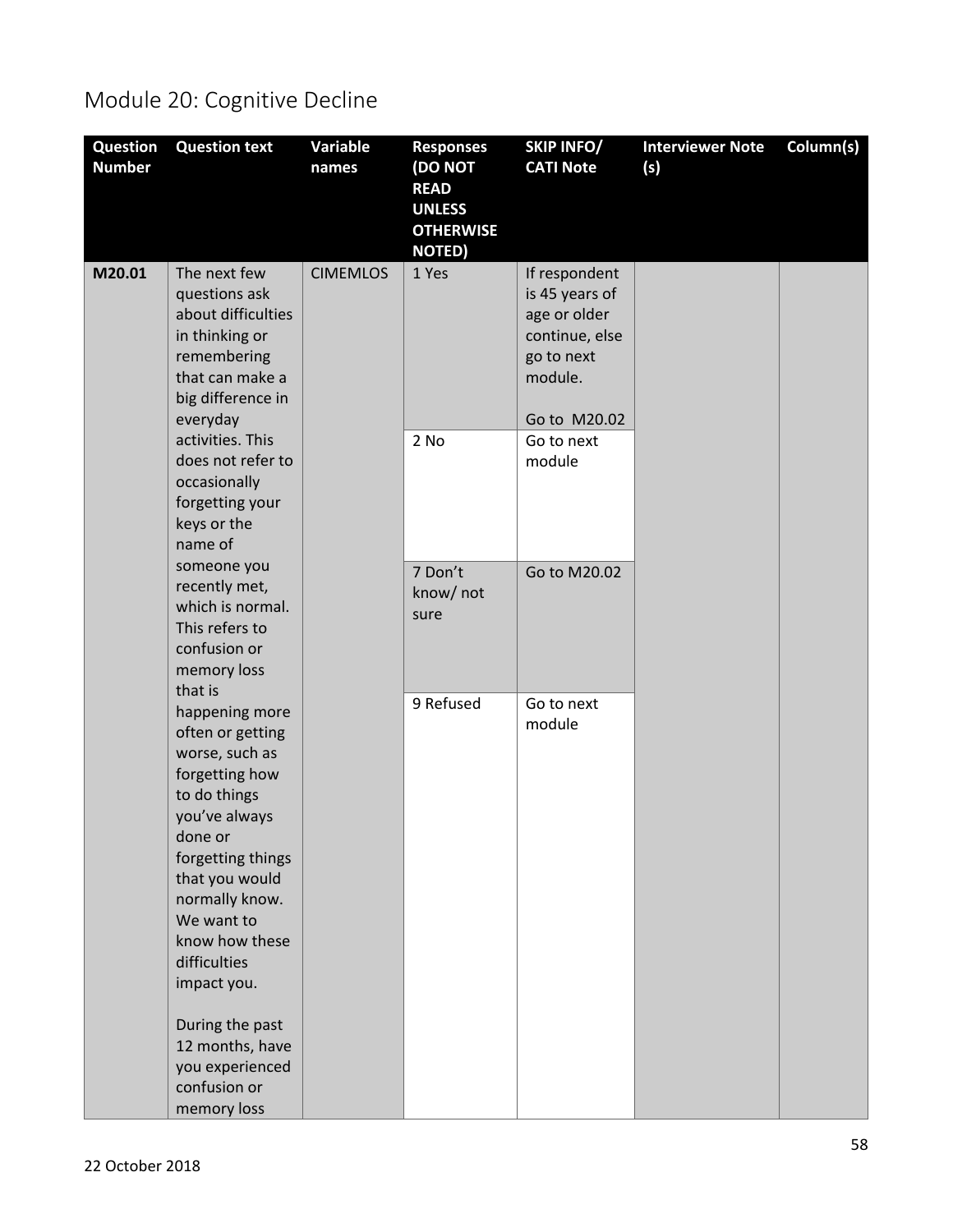|        | that is<br>happening more<br>often or is<br>getting worse?                                                                                                                                                                                                                                                   |                 |                                                                                                                                               |              |  |
|--------|--------------------------------------------------------------------------------------------------------------------------------------------------------------------------------------------------------------------------------------------------------------------------------------------------------------|-----------------|-----------------------------------------------------------------------------------------------------------------------------------------------|--------------|--|
| M20.02 | During the past<br>12 months, as a<br>result of<br>confusion or<br>memory loss,<br>how often have<br>you given up<br>day-to-day<br>household<br>activities or<br>chores you used<br>to do, such as<br>cooking,<br>cleaning, taking<br>medications,<br>driving, or<br>paying bills?<br>Would you say it<br>is | <b>CDHOUSE</b>  | Read:<br>1 Always<br>2 Usually<br>3 Sometimes<br>4 Rarely<br>5 Never<br>Do not read:<br>7 Don't<br>know/Not<br>sure<br>9 Refused              |              |  |
| M20.03 | As a result of<br>confusion or<br>memory loss,<br>how often do<br>you need<br>assistance with<br>these day-to-day<br>activities?<br>Would you say it<br>is                                                                                                                                                   | <b>CDASSIST</b> | Read:<br>1 Always<br>2 Usually<br>3 Sometimes<br>4 Rarely<br>5 Never<br>Do not read:<br>7 Don't<br>know/Not<br>sure                           | Go to M20.05 |  |
| M20.04 | When you need<br>help with these<br>day-to-day<br>activities, how<br>often are you<br>able to get the<br>help that you<br>need? Would<br>you say it is                                                                                                                                                       | <b>CDHELP</b>   | 9 Refused<br>Read:<br>1 Always<br>2 Usually<br>3 Sometimes<br>4 Rarely<br>5 Never<br>Do not read:<br>7 Don't<br>know/Not<br>sure<br>9 Refused |              |  |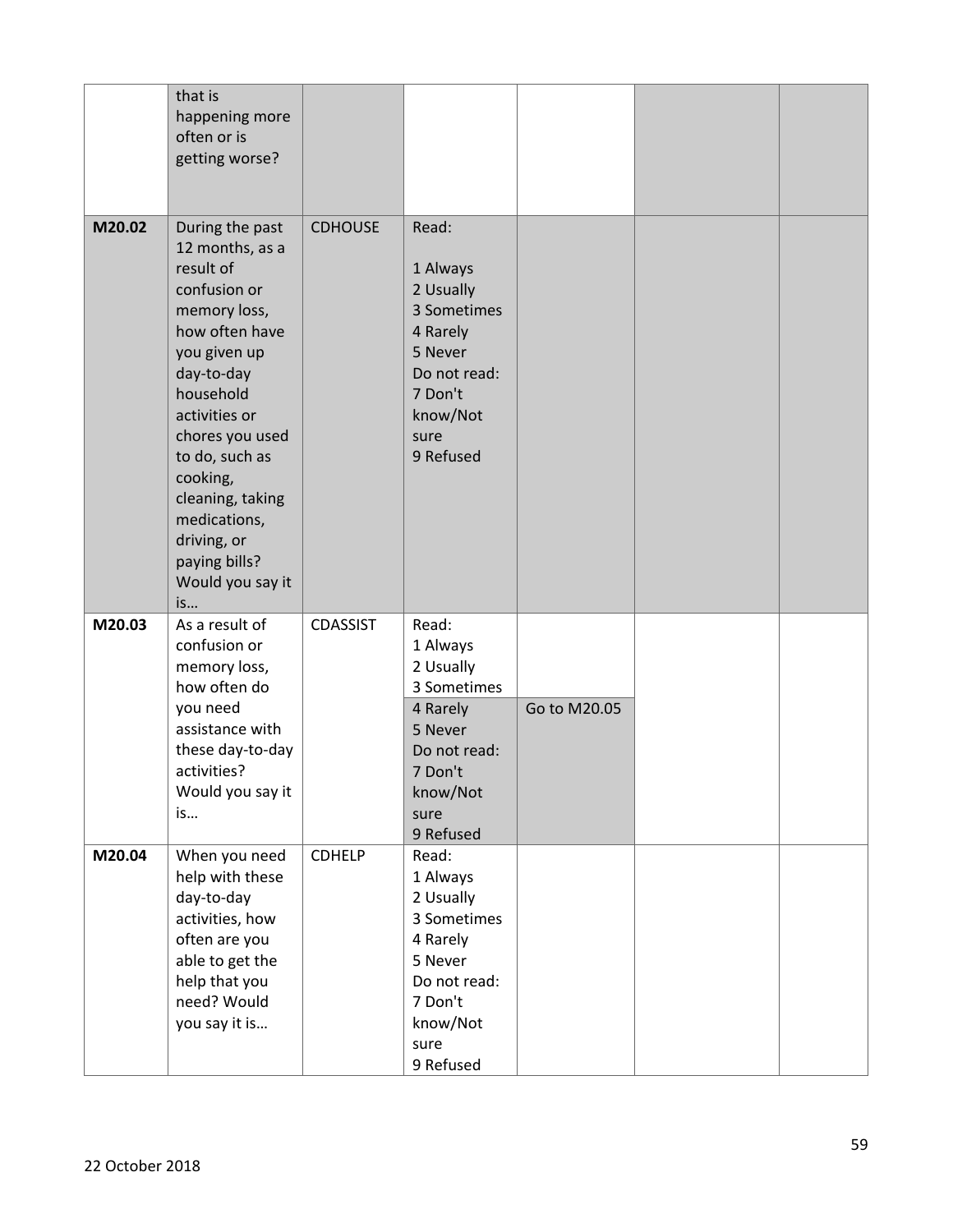| M20.05 | During the past   | <b>CDSOCIAL</b> | Read:        |  |  |
|--------|-------------------|-----------------|--------------|--|--|
|        | 12 months, how    |                 |              |  |  |
|        | often has         |                 | 1 Always     |  |  |
|        | confusion or      |                 | 2 Usually    |  |  |
|        | memory loss       |                 | 3 Sometimes  |  |  |
|        | interfered with   |                 | 4 Rarely     |  |  |
|        | your ability to   |                 | 5 Never      |  |  |
|        | work, volunteer,  |                 | Do not read: |  |  |
|        | or engage in      |                 | 7 Don't      |  |  |
|        | social activities |                 | know/Not     |  |  |
|        | outside the       |                 | sure         |  |  |
|        | home? Would       |                 | 9 Refused    |  |  |
|        | you say it is     |                 |              |  |  |
| M20.06 | Have you or       | <b>CDDISCUS</b> | 1 Yes        |  |  |
|        | anyone else       |                 | 2 No         |  |  |
|        | discussed your    |                 | 7 Don't      |  |  |
|        | confusion or      |                 | know/ not    |  |  |
|        | memory loss       |                 | sure         |  |  |
|        | with a health     |                 | 9 Refused    |  |  |
|        | care              |                 |              |  |  |
|        | professional?     |                 |              |  |  |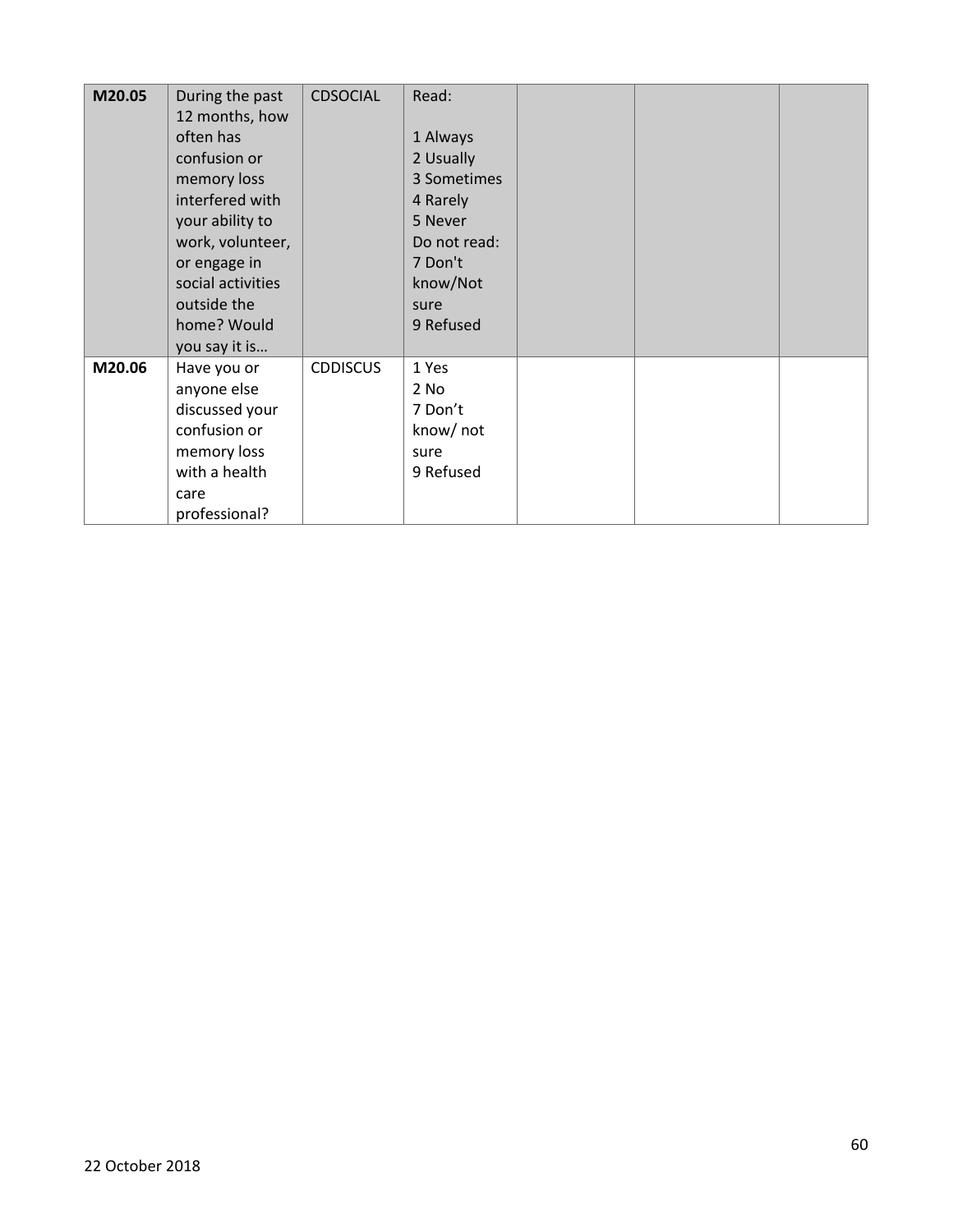| <b>Question</b><br><b>Number</b> | <b>Question text</b>                                                                                                                                                                                                                                                                                                                                                                                                                                                                                                                                                                                                                                                                   | Variable<br>names | <b>Responses</b><br>(DO NOT<br><b>READ</b><br><b>UNLESS</b><br><b>OTHERWISE</b><br><b>NOTED)</b> | <b>SKIP</b><br>INFO/<br><b>CATI</b><br><b>Note</b> | <b>Interviewer</b><br>Note (s)                                                                                                  | Column(s) |
|----------------------------------|----------------------------------------------------------------------------------------------------------------------------------------------------------------------------------------------------------------------------------------------------------------------------------------------------------------------------------------------------------------------------------------------------------------------------------------------------------------------------------------------------------------------------------------------------------------------------------------------------------------------------------------------------------------------------------------|-------------------|--------------------------------------------------------------------------------------------------|----------------------------------------------------|---------------------------------------------------------------------------------------------------------------------------------|-----------|
| Prologue                         | I'd like to ask you some<br>questions about events that<br>happened during your<br>childhood. This information<br>will allow us to better<br>understand problems that<br>may occur early in life, and<br>may help others in the future.<br>This is a sensitive topic and<br>some people may feel<br>uncomfortable with these<br>questions. At the end of this<br>section, I will give you a<br>phone number for an<br>organization that can provide<br>information and referral for<br>these issues. Please keep in<br>mind that you can ask me to<br>skip any question you do not<br>want to answer. All questions<br>refer to the time period<br>before you were 18 years of<br>age. |                   |                                                                                                  |                                                    | Be aware of the<br>level of stress<br>introduced by<br>questions in<br>this section and<br>be familiar with<br>the crisis plan. |           |
| M22.01                           | Now, looking back before you<br>were 18 years of age---.<br>1) Did you live with anyone<br>who was depressed, mentally<br>ill, or suicidal?                                                                                                                                                                                                                                                                                                                                                                                                                                                                                                                                            |                   | 1 Yes<br>2 No<br>7 Don't<br>Know/Not<br>Sure<br>9 Refused                                        |                                                    |                                                                                                                                 |           |
| M22.02                           | Did you live with anyone who<br>was a problem drinker or<br>alcoholic?                                                                                                                                                                                                                                                                                                                                                                                                                                                                                                                                                                                                                 |                   | 1 Yes<br>$2$ No<br>7 Don't<br>Know/Not<br>Sure<br>9 Refused                                      |                                                    |                                                                                                                                 |           |
| M22.03                           | Did you live with anyone who<br>used illegal street drugs or<br>who abused prescription<br>medications?                                                                                                                                                                                                                                                                                                                                                                                                                                                                                                                                                                                |                   | 1 Yes<br>2 No<br>7 Don't<br>Know/Not<br>Sure                                                     |                                                    |                                                                                                                                 |           |

# Module 22: Adverse Childhood Experiences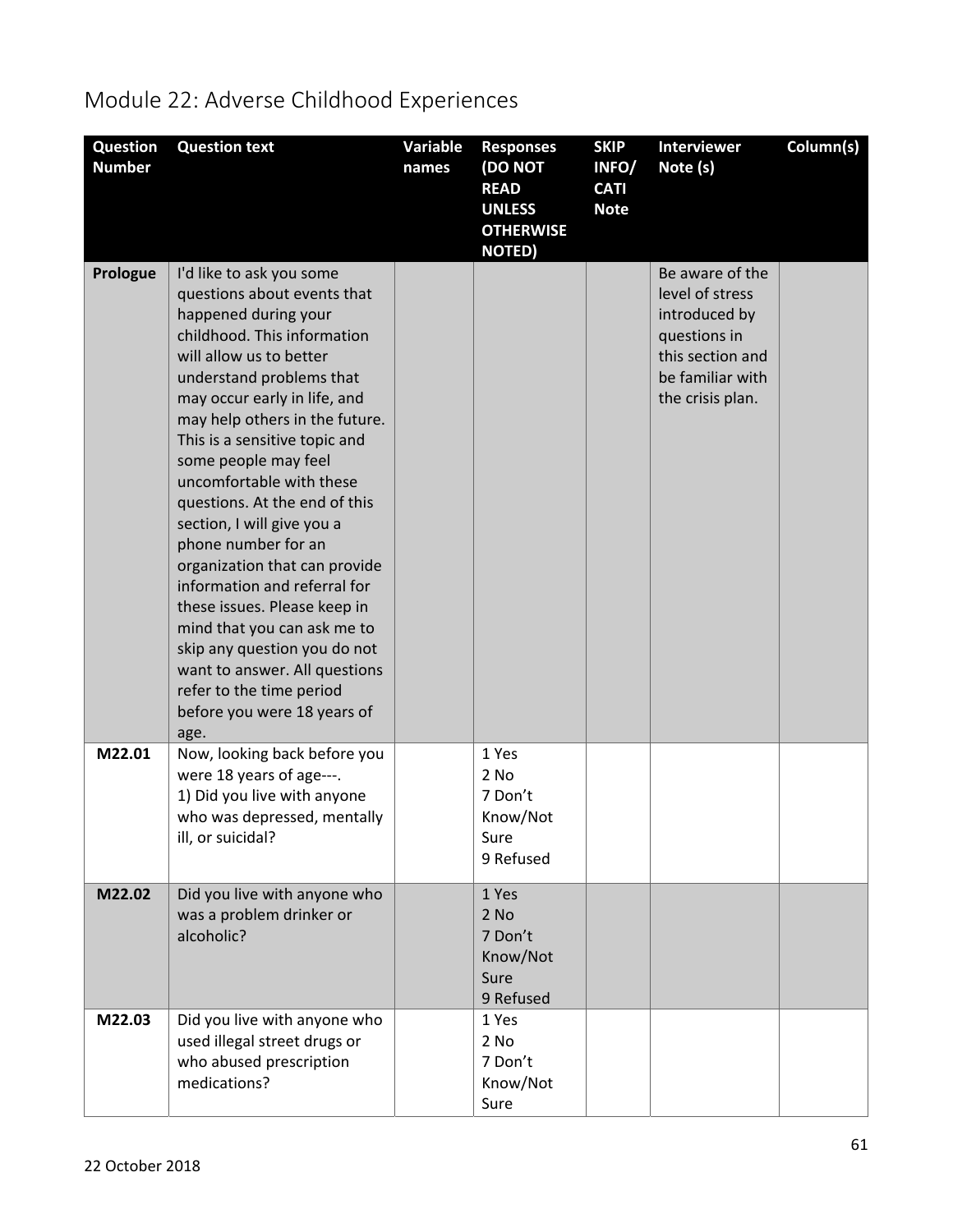|        |                                                                                                                                                                       | 9 Refused                                                                                                    |  |  |
|--------|-----------------------------------------------------------------------------------------------------------------------------------------------------------------------|--------------------------------------------------------------------------------------------------------------|--|--|
| M22.04 | Did you live with anyone who<br>served time or was sentenced<br>to serve time in a prison, jail,<br>or other correctional facility?                                   | 1 Yes<br>$2$ No<br>7 Don't<br>Know/Not<br>Sure<br>9 Refused                                                  |  |  |
| M22.05 | Were your parents separated<br>or divorced?                                                                                                                           | 1 Yes<br>2 No<br>8 Parents not<br>married<br>7 Don't<br>Know/Not<br>Sure<br>9 Refused                        |  |  |
| M22.06 | How often did your parents<br>or adults in your home ever<br>slap, hit, kick, punch or beat<br>each other up?<br>Was it                                               | Read:<br>1 Never<br>2 Once<br>3 More than<br>once<br>Don't Read:<br>7 Don't<br>know/Not<br>Sure<br>9 Refused |  |  |
| M22.07 | Not including spanking,<br>(before age 18), how often<br>did a parent or adult in your<br>home ever hit, beat, kick, or<br>physically hurt you in any<br>way? Was it- | Read:<br>1 Never<br>2 Once<br>3 More than<br>once<br>Don't Read:<br>7 Don't<br>know/Not<br>Sure<br>9 Refused |  |  |
| M22.08 | How often did a parent or<br>adult in your home ever<br>swear at you, insult you, or<br>put you down? Was it                                                          | Read:<br>1 Never<br>2 Once<br>3 More than<br>once<br>Don't Read:<br>7 Don't<br>know/Not<br>Sure<br>9 Refused |  |  |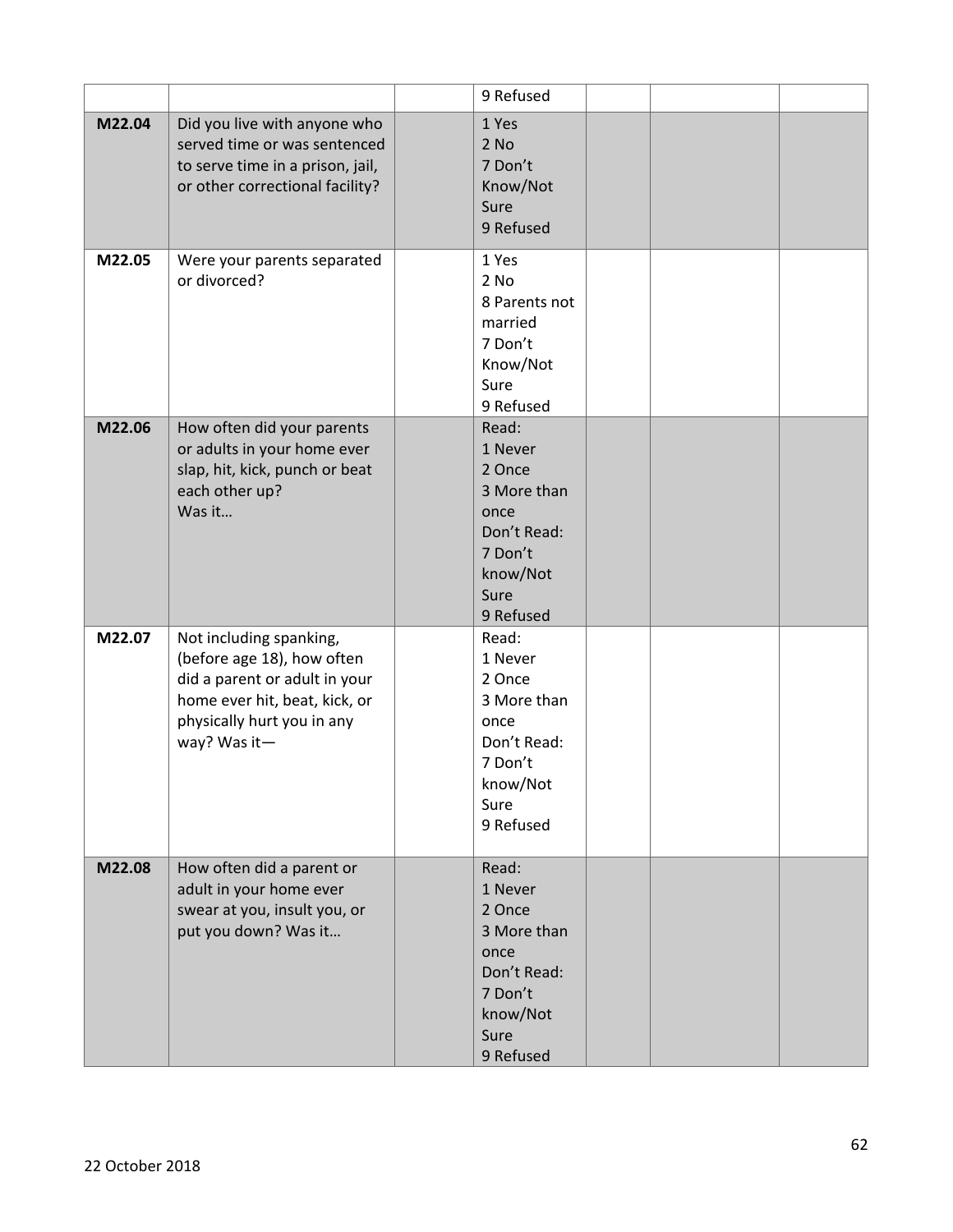| M22.09 | How often did anyone at<br>least 5 years older than you<br>or an adult, ever touch you<br>sexually? Was it             | Read:<br>1 Never<br>2 Once<br>3 More than<br>once<br>Don't Read:<br>7 Don't<br>know/Not<br>Sure<br>9 Refused |  |  |
|--------|------------------------------------------------------------------------------------------------------------------------|--------------------------------------------------------------------------------------------------------------|--|--|
| M22.10 | How often did anyone at<br>least 5 years older than you<br>or an adult, try to make you<br>touch them sexually? Was it | Read:<br>1 Never<br>2 Once<br>3 More than<br>once<br>Don't Read:<br>7 Don't<br>know/Not<br>Sure<br>9 Refused |  |  |
| M22.11 | How often did anyone at<br>least 5 years older than you<br>or an adult, force you to have<br>sex? Was it               | Read:<br>1 Never<br>2 Once<br>3 More than<br>once<br>Don't Read:<br>7 Don't<br>know/Not<br>Sure<br>9 Refused |  |  |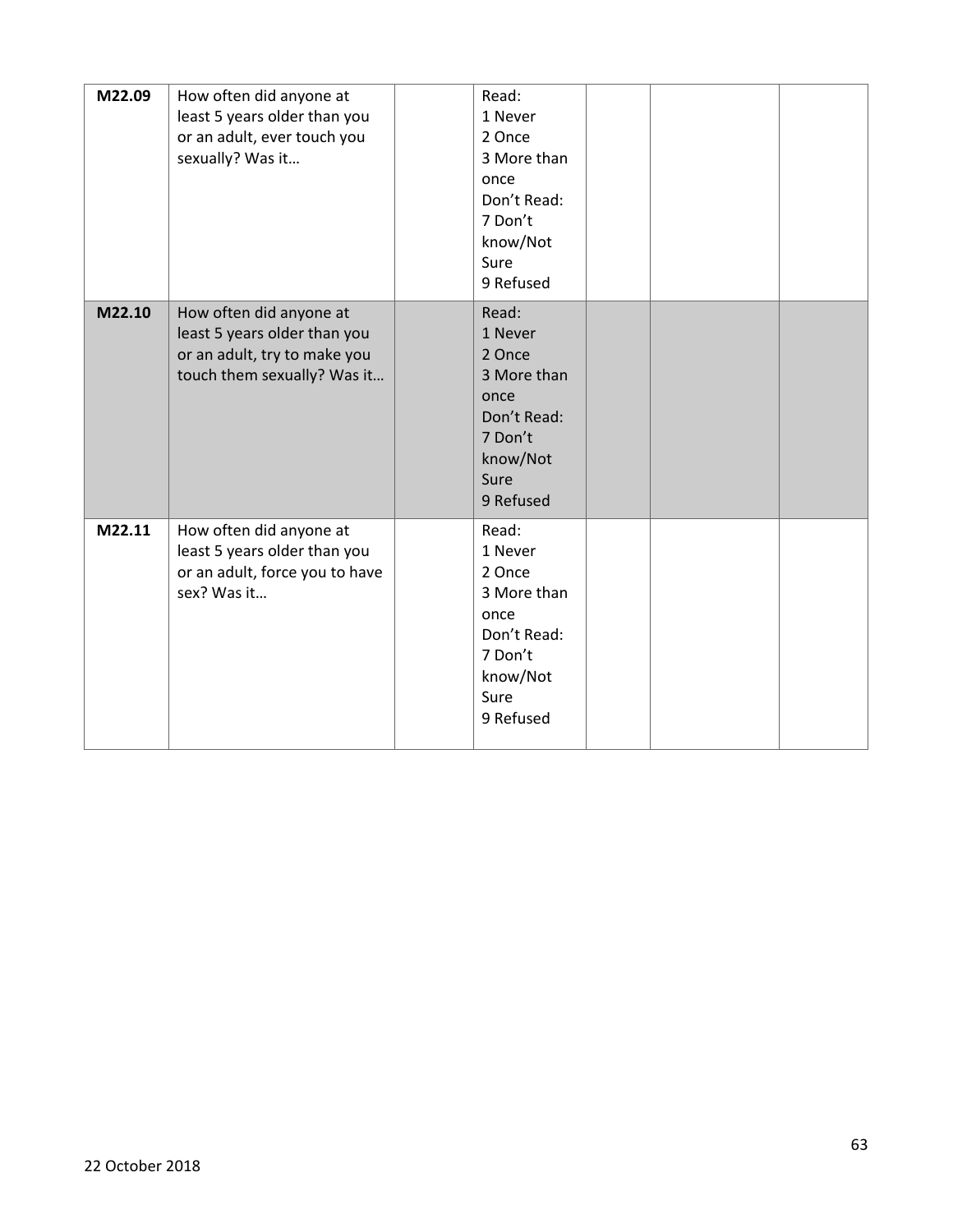### Module 25: Marijuana Use

| <b>Question</b> | <b>Question text</b> | Variable | <b>Responses</b>                  | <b>SKIP INFO/</b> | <b>Interviewer Note</b> | Column(s) |
|-----------------|----------------------|----------|-----------------------------------|-------------------|-------------------------|-----------|
| <b>Number</b>   |                      | names    | <b>(DO NOT READ</b>               | <b>CATI Note</b>  | (s)                     |           |
|                 |                      |          | <b>UNLESS</b>                     |                   |                         |           |
|                 |                      |          | <b>OTHERWISE</b><br><b>NOTED)</b> |                   |                         |           |
| M25.01          | During the           | MARIJAN1 | $01 - 30$                         |                   |                         |           |
|                 | past 30 days,        |          | Number of days                    |                   |                         |           |
|                 | on how many          |          | 88 None                           | Go to next        |                         |           |
|                 | days did you         |          | 77 Don't                          | module            |                         |           |
|                 | use marijuana        |          | know/not sure                     |                   |                         |           |
|                 | or cannabis?         |          | 99 Refused                        |                   |                         |           |
| M25.02          | During the           | USEMRJN2 | Read:                             |                   | Select one. If          |           |
|                 | past 30 days,        |          | 1 Smoke it (for                   |                   | respondent              |           |
|                 | which one of         |          | example, in a                     |                   | provides more           |           |
|                 | the following        |          | joint, bong,                      |                   | than one say:           |           |
|                 | ways did you         |          | pipe, or blunt).                  |                   | which way did you       |           |
|                 | use marijuana        |          | 2 Eat it (for                     |                   | use it most often.      |           |
|                 | the most             |          | example, in                       |                   |                         |           |
|                 | often? Did you       |          | brownies,                         |                   |                         |           |
|                 | usually              |          | cakes, cookies,                   |                   |                         |           |
|                 |                      |          | or candy)<br>3 Drink it (for      |                   |                         |           |
|                 |                      |          | example, in                       |                   |                         |           |
|                 |                      |          | tea, cola, or                     |                   |                         |           |
|                 |                      |          | alcohol)                          |                   |                         |           |
|                 |                      |          | 4 Vaporize it                     |                   |                         |           |
|                 |                      |          | (for example,                     |                   |                         |           |
|                 |                      |          | in an e-                          |                   |                         |           |
|                 |                      |          | cigarette-like                    |                   |                         |           |
|                 |                      |          | vaporizer or                      |                   |                         |           |
|                 |                      |          | another                           |                   |                         |           |
|                 |                      |          | vaporizing                        |                   |                         |           |
|                 |                      |          | device)                           |                   |                         |           |
|                 |                      |          | 5 Dab it (for                     |                   |                         |           |
|                 |                      |          | example, using                    |                   |                         |           |
|                 |                      |          | waxes or                          |                   |                         |           |
|                 |                      |          | concentrates),                    |                   |                         |           |
|                 |                      |          | or<br>6 Use it some               |                   |                         |           |
|                 |                      |          | other way.                        |                   |                         |           |
|                 |                      |          | Do not read:                      |                   |                         |           |
|                 |                      |          | 7 Don't                           |                   |                         |           |
|                 |                      |          | know/not sure                     |                   |                         |           |
|                 |                      |          | 9 Refused                         |                   |                         |           |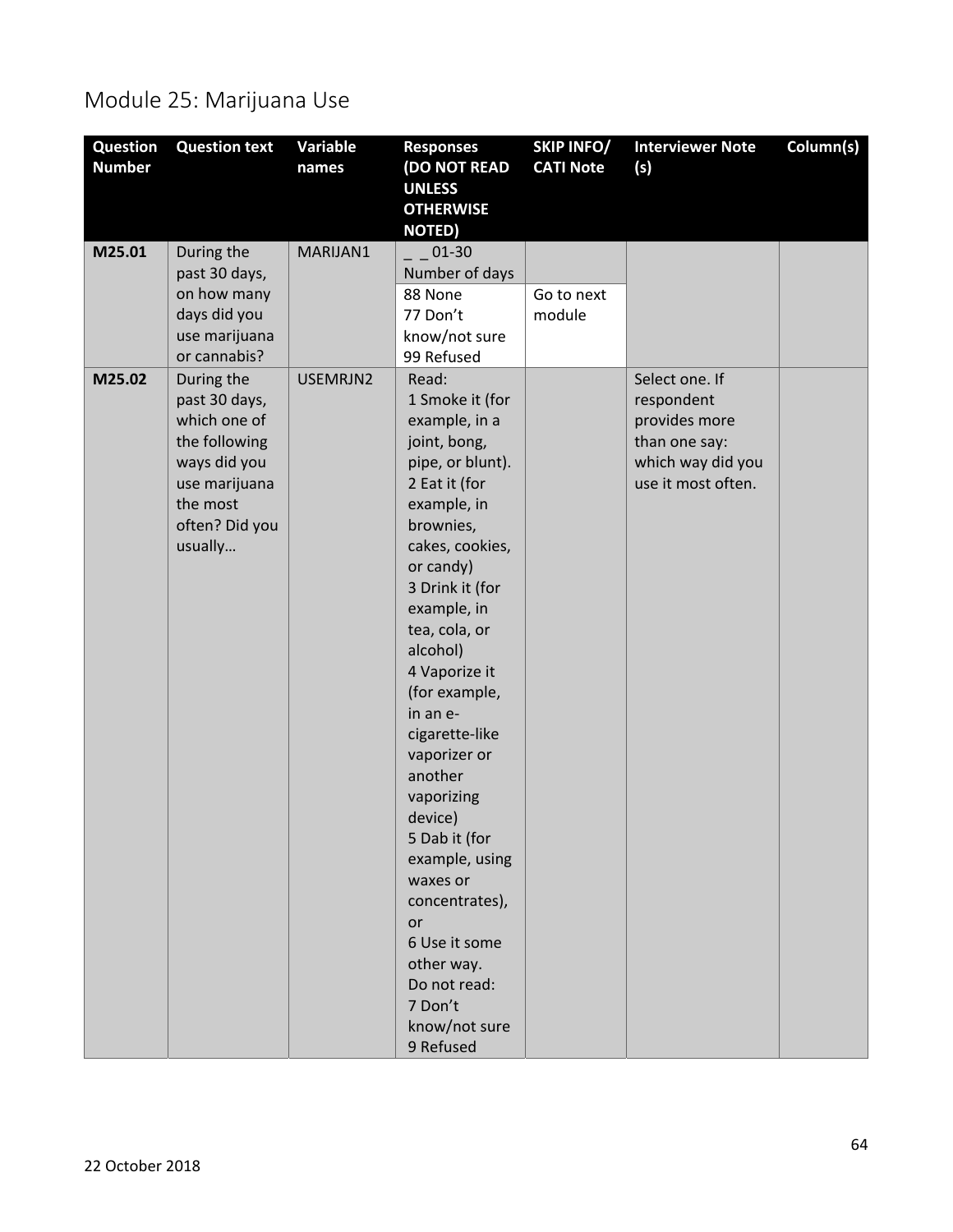| M25.03 | When you        | RSNMRJN1 | Read:            |  |  |
|--------|-----------------|----------|------------------|--|--|
|        | used            |          | 1 For medical    |  |  |
|        | marijuana or    |          | reasons (like to |  |  |
|        | cannabis        |          | treat or         |  |  |
|        | during the      |          | decrease         |  |  |
|        | past 30 days,   |          | symptoms of a    |  |  |
|        | was it usually: |          | health           |  |  |
|        |                 |          | condition);      |  |  |
|        |                 |          | 2 For non-       |  |  |
|        |                 |          | medical          |  |  |
|        |                 |          | reasons (like to |  |  |
|        |                 |          | have fun or fit  |  |  |
|        |                 |          | $in)$ , or       |  |  |
|        |                 |          | 3 For both       |  |  |
|        |                 |          | medical and      |  |  |
|        |                 |          | non-medical      |  |  |
|        |                 |          | reasons.         |  |  |
|        |                 |          | Do not read:     |  |  |
|        |                 |          | 7 Don't          |  |  |
|        |                 |          | know/Not sure    |  |  |
|        |                 |          | 9 Refused        |  |  |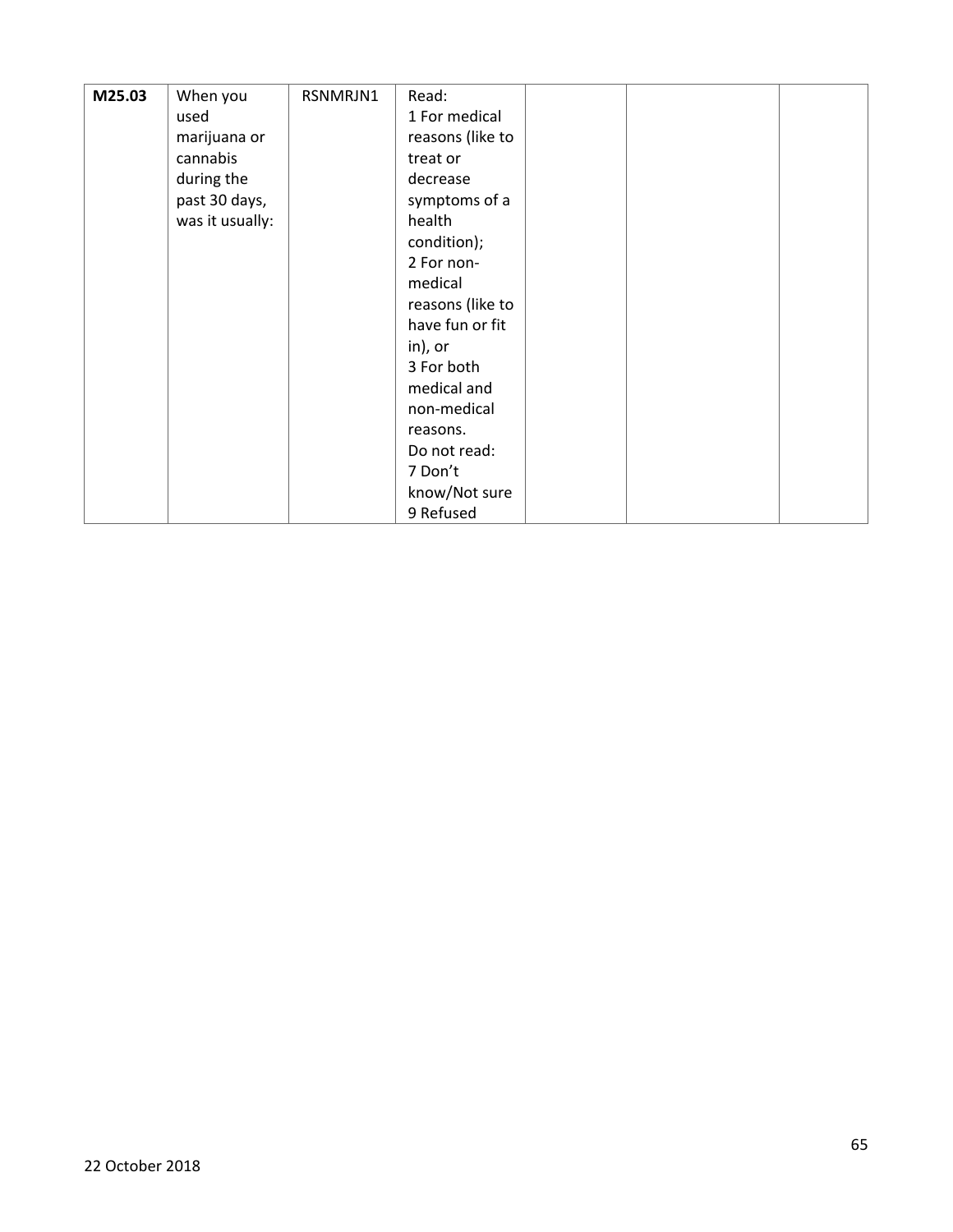# Module 26: Industry and Occupation

| <b>Question</b> | <b>Question text</b>                                                                                                                                      | Variable        | <b>Responses</b>                                                          | <b>SKIP INFO/</b>                                                                                                                                                                                                                                                                                                                                            | <b>Interviewer</b>                                                                                                                             | Column(s) |
|-----------------|-----------------------------------------------------------------------------------------------------------------------------------------------------------|-----------------|---------------------------------------------------------------------------|--------------------------------------------------------------------------------------------------------------------------------------------------------------------------------------------------------------------------------------------------------------------------------------------------------------------------------------------------------------|------------------------------------------------------------------------------------------------------------------------------------------------|-----------|
| <b>Number</b>   |                                                                                                                                                           | names           | <b>(DO NOT READ</b><br><b>UNLESS</b><br><b>OTHERWISE</b><br><b>NOTED)</b> | <b>CATI Note</b>                                                                                                                                                                                                                                                                                                                                             | Note (s)                                                                                                                                       |           |
| M26.01          | What kind of<br>work do you<br>do? For<br>example,<br>registered<br>nurse, janitor,<br>cashier, auto<br>mechanic.                                         | <b>TYPEWORK</b> | Record<br>answer<br>99 Refused                                            | If $C08.15 = 1$ or<br>4 (Employed for<br>wages or out of<br>work for less<br>than 1 year) or<br>2 (Self-<br>employed),<br>continue.<br>If $CO8.15 = 4$<br>(Out of work for<br>less than 1<br>year) ask,<br>"What kind of<br>work did you<br>do? For<br>example,<br>registered<br>nurse, janitor,<br>cashier, auto<br>mechanic."<br>Else go to next<br>module | If respondent<br>is unclear, ask:<br>What is your<br>job title?<br>If respondent<br>has more than<br>one job ask:<br>What is your<br>main job? |           |
| M26.02          | What kind of<br>business or<br>industry do you<br>work in? For<br>example,<br>hospital,<br>elementary<br>school, clothing<br>manufacturing,<br>restaurant | <b>TYPEINDS</b> | Record<br>answer<br>99 Refused                                            | If Core $Q8.15 =$<br>4 (Out of work<br>for less than 1<br>year) ask,<br>"What kind of<br>business or<br>industry did you<br>work in? For<br>example,<br>hospital,<br>elementary<br>school, clothing<br>manufacturing,<br>restaurant."                                                                                                                        |                                                                                                                                                |           |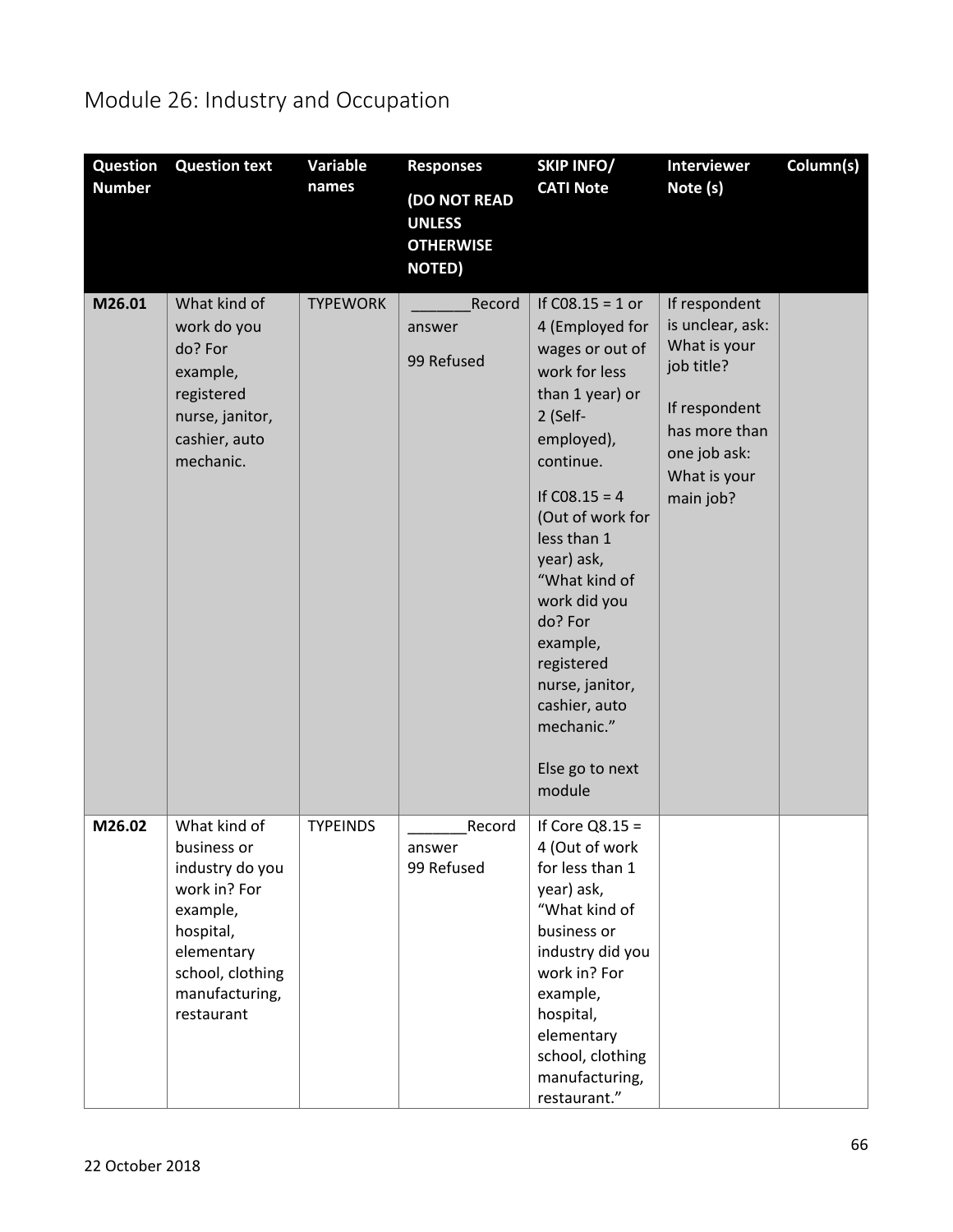State Added Questions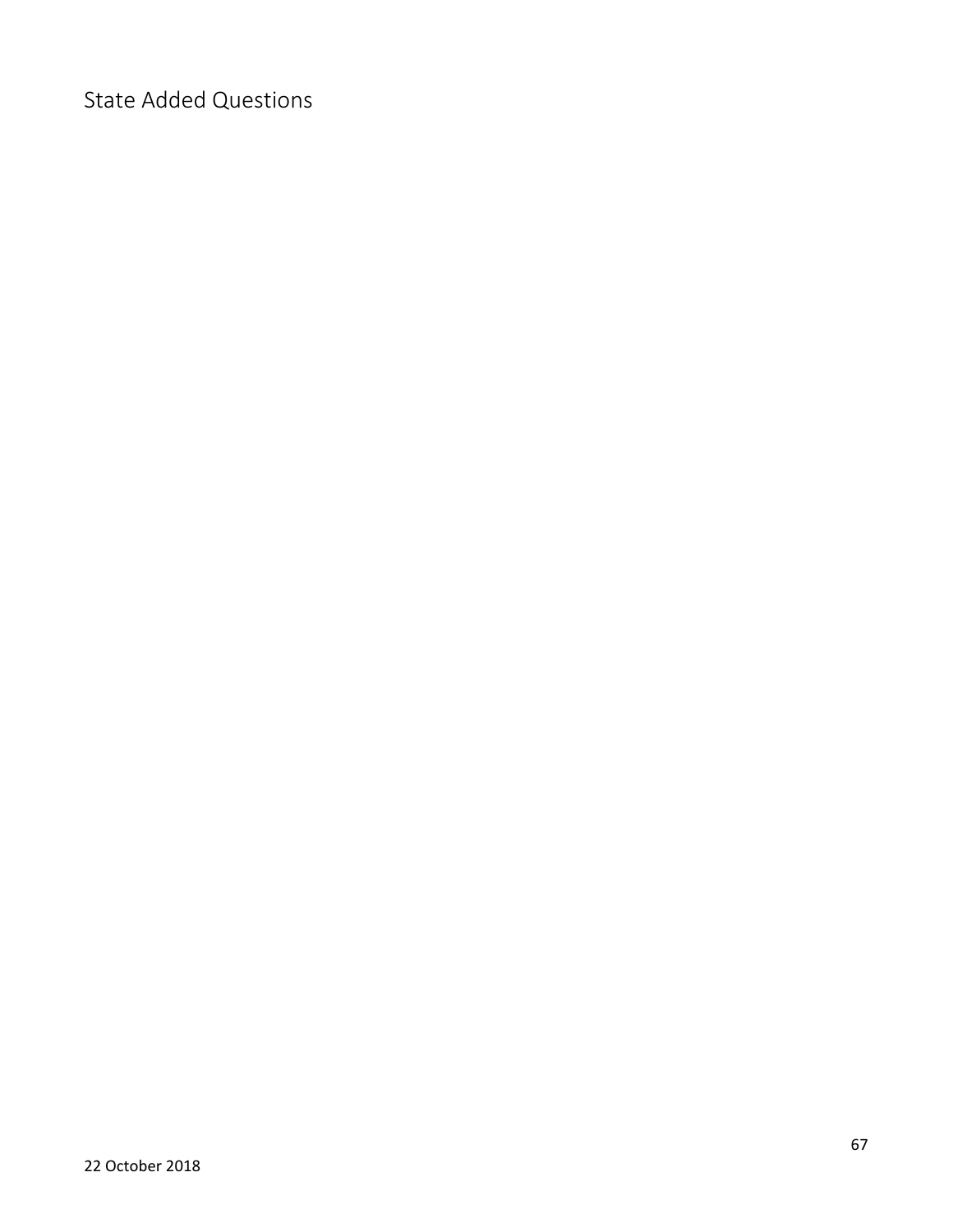#### State Added 1: Residence

| <b>Question</b><br><b>Number</b> | <b>Question text</b>       | Variable<br>names | <b>Responses</b><br>(DO NOT<br><b>READ</b><br><b>UNLESS</b><br><b>OTHERWISE</b><br><b>NOTED)</b> | <b>SKIP INFO/</b><br><b>CATI Note</b> | <b>Interviewer</b><br>Note (s) | Column(s) |
|----------------------------------|----------------------------|-------------------|--------------------------------------------------------------------------------------------------|---------------------------------------|--------------------------------|-----------|
| ND01.01                          | How long have you lived in | <b>RESLONG</b>    | Enter                                                                                            |                                       |                                |           |
|                                  | North Dakota?              |                   | 101-199:                                                                                         |                                       |                                |           |
|                                  | days/weeks/months/Years?   |                   | Days                                                                                             |                                       |                                |           |
|                                  |                            |                   | $201 - 299$                                                                                      |                                       |                                |           |
|                                  |                            |                   | Weeks                                                                                            |                                       |                                |           |
|                                  |                            |                   | 301-399                                                                                          |                                       |                                |           |
|                                  |                            |                   | <b>Months</b>                                                                                    |                                       |                                |           |
|                                  |                            |                   | 401 - 499                                                                                        |                                       |                                |           |
|                                  |                            |                   | Years                                                                                            |                                       |                                |           |
|                                  |                            |                   | 555 All my                                                                                       |                                       |                                |           |
|                                  |                            |                   | life                                                                                             |                                       |                                |           |
|                                  |                            |                   | 888 Do not                                                                                       |                                       |                                |           |
|                                  |                            |                   | Live in                                                                                          |                                       |                                |           |
|                                  |                            |                   | North                                                                                            |                                       |                                |           |
|                                  |                            |                   | Dakota                                                                                           |                                       |                                |           |
|                                  |                            |                   | 777 Don't                                                                                        |                                       |                                |           |
|                                  |                            |                   | Know/Not                                                                                         |                                       |                                |           |
|                                  |                            |                   | Sure                                                                                             |                                       |                                |           |
|                                  |                            |                   | 999                                                                                              |                                       |                                |           |
|                                  |                            |                   | Refused                                                                                          |                                       |                                |           |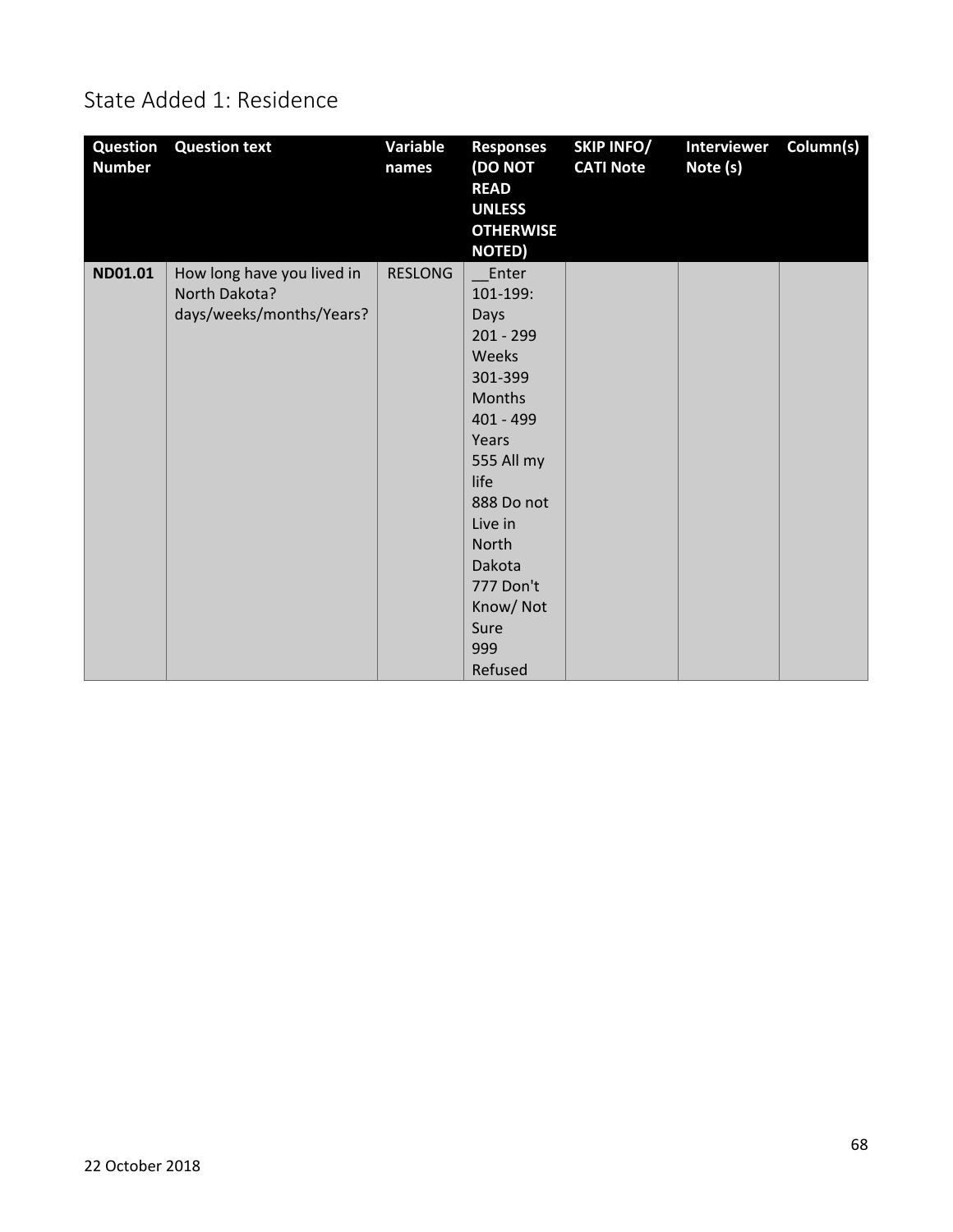### State Added 2: Occupation

| <b>Question</b><br><b>Number</b> | <b>Question text</b>                                                                                                                                                                                     | <b>Variable</b><br>names | <b>Responses</b><br>(DO NOT READ<br><b>UNLESS</b><br><b>OTHERWISE</b><br><b>NOTED)</b>                                                                   | <b>SKIP INFO/</b><br><b>CATI Note</b>                           | <b>Interviewer Note</b><br>(s) | Column(s) |
|----------------------------------|----------------------------------------------------------------------------------------------------------------------------------------------------------------------------------------------------------|--------------------------|----------------------------------------------------------------------------------------------------------------------------------------------------------|-----------------------------------------------------------------|--------------------------------|-----------|
| ND02.01                          | In what county<br>do you work?                                                                                                                                                                           | <b>OCCNTY</b>            | <b>ANSI</b><br><b>County Code</b><br>(Formerly FIPS<br>County Code)<br>888 Other<br>777 Don't<br>Know/Not<br>Sure<br>999 Refused                         | To be asked<br>following<br>optional<br>module 26<br>question 2 | 001 Minimum,<br>775 Maximum    |           |
| <b>ND02.02</b>                   | About how<br>many hours do<br>you work per<br>week at all of<br>your jobs and<br>businesses<br>combined?                                                                                                 | <b>OCCHOURS</b>          | Number of<br>Hours (01 - 96<br>or more)<br>97 Don't<br>Know/Not<br>Sure<br>98 Don't Work<br>99 Refused                                                   |                                                                 |                                |           |
| <b>ND02.03</b>                   | During the past<br>12 months,<br>were you<br>injured seriously<br>enough at your<br>job that you<br>received<br>medical<br>treatment from<br>a doctor, nurse<br>or other health<br>care<br>professional? | <b>OCCINJ</b>            | 1 Yes<br>$2$ No<br>7 Don't<br>Know/Not<br>Sure<br>9 Refused                                                                                              |                                                                 |                                |           |
| M02.04                           | For your most<br>recent work-<br>related injury,<br>who paid for the<br>majority or most<br>of your medical<br>expenses?                                                                                 | <b>OCCINJPAY</b>         | 01 Workers'<br>compensation<br>02 You or your<br>family's own<br>health<br>insurance plan,<br>or other health<br>insurance<br>coverage plan<br>(includes |                                                                 |                                |           |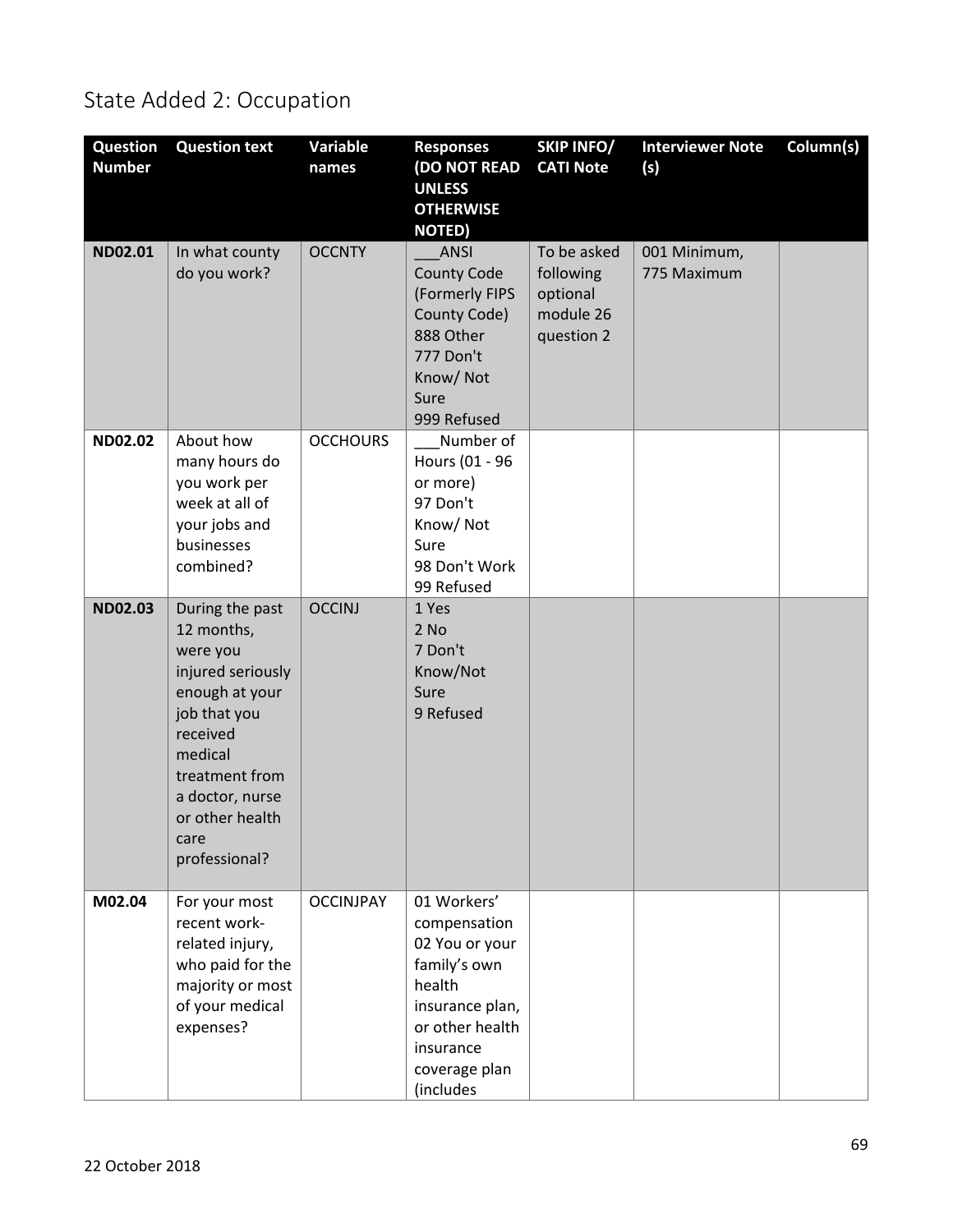| Medicare and    |  |
|-----------------|--|
| Medicaid)       |  |
| 03 You or your  |  |
| family's out of |  |
| pocket          |  |
| 04 Your         |  |
| employer        |  |
| WITHOUT a       |  |
| workers'        |  |
| compensation    |  |
| claim           |  |
| 05 Other        |  |
| source - not    |  |
| Medicare or     |  |
| Medicaid        |  |
| (specify)       |  |
| 06 Who will     |  |
| pay is still in |  |
| process or not  |  |
| resolved        |  |
|                 |  |
| 88 No one       |  |
| paid, no        |  |
| treatment       |  |
| 77 DON'T        |  |
| KNOW/NOT        |  |
| <b>SURE</b>     |  |
| 99 REFUSED      |  |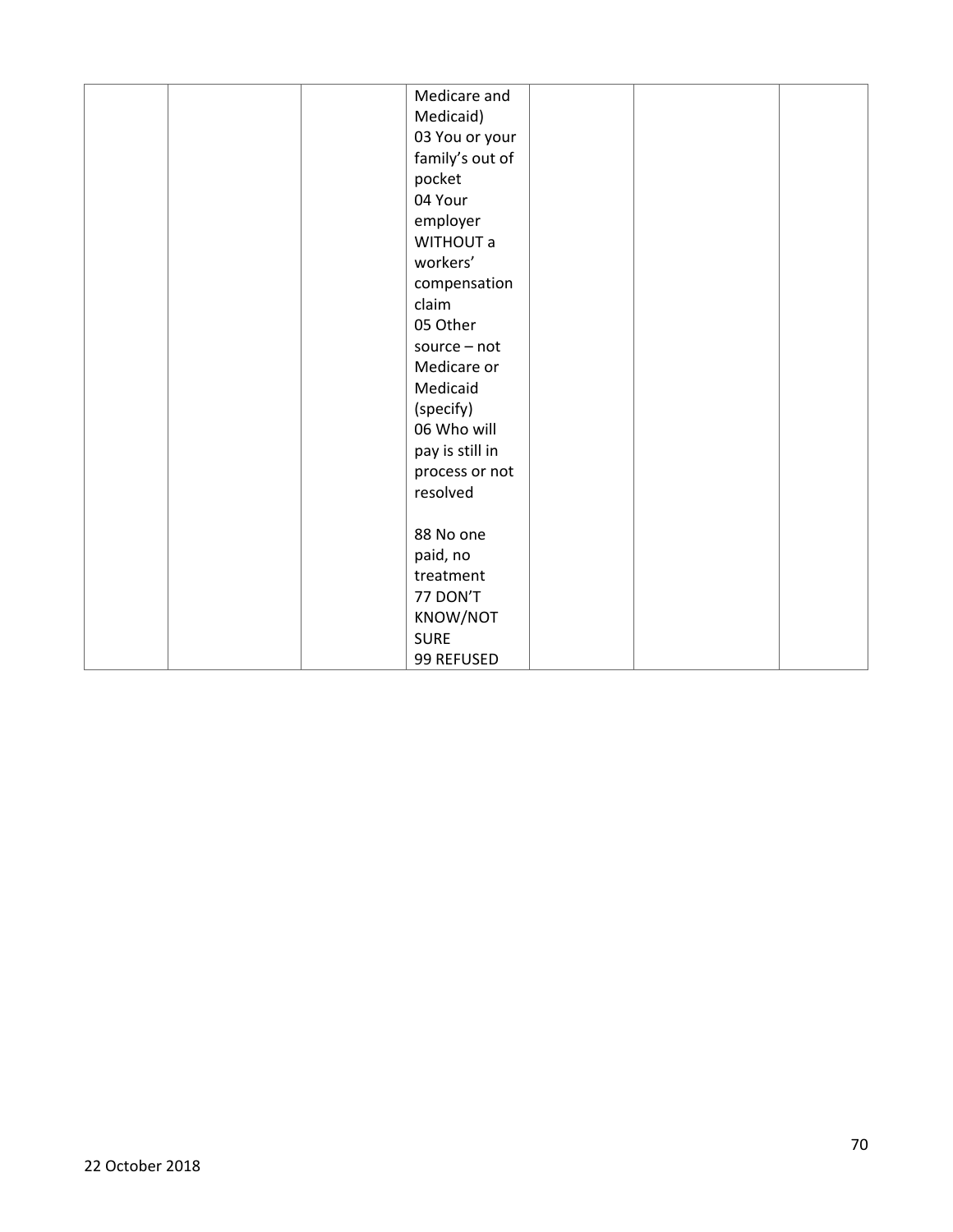#### State Added 3: Health Insurance

| Question<br>Number | <b>Question text</b>                                                                                | Variable<br>names | Responses<br>(DO NOT<br><b>READ UNLESS</b><br><b>OTHERWISE</b><br>NOTED)                                                                                                                                                                         | SKIP INFO/<br><b>CATI Note</b>        | Interviewer Note (s) | Column(s) |
|--------------------|-----------------------------------------------------------------------------------------------------|-------------------|--------------------------------------------------------------------------------------------------------------------------------------------------------------------------------------------------------------------------------------------------|---------------------------------------|----------------------|-----------|
| ND03.01            | What is the<br>name of the<br>health plan<br>you use to pay<br>for most of<br>your medical<br>care? | <b>HLTHINS</b>    | 01 Medicare<br>02 Medicaid<br>or Medical<br>Assistance<br>03 Military,<br>Tricare or<br><b>CHAMPUS</b><br>04 Indian<br>Health<br><b>Services</b><br>05 Private<br>Insurance<br>06 Other<br>07 None<br>77 Don't<br>Know/Not<br>Sure<br>99 Refused | To be asked<br>following<br>core q3.1 |                      |           |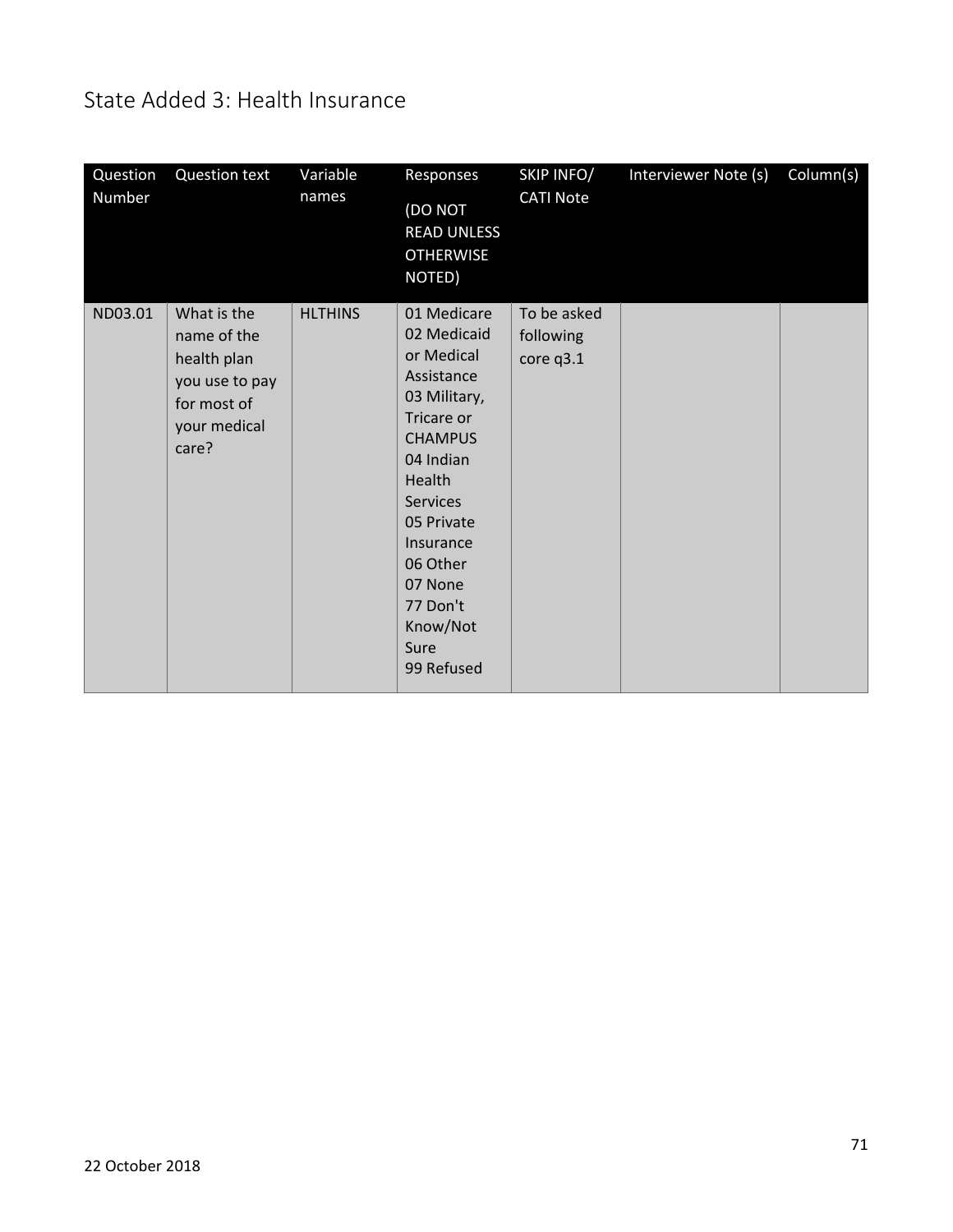State Added 4: Indian Health

| <b>Question</b> | <b>Question text</b>  | Variable        | <b>Responses</b>   | <b>SKIP INFO/</b> | <b>Interviewer Note</b> | Column(s) |
|-----------------|-----------------------|-----------------|--------------------|-------------------|-------------------------|-----------|
| <b>Number</b>   |                       | names           | (DO NOT            | <b>CATI Note</b>  | (s)                     |           |
|                 |                       |                 | <b>READ UNLESS</b> |                   |                         |           |
|                 |                       |                 | <b>OTHERWISE</b>   |                   |                         |           |
|                 |                       |                 | <b>NOTED)</b>      |                   |                         |           |
| ND04.01         | Do you live on a      | <b>RESERVE</b>  | 1 Yes,             |                   |                         |           |
|                 | reservation or        |                 | Reservation        |                   |                         |           |
|                 | <b>Indian Service</b> |                 | 2 Yes, Indian      |                   |                         |           |
|                 | Area?                 |                 | Service Area       |                   |                         |           |
|                 |                       |                 | 3 No, Neither      |                   |                         |           |
|                 |                       |                 | 7 Don't            |                   |                         |           |
|                 |                       |                 | Know/Not           |                   |                         |           |
|                 |                       |                 | Sure               |                   |                         |           |
|                 |                       |                 | 9 Refused          |                   |                         |           |
| ND04.02         | Are you currently     | <b>MEMTRIBE</b> | 1 Yes              |                   |                         |           |
|                 | an enrolled tribal    |                 | 2 No               |                   |                         |           |
|                 | member?               |                 | 7 Don't            |                   |                         |           |
|                 |                       |                 | Know/Not           |                   |                         |           |
|                 |                       |                 | Sure               |                   |                         |           |
|                 |                       |                 | 9 Refused          |                   |                         |           |
| <b>ND03.03</b>  | Which tribe?          | <b>TRIBE</b>    | 01 Mandan          |                   |                         |           |
|                 |                       |                 | 02 Arikara         |                   |                         |           |
|                 |                       |                 | 03 Hidatsa         |                   |                         |           |
|                 |                       |                 | 04 Three           |                   |                         |           |
|                 |                       |                 | Affiliated         |                   |                         |           |
|                 |                       |                 | <b>Tribes</b>      |                   |                         |           |
|                 |                       |                 | 05 Spirit Lake     |                   |                         |           |
|                 |                       |                 | Sioux              |                   |                         |           |
|                 |                       |                 | 06 Standing        |                   |                         |           |
|                 |                       |                 | <b>Rock Sioux</b>  |                   |                         |           |
|                 |                       |                 | 07 Other           |                   |                         |           |
|                 |                       |                 | Sioux              |                   |                         |           |
|                 |                       |                 | 08 Chippewa        |                   |                         |           |
|                 |                       |                 | 09 Other           |                   |                         |           |
|                 |                       |                 | 77 Don't           |                   |                         |           |
|                 |                       |                 | Know/Not           |                   |                         |           |
|                 |                       |                 | Sure               |                   |                         |           |
|                 |                       |                 | 99 Refused         |                   |                         |           |
| ND04.04         | How much of           | <b>IHS</b>      | 1 All              |                   |                         |           |
|                 | your health care      |                 | 2 Most             |                   |                         |           |
|                 | do you obtain         |                 | 3 Some             |                   |                         |           |
|                 | from an Indian        |                 | 4 Little           |                   |                         |           |
|                 | Health Service,       |                 | 5 None             |                   |                         |           |
|                 | IHS clinic?           |                 | 7 Don't            |                   |                         |           |
|                 |                       |                 | Know/Not           |                   |                         |           |
|                 |                       |                 | Sure               |                   |                         |           |
|                 |                       |                 | 9 Refused          |                   |                         |           |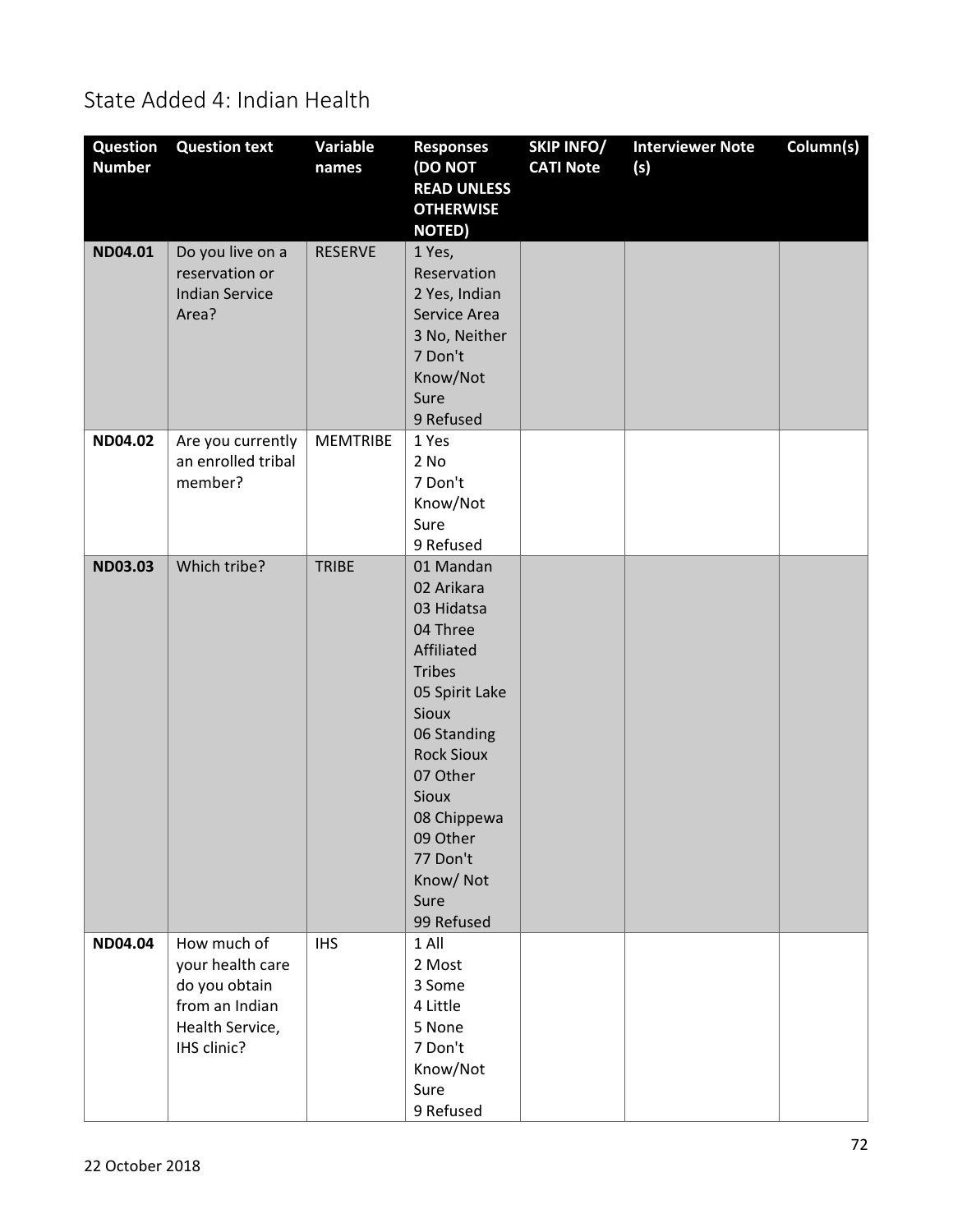## State Added Module 5: Social Context

| <b>Question</b><br><b>Number</b> | <b>Question text</b>                                                                                                                                                                       | Variable<br>names | <b>Responses</b><br><b>(DO NOT READ</b><br><b>UNLESS</b><br><b>OTHERWISE</b><br><b>NOTED)</b>                                                                                                                                                                                                                                                                                    | <b>SKIP</b><br>INFO/<br><b>CATI</b><br><b>Note</b> | <b>Interviewer</b><br>Note (s) | Column(s) |
|----------------------------------|--------------------------------------------------------------------------------------------------------------------------------------------------------------------------------------------|-------------------|----------------------------------------------------------------------------------------------------------------------------------------------------------------------------------------------------------------------------------------------------------------------------------------------------------------------------------------------------------------------------------|----------------------------------------------------|--------------------------------|-----------|
| ND05.01                          | In the past 12 months,<br>have you been<br>intentionally harmed or<br>hurt by another<br>person? This might<br>include minor physical<br>injuries such as bruises,<br>welts or small cuts. | <b>PHYABUS</b>    | 1 Yes<br>$2$ No<br>7 Don't Know/Not<br>Sure<br>9 Refused                                                                                                                                                                                                                                                                                                                         |                                                    |                                |           |
| <b>ND05.02</b>                   | What is the main<br>mechanism you use to<br>cope with stress?                                                                                                                              | <b>STRESSCOPE</b> | 01 Support from<br>family and friends<br>02 Clergy or<br>Spiritual leaders<br>03 Professional<br>Counseling<br>04 Physical<br>Exercise<br>05 Alcohol<br>06 Prescription<br><b>Drugs</b><br>07 Non-<br>prescription Drugs<br>08 Smoking<br>09 Gambling<br>10 Eating<br>11 Other<br>12 Does not<br>apply<br>10 None<br>DON'T<br>77<br><b>KNOW/NOT SURE</b><br>99<br><b>REFUSED</b> |                                                    |                                |           |